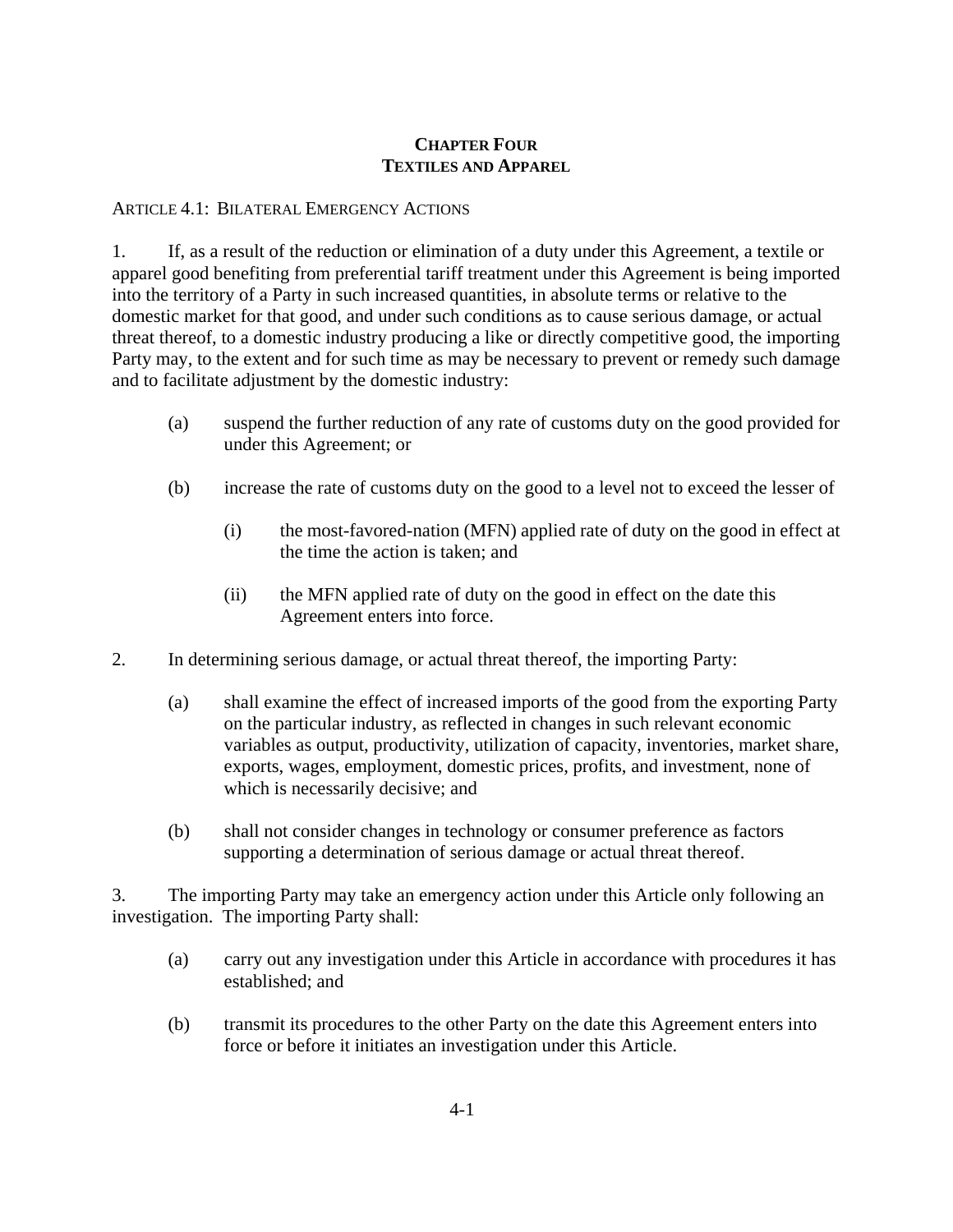4. The importing Party shall deliver to the exporting Party, without delay, written notice of its intent to take emergency action and, on the request of the exporting Party, shall enter into consultations with that Party regarding the matter.

- 5. An importing Party:
	- (a) may not maintain an emergency action for a period exceeding two years except that the period may be extended by up to two years;
	- (b) may not take or maintain an emergency action against a good beyond ten years after the date the Party must eliminate its customs duties on that good pursuant to this Agreement;
	- (c) may not take an emergency action more than once against the same good of the other Party; and
	- (d) shall, on termination of the emergency action, apply to the good that was subject to the emergency action the rate of customs duty that would have been in effect but for the action.

6. The Party taking an emergency action under this Article shall provide to the exporting Party mutually agreed trade liberalizing compensation in the form of concessions having substantially equivalent trade effects or equivalent to the value of the additional duties expected to result from the emergency action. Such concessions shall be limited to textile or apparel goods, unless the Parties otherwise agree. If the Parties are unable to agree on compensation within 30 days of the application of an emergency action, the Party against whose good the emergency action is taken may take tariff action having trade effects substantially equivalent to the trade effects of the emergency action taken under this Article. The tariff action may be taken against any goods of the Party taking the emergency action. The Party taking the tariff action shall apply the tariff action only for the minimum period necessary to achieve the substantially equivalent trade effects. The importing Party's obligation to provide trade compensation and the exporting Party's right to take tariff action shall terminate on the date the emergency action terminates.

7. Neither Party may take or maintain, with respect to the same good at the same time, an emergency action under this Article and:

- (a) a safeguard measure under Chapter Ten (Trade Remedies); or
- (b) a measure under Article XIX of GATT 1994 and the Safeguards Agreement.

ARTICLE 4.2: RULES OF ORIGIN AND RELATED MATTERS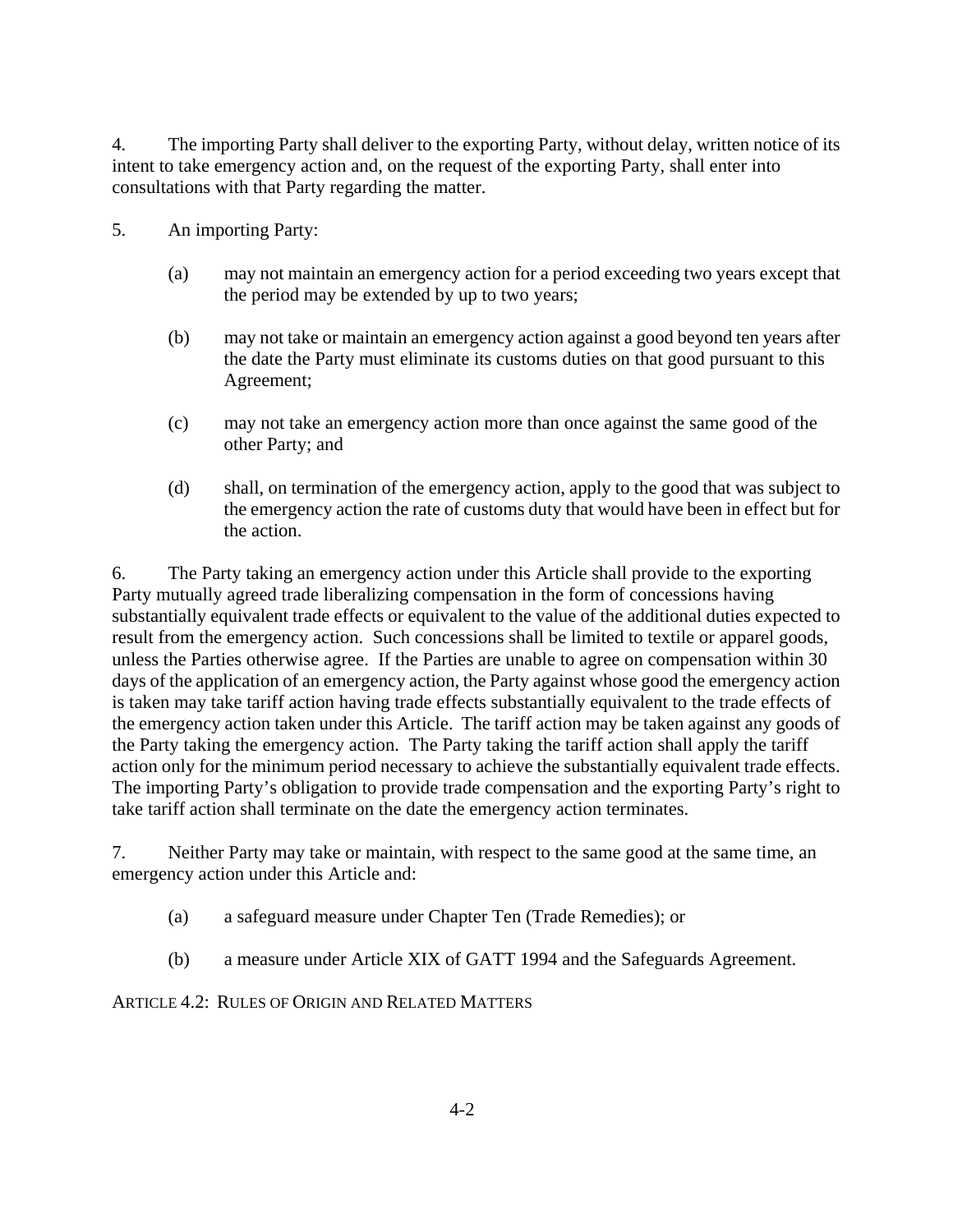# *Application of Chapter Six*

1. Except as provided in this Chapter, including Annexes 4-A and 4-B, Chapter Six (Rules of Origin and Origin Procedures) applies to textile or apparel goods.

2. The rules of origin set forth in this Agreement shall not apply in determining the country of origin of a textile or apparel good for non-preferential purposes.

# *Consultations*

3. On the request of either Party, the Parties shall consult to consider whether the rules of origin applicable to a particular textile or apparel good should be revised to address issues of availability of supply of fibers, yarns, or fabrics in the territories of the Parties.

4. In the consultations referred to in paragraph 3, each Party shall consider all data presented by the other Party that demonstrate substantial production in its territory of a particular fiber, yarn, or fabric. The Parties shall consider that there is substantial production if a Party demonstrates that its domestic producers are capable of supplying commercial quantities of the fiber, yarn, or fabric in a timely manner.

5. The Parties shall endeavor to conclude consultations within 60 days after delivery of a request under paragraph 3. If the Parties agree in the consultations to revise a rule of origin, the revision shall supersede any prior rule of origin for such good when approved by the Parties in accordance with Article 24.2 (Amendments).

# *Transitional Procedures for Goods Containing Fibers, Yarns, and Fabrics Not Available in Commercial Quantities*

6. Annex 4-B sets out provisions applicable to certain goods containing fibers, yarns, or fabrics that are not available in commercial quantities in a timely manner in a Party's territory.

# *De Minimis*

7. A textile or apparel good that is not an originating good because certain fibers or yarns used in the production of the component of the good that determines the tariff classification of the good do not undergo an applicable change in tariff classification set out in Annex 4-A shall nonetheless be considered to be an originating good if the total weight of all such fibers or yarns in that component is not more than seven percent of the total weight of that component. Notwithstanding the preceding sentence, a good containing elastomeric yarns in the component of the good that determines the tariff classification of the good shall be considered to be an originating good only if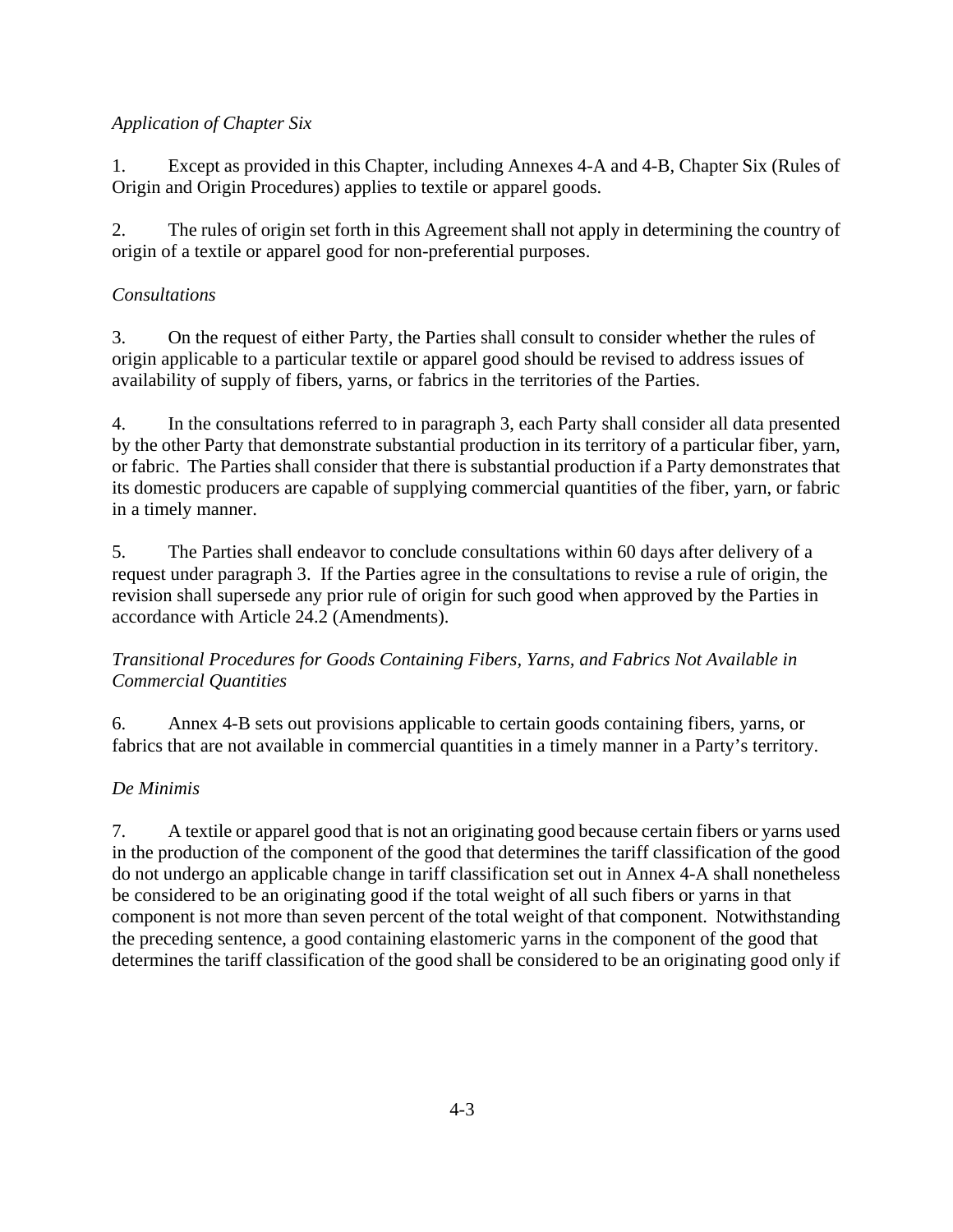such yarns are wholly formed and finished in the territory of a Party.<sup>[1](#page-3-0)</sup>

#### *Treatment of Sets*

8. Notwithstanding the specific rules of origin set out in Annex 4-A, textile or apparel goods classifiable under General Rule of Interpretation 3 of the Harmonized System as goods put up in sets for retail sale shall not be regarded as originating goods unless each of the goods in the set is an originating good or the total value of the non-originating goods in the set does not exceed ten percent of the customs value of the set.

ARTICLE 4.3: CUSTOMS COOPERATION FOR TEXTILE OR APPAREL GOODS

- 1. The Parties shall cooperate for purposes of:
	- (a) enforcing or assisting in the enforcement of their respective measures affecting trade in textile or apparel goods;
	- (b) verifying and ensuring the accuracy of claims of origin;
	- (c) enforcing, or assisting in the enforcement of, measures implementing international agreements affecting trade in textile or apparel goods; and
	- (d) preventing circumvention of international agreements affecting trade in textile or apparel goods.
- 2. (a) Except as provided in subparagraphs (b) and (c), Korea shall obtain and update annually, through its competent authority, $\frac{2}{3}$  $\frac{2}{3}$  $\frac{2}{3}$  the following information concerning each person engaged in the production of textile or apparel goods in its territory:
	- (i) the name and address of the person, including the location of all textile or apparel facilities owned or operated by that person in the territory of Korea;
	- (ii) the telephone number, facsimile number, and e-mail address of the person;
	- (iii) in the case of an enterprise, the names and nationalities of the owners, directors, and corporate officers, and their positions within the enterprise;
	- (iv) the number of employees the person employs and their occupations;

<span id="page-3-0"></span> 1 For purposes of paragraph 7, **wholly formed and finished** means all production processes and finishing operations, beginning with the extrusion of filaments, strips, film, or sheet, and including drawing to fully orient a filament or slitting a film or sheet into strip, or the spinning of all fibers into yarn, or both, and ending with a finished yarn or plied yarn.

<span id="page-3-1"></span> $2^2$  For purposes of paragraph 2, Korea's competent authority is the Ministry of Commerce, Industry and Energy or its successor.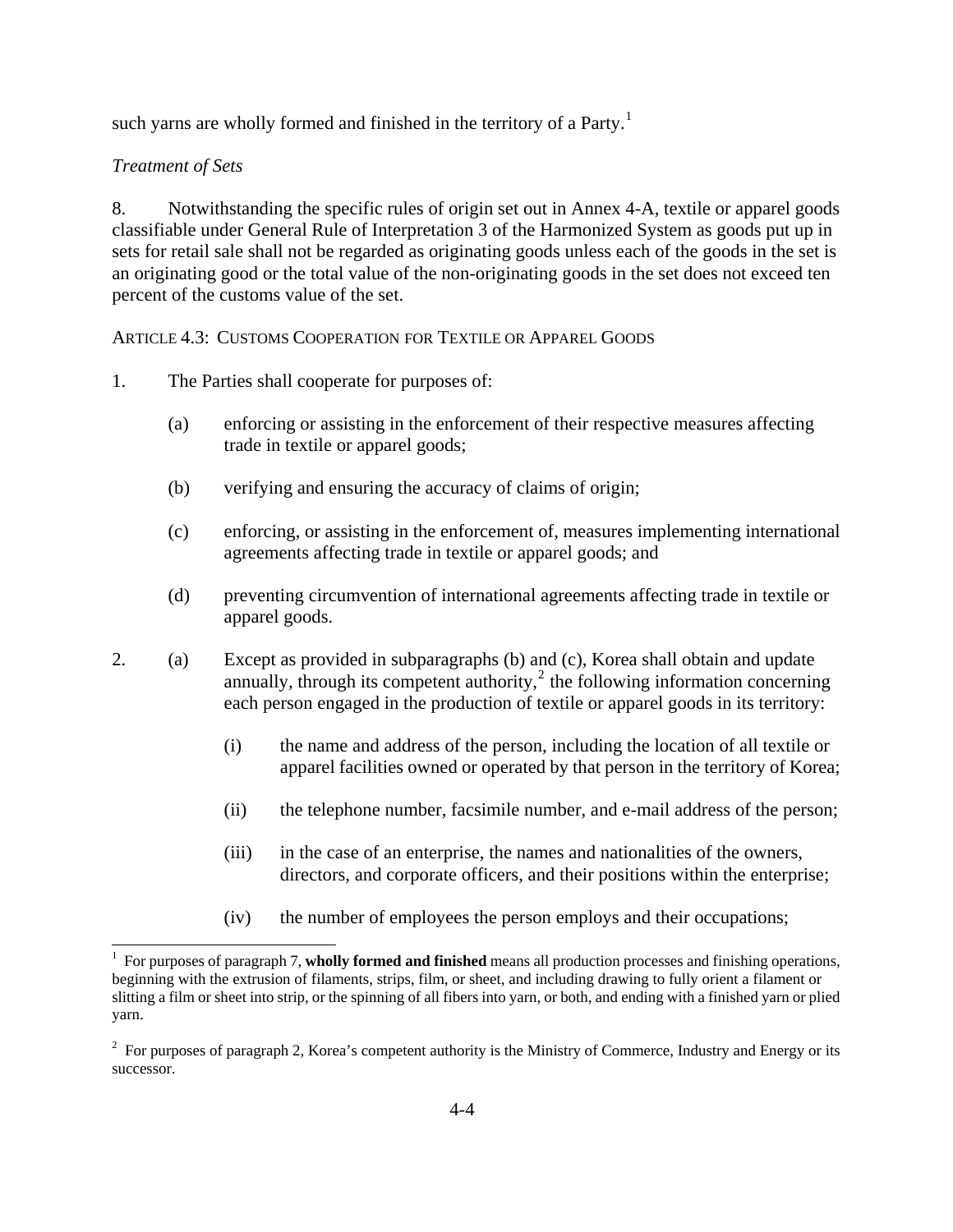- (v) a general description of the textile or apparel goods the person produces and the person's production capacity;
- (vi) the number and type of machines the person uses to produce textile or apparel goods;
- (vii) the approximate number of hours the machines operate per week;
- (viii) the identity of any supplier to that person of textile or apparel goods, or fabrics, yarns, or fibers used in the production of those goods; and
- (ix) the name of, and contact information for, each of the person's customers in the United States.

Korea shall provide this information to the United States annually, beginning within one year of the date this Agreement enters into force.

- (b) Korea shall not be required to obtain and provide to the United States the information specified in subparagraph (a) with respect to any person that is engaged solely in the production of:
	- (i) textile or apparel goods, or fibers, yarns, or fabrics used in the production of those goods, that are not exported to the United States; or
	- (ii) with respect to goods classified under HS Chapter 61 or 62 that are exported to the United States, goods not used in the component that determines the tariff classification of the good, other than fabric used as visible lining material that satisfies the requirements of
		- (A) Chapter Rule 1 for Chapter 61 of Annex 4-A, in the case of a good classified under HS Chapter 61; or
		- (B) Chapter Rule 1 for Chapter 62 of Annex 4-A, in the case of a good classified under HS Chapter 62.
- (c) Korea shall not be required to obtain and provide to the United States the information specified in subparagraph  $(a)(vi)$  through  $(ix)$  with respect to any small- or medium-sized enterprise that does not contract directly for the sale of its goods with an importer in the United States.<sup>[3](#page-4-0)</sup>

 $\overline{a}$ 

<span id="page-4-0"></span><sup>3</sup> With respect to any small- or medium-sized enterprise, Korea may obtain the information required under subparagraph (a)(i) through (vi) from the producer of the end product in which the production of the small- or medium-sized enterprise is used.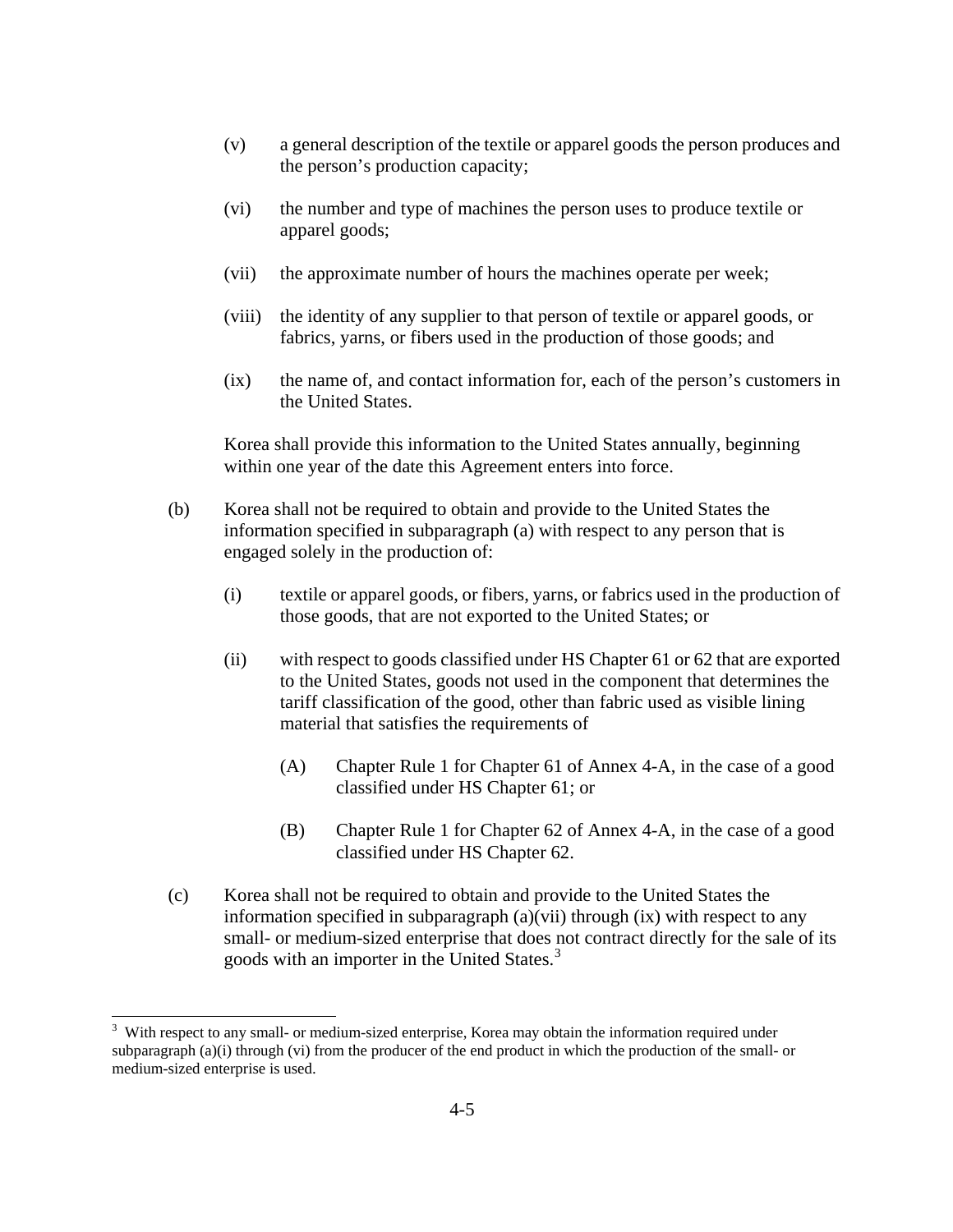- (d) Korea may obtain the information required under subparagraph (a) from a representative industry association, provided that Korea takes appropriate steps to verify the accuracy of the information.
- (e) Article 7.6 (Confidentiality) shall apply to any information provided in accordance with this paragraph that Korea designates as confidential.

3. On the request of the importing Party, the exporting Party shall conduct a verification for purposes of enabling the importing Party to determine that a claim of origin for a textile or apparel good is accurate. The exporting Party shall conduct such a verification, regardless of whether an importer claims preferential tariff treatment for the good. The exporting Party also may conduct such a verification on its own initiative.

4. On the request of a Party, the other Party shall endeavor to examine transshipped textile or apparel goods.<sup>[4](#page-5-0)</sup>

5. Where the importing Party has a reasonable suspicion that a person of the exporting Party is engaging in unlawful activity relating to trade in textile or apparel goods, the exporting Party shall conduct, on the request of the importing Party, a verification for purposes of enabling the importing Party to determine that the person is complying with applicable customs measures affecting trade in textile or apparel goods, including measures that the exporting Party adopts and maintains pursuant to this Agreement and measures of either Party implementing any other international agreement regarding trade in textile or apparel goods, or to determine that a claim of origin regarding a textile or apparel good exported or produced by that person is accurate. For purposes of this paragraph, **reasonable suspicion** means a suspicion based on relevant factual information of the type set forth in Article 7.5 (Cooperation) or factors that indicate:

- (a) circumvention by an enterprise of applicable customs measures affecting trade in textile or apparel goods, including measures adopted to implement this Agreement; or
- (b) the existence of conduct that would facilitate the violation of measures relating to other international agreements affecting trade in textile or apparel goods or that would otherwise facilitate the nullification or impairment of rights or benefits accruing to a Party under those agreements.

6. The exporting Party, through its competent authorities, shall permit the importing Party, through its competent authorities, to assist in a verification conducted pursuant to paragraph 3 or 5, including by conducting, along with the competent authorities of the exporting Party, visits in the territory of the exporting Party to the premises of an exporter, producer, or any other person that

<span id="page-5-0"></span>l <sup>4</sup> Paragraph 4 does not require the exporting Party to take any action with regard to transshipped textile or apparel goods that are not subject to a claim of origin, and that do not undergo processing or manipulation in its territory, other than to share information about those goods with the importing Party.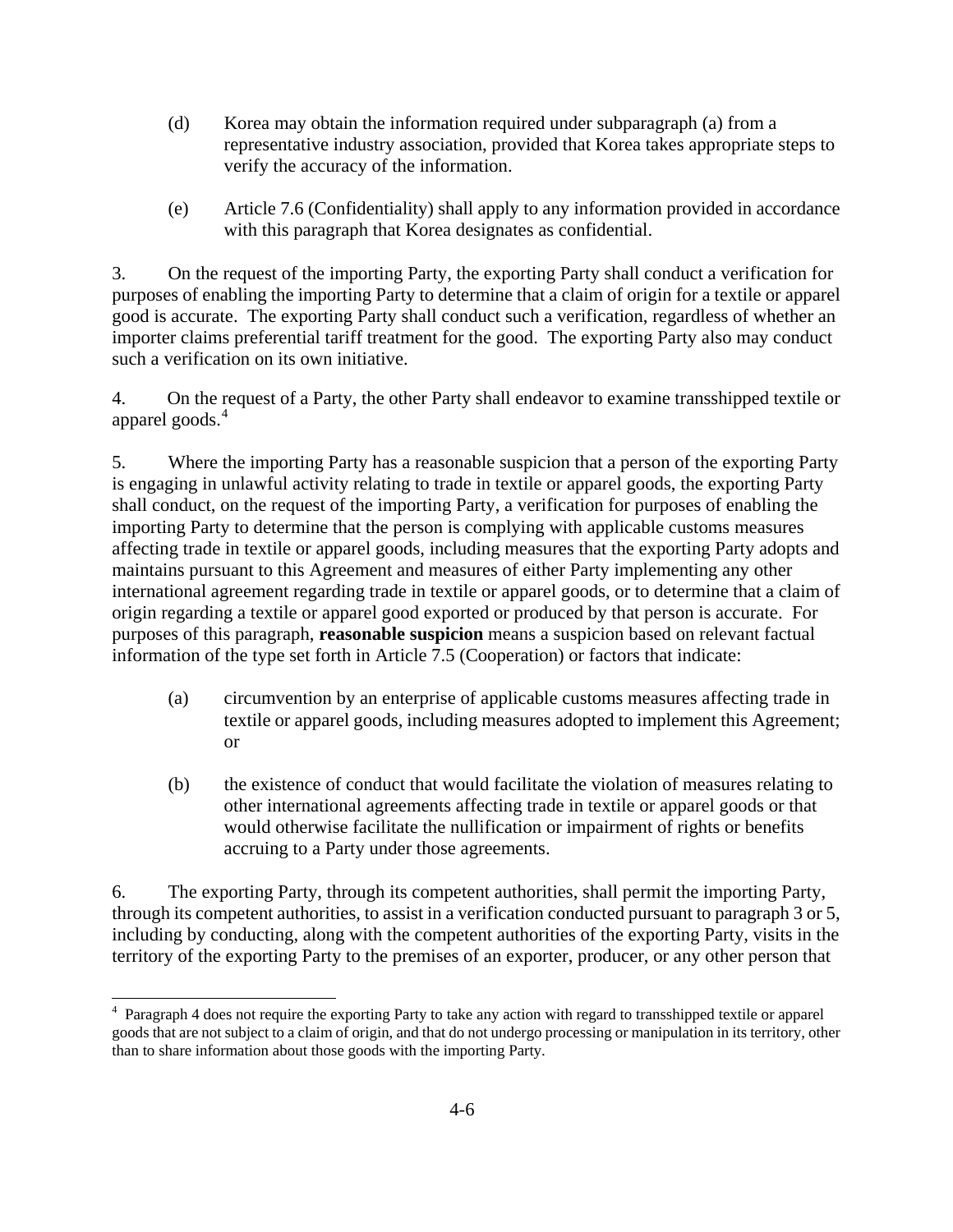may have evidence that is relevant to the verification. Any such visit should occur without providing prior notification to the exporter, producer, or other person.<sup>[5](#page-6-0)</sup> The exporting Party shall seek permission to conduct the site visit from the person at the time of the visit. If an exporter, producer, or other person refuses to consent to a visit by the appropriate officials of the importing Party, the importing Party may consider that the verification cannot be completed and the determination described in paragraph 3 or 5 cannot be made and may take appropriate action as described in paragraph 10.

7. Each Party shall provide to the other Party, consistent with its law, production, trade, and transit documents, and other information necessary to conduct a verification under paragraph 3 or 5. Each Party shall consider any documents or information exchanged between the Parties in the course of such a verification to have been designated as confidential within the meaning of Article 7.6 (Confidentiality). Notwithstanding the preceding sentence and Article 7.6, a governmental entity of a Party may share information provided to it under this Article with other governmental entities of that Party for a purpose set forth in paragraph 1.

8. While a verification is being conducted, the importing Party may, consistent with its law, take appropriate action, which may include suspending the application of preferential tariff treatment to:

- (a) the textile or apparel good for which a claim of origin has been made, in the case of a verification under paragraph 3; or
- (b) any textile or apparel goods exported or produced by the person subject to a verification under paragraph 5, where the suspicion of unlawful activity relates to those goods. $<sup>6</sup>$  $<sup>6</sup>$  $<sup>6</sup>$ </sup>

9. The Party conducting a verification under paragraph 3 or 5 shall provide the other Party with a written report on the results of the verification, which shall include all documents and facts supporting any conclusion that the Party reaches. Article 7.6 (Confidentiality) shall apply to any information contained in the report that the Party providing the report designates as confidential.

10. (a) If the importing Party is unable to make the determination described in paragraph 3 within 12 months after its request for a verification, or makes a negative determination, it may, consistent with its law, take appropriate action, including denying preferential tariff treatment to the textile or apparel good subject to the verification, and to similar goods exported or produced by the person that exported or produced the good.

 $\overline{a}$ 

<span id="page-6-0"></span><sup>&</sup>lt;sup>5</sup> In carrying out paragraph 6, Korea shall presume, due to the risk that the person would destroy or alter relevant evidence, that the purpose of the verification would not be achieved if its officials provided prior notice to the person.

<span id="page-6-1"></span><sup>&</sup>lt;sup>6</sup> For greater certainty, nothing in paragraph 8 shall be construed to preclude the release of goods in accordance with Article 7.2 (Release of Goods).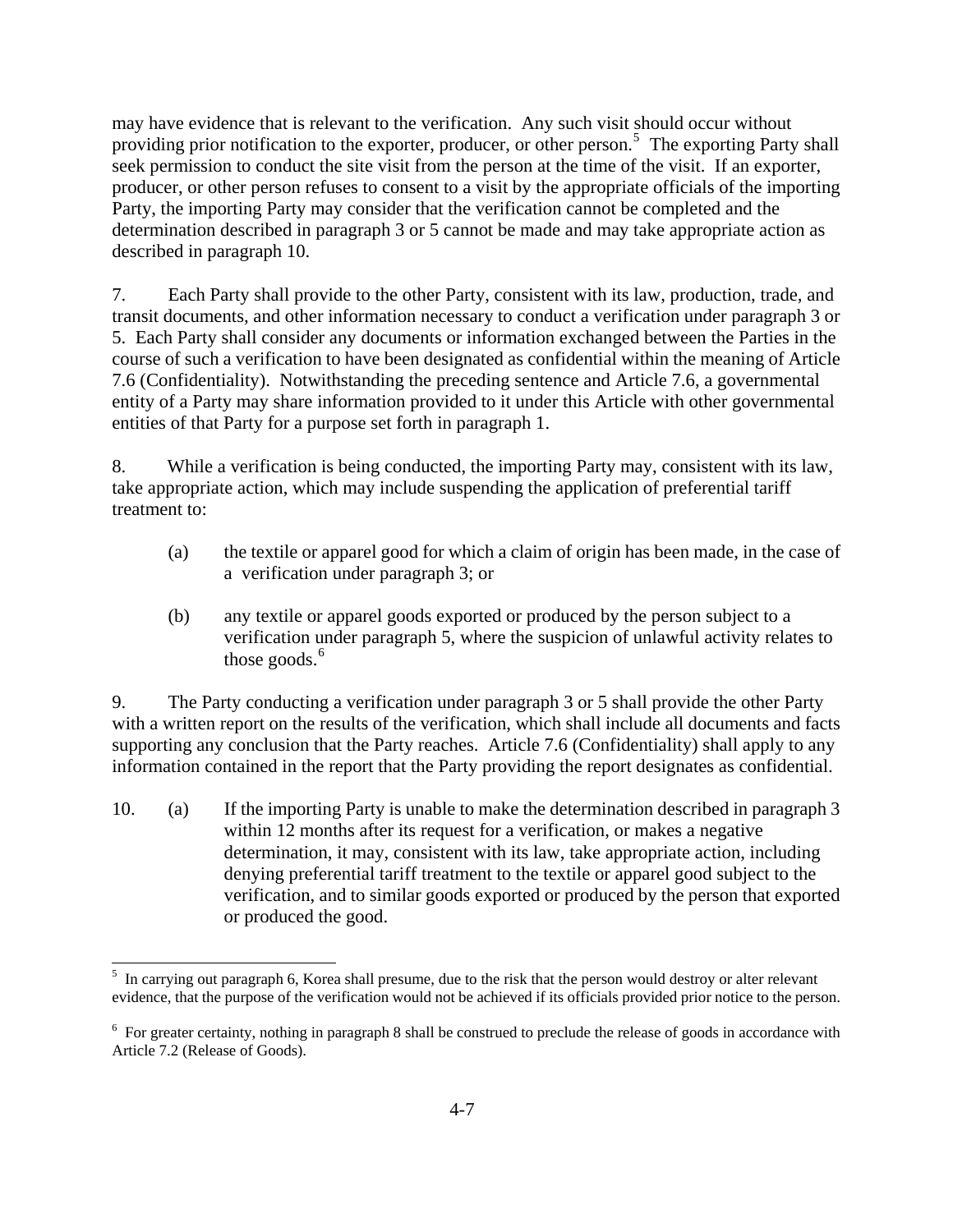(b) If the importing Party is unable to make one of the determinations described in paragraph 5 within 12 months after its request for a verification, or makes a negative determination, it may, consistent with its law, take appropriate action, including denying preferential tariff treatment to any textile or apparel good exported or produced by the person subject to the verification.

11. Before taking any action under paragraph 10, the importing Party shall notify the exporting Party. The importing Party may continue to take action under paragraph 10 until it receives information sufficient to enable it to make the determination described in paragraph 3 or 5, as the case may be. A Party may, consistent with its law, make public the identity of a person that the Party has determined to be engaged in circumvention as provided under this Article or that has failed to demonstrate that it produces, or is capable of producing, textile or apparel goods.

12. On the request of either Party, the Parties shall consult to resolve any technical or interpretive difficulties that may arise under this Article or to discuss ways to improve the effectiveness of their cooperative efforts. In addition, either Party may request technical or other assistance from the other Party in implementing this Article. The Party receiving a request under this paragraph shall make every effort to respond favorably and promptly to it.

13. Any request for cooperation under this Article shall be made in writing and shall include a brief statement of the matter at issue and the cooperation requested.

## ARTICLE 4.4: COMMITTEE ON TEXTILE AND APPAREL TRADE MATTERS

The Parties hereby establish a Committee on Textile and Apparel Trade Matters comprising representatives of each Party. The Committee shall meet on the request of either Party or the Joint Committee to consider any matter arising under this Chapter.

ARTICLE 4.5: DEFINITIONS

For purposes of this Chapter:

**Agreement on Textiles and Clothing** means the *Agreement on Textiles and Clothing,* contained in Annex 1A to the WTO Agreement;

**claim of origin** means a claim that a textile or apparel good is an originating good or a good of a Party;

**exporting Party** means the Party from whose territory a textile or apparel good is exported;

**importing Party** means the Party into whose territory a textile or apparel good is imported;

**small- or medium-sized enterprise** means an enterprise that employs fewer than 50 employees;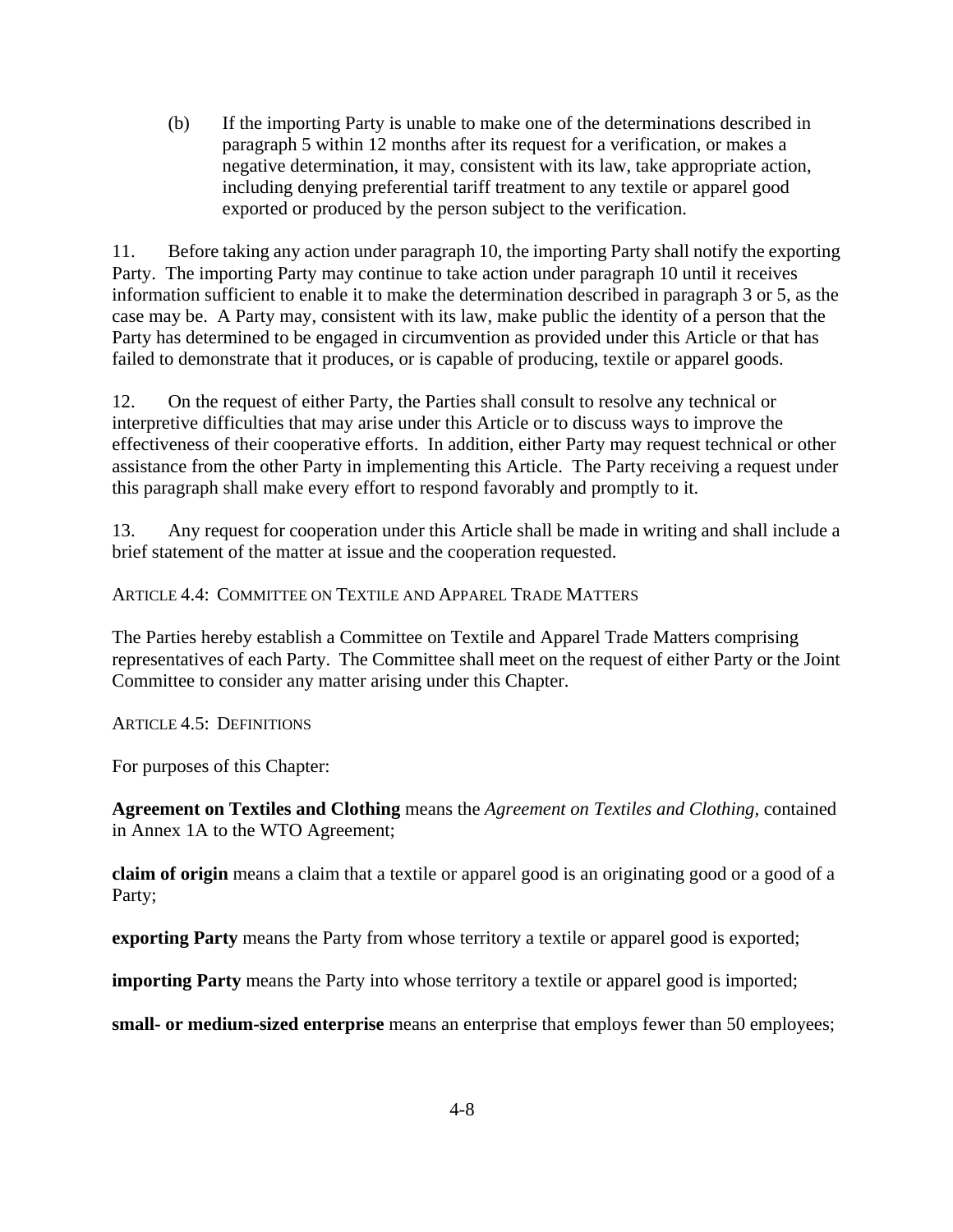**textile or apparel good** means a good listed in the Annex to the Agreement on Textiles and Clothing; and

**transshipped** means the removal of a good from the conveyance on which it was brought into the territory of a Party and the placement of the good on the same or another conveyance for the purpose of taking it out of the territory of the Party.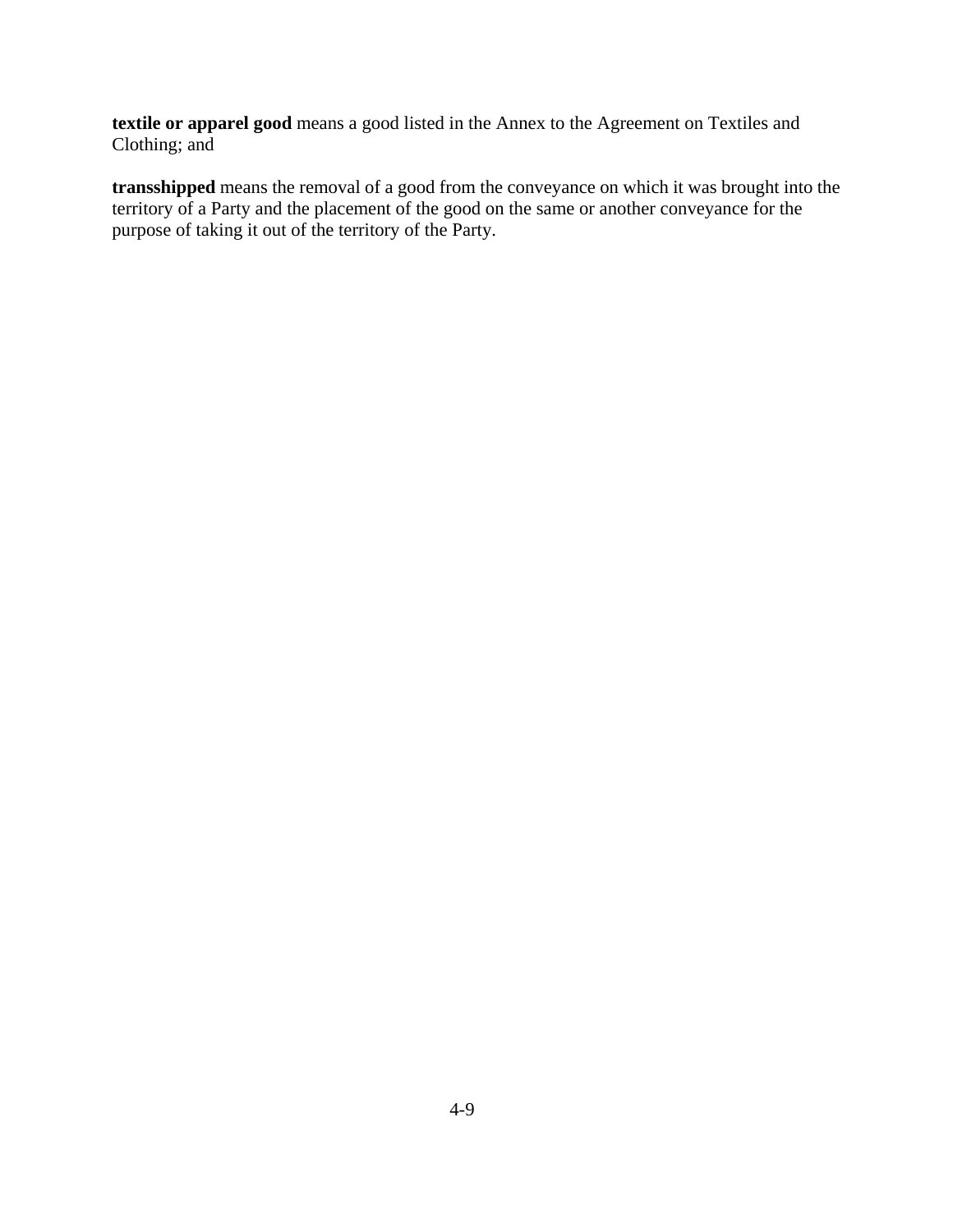## **Annex 4-A SPECIFIC RULES OF ORIGIN FOR TEXTILE OR APPAREL GOODS**

## **General Interpretative Notes**

- 1. For goods covered in this Annex, a good is an originating good if:
	- (a) each of the non-originating materials used in the production of the good undergoes an applicable change in tariff classification specified in this Annex as a result of production occurring entirely in the territory of one or both of the Parties, or the good otherwise satisfies the applicable requirements of this Chapter where a change in tariff classification for each non-originating material is not required; and
	- (b) the good satisfies any other applicable requirements of this Chapter and Chapter Six (Rules of Origin and Origin Procedures).
- 2. For purposes of interpreting the rules of origin set out in this Annex:
	- (a) the specific rule, or specific set of rules, that applies to a particular heading or subheading is set out immediately adjacent to the heading or subheading;
	- (b) a rule applicable to a subheading shall take precedence over a rule applicable to the heading that is parent to that subheading;
	- (c) a requirement of a change in tariff classification applies only to non-originating materials;
	- (d) a good is considered to be "wholly" of a material if the good is made entirely of the material; and
	- (e) the following definitions apply:

**chapter** means a chapter of the Harmonized System;

**heading** means the first four digits in the tariff classification number under the Harmonized System;

**subheading** means the first six digits in the tariff classification number under the Harmonized System; and

## **wholly formed and finished** means:

(a) when used in reference to fabrics, all production processes and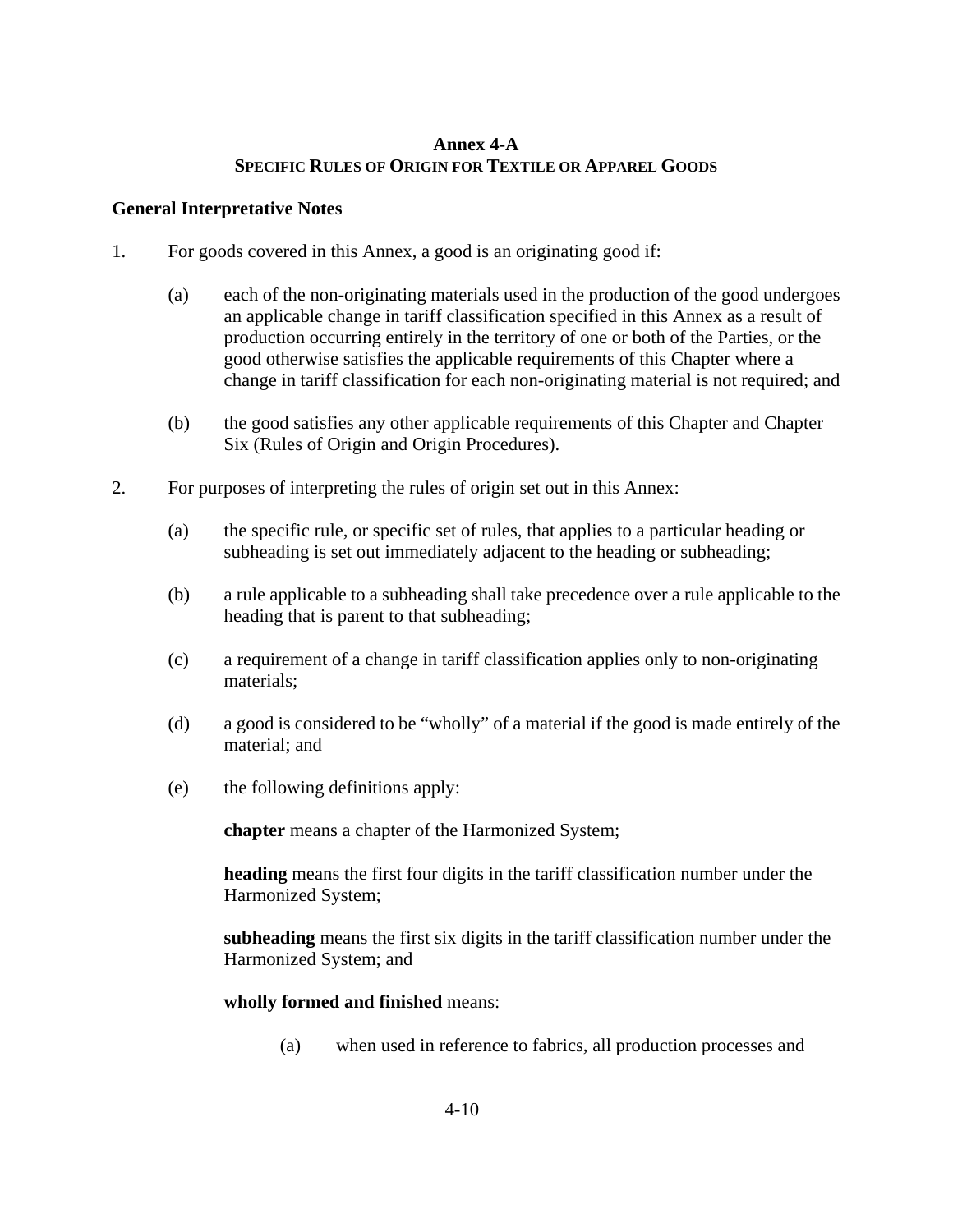finishing operations necessary to produce a finished fabric ready for use without further processing. These processes and operations include formation processes, such as weaving, knitting, needling, tufting, felting, entangling, or other such processes, and finishing operations, including bleaching, dyeing, and printing; and

(b) when used in reference to yarns, all production processes and finishing operations, beginning with the extrusion of filaments, strips, film, or sheet, and including drawing to fully orient a filament or slitting a film or sheet into strip, or the spinning of all fibers into yarn, or both, and ending with a finished yarn or plied yarn.

## **Chapter 42 - Luggage**

| 4202.12 | A change to goods of subheading 4202.12 with an outer surface of textile<br>materials from any other chapter, provided that the good is cut or knit to<br>shape, or both, and sewn or otherwise assembled in the territory of one or<br>both of the Parties. |
|---------|--------------------------------------------------------------------------------------------------------------------------------------------------------------------------------------------------------------------------------------------------------------|
| 4202.22 | A change to goods of subheading 4202.22 with an outer surface of textile<br>materials from any other chapter, provided that the good is cut or knit to<br>shape, or both, and sewn or otherwise assembled in the territory of one or<br>both of the Parties. |
| 4202.32 | A change to goods of subheading 4202.32 with an outer surface of textile<br>materials from any other chapter, provided that the good is cut or knit to<br>shape, or both, and sewn or otherwise assembled in the territory of one or<br>both of the Parties. |
| 4202.92 | A change to goods of subheading 4202.92 with an outer surface of textile<br>materials from any other chapter, provided that the good is cut or knit to<br>shape, or both, and sewn or otherwise assembled in the territory of one or<br>both of the Parties. |

## **Section XI – Textiles and Textile Articles (Chapter 50 through 63)**

**Rule 1:** An importing Party shall consider a textile good of Chapter 51, 52, 54, 55, 58, or 60 to be originating if it is wholly formed and finished in the territory of one or both of the Parties from:

- (a) one or more fibers and yarns on its list in Appendix 4-B-1; or
- (b) a combination of the fibers and yarns referred to in subparagraph (a) and one or more fibers and yarns originating under this Annex.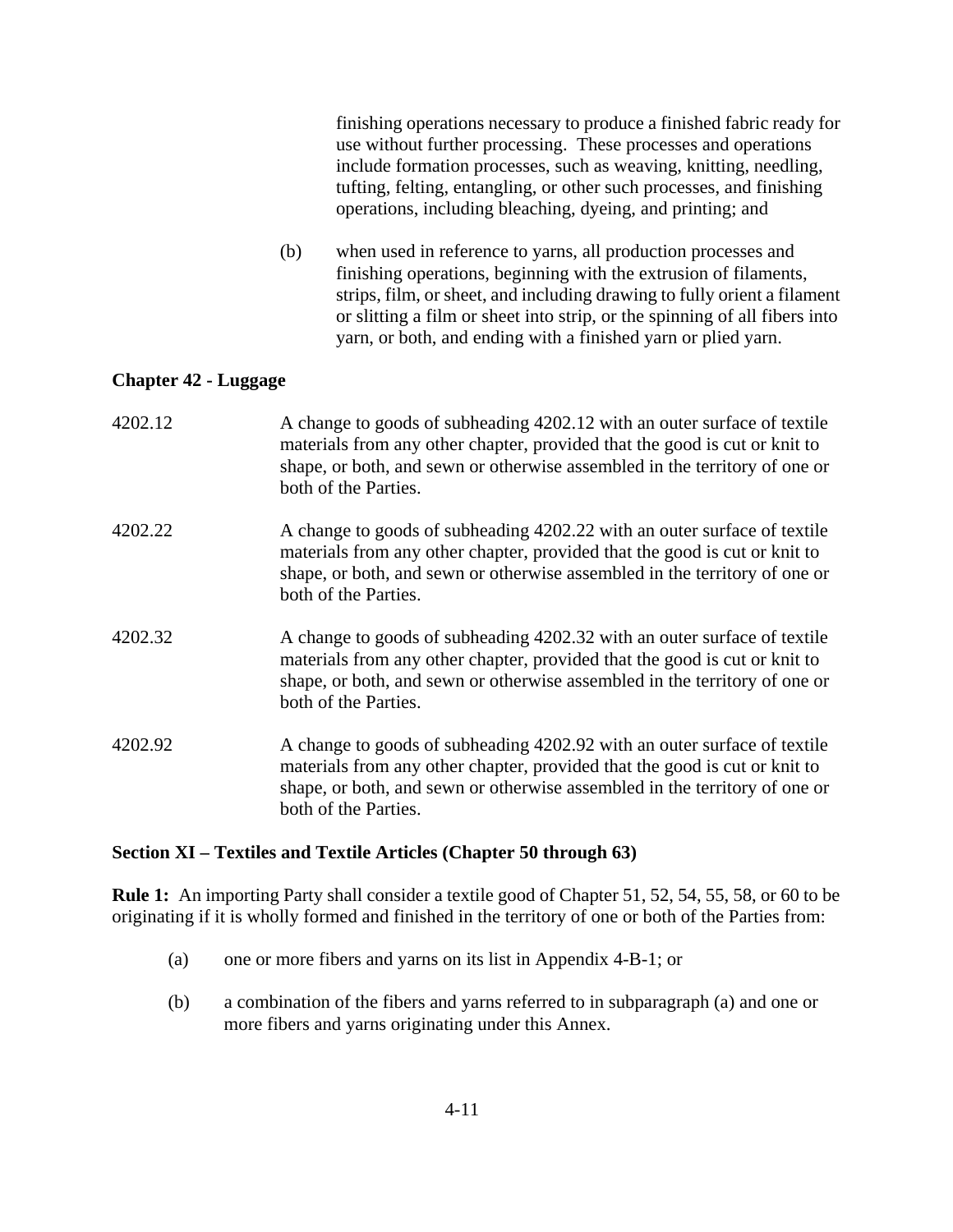The originating fibers and yarns referred to in subparagraph (b) may contain up to seven percent by weight of fibers and yarns that do not undergo an applicable change in tariff classification set out in this Annex. Any elastomeric yarn contained in the originating yarns referred to in subparagraph (b) must be wholly formed and finished in the territory of one or both of the Parties.

**Rule 2:** An importing Party shall consider an apparel good of Chapter 61 or 62 to be originating if it is cut or knit to shape, or both, and sewn or otherwise assembled in the territory of one or both of the Parties, and if the fabric of the outer shell, exclusive of collars and cuffs, where applicable, is wholly of:

- (a) one or more fabrics on its list in Appendix 4-B-1;
- (b) one or more fabrics or knit to shape components formed in the territory of one or both of the Parties from one or more of the yarns on its list in Appendix 4-B-1; or
- (c) any combination of the fabrics referred to in subparagraph (a), the fabrics or knit to shape components referred to in subparagraph (b), or one or more fabrics or knit to shape components originating under this Annex.

The originating fabrics or knit to shape components referred to in subparagraph (c) may contain up to seven percent by weight of fibers or yarns that do not undergo an applicable change in tariff classification set out in this Annex. Any elastomeric yarn contained in an originating fabric or knit to shape component referred to in subparagraph (c) must be wholly formed and finished in the territory of one or both of the Parties.

**Rule 3:** An importing Party shall consider an apparel good of Chapter 61 or 62 to be originating regardless of the origin of any visible lining fabric described in Chapter Rule 1 for Chapter 61 or Chapter 62, as the case may be, if such material is included in its list in Appendix 4-B-1 and the good meets all other applicable requirements for preferential tariff treatment under this Agreement.

# **Chapter 50 - Silk**

| <b>Chapter 51 - Wool, Fine or Coarse Animal Hair; Horsehair Yarn and Woven Fabric</b> |                                                                                 |  |
|---------------------------------------------------------------------------------------|---------------------------------------------------------------------------------|--|
| 5007                                                                                  | A change to heading 50.07 from any other heading.                               |  |
| 5004-5006                                                                             | A change to heading 50.04 through 50.06 from any heading outside that<br>group. |  |
| 5001-5003                                                                             | A change to heading 50.01 through 50.03 from any other chapter.                 |  |

5101-5105 A change to heading 51.01 through 51.05 from any other chapter.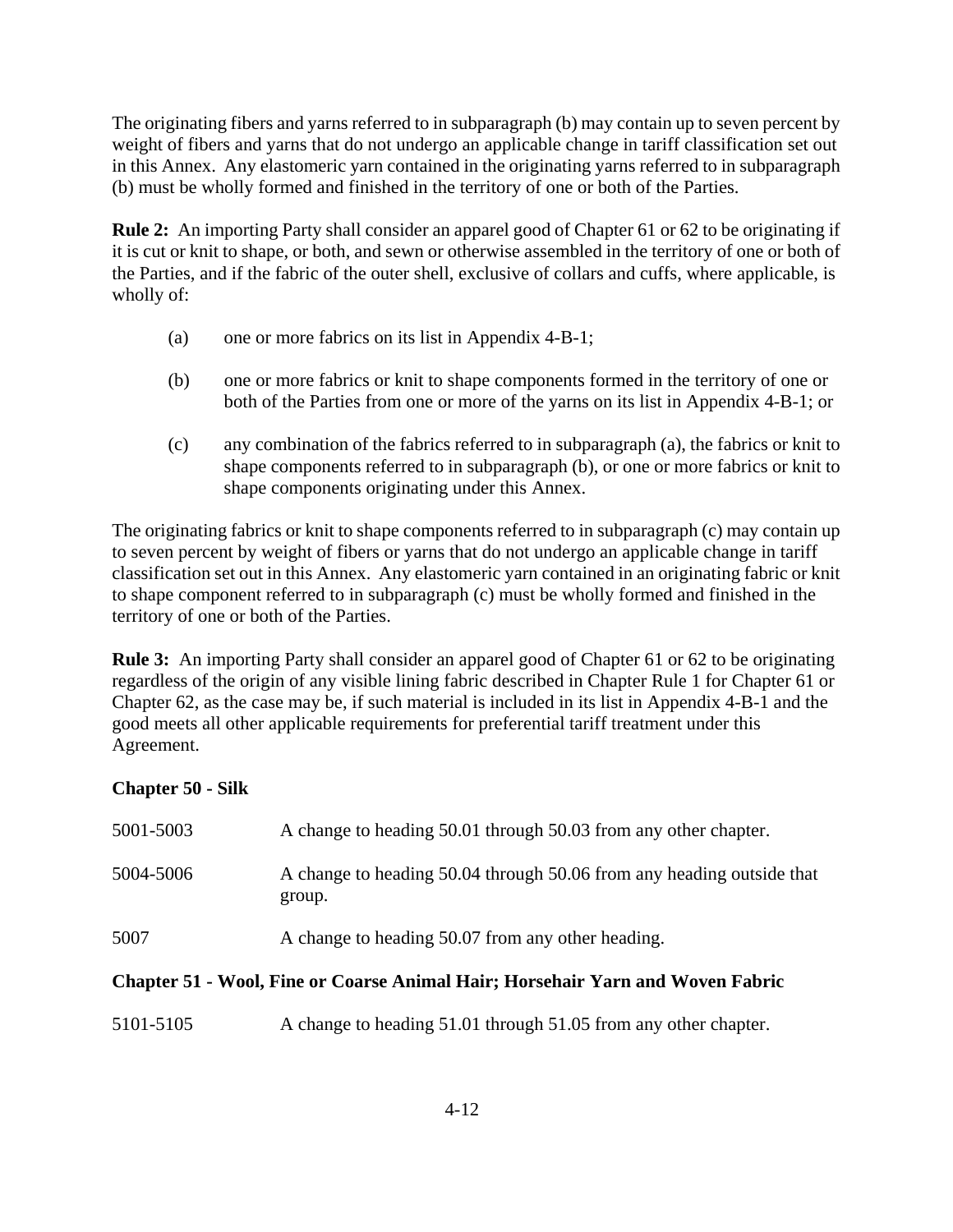| 5106-5110 | A change to heading 51.06 through 51.10 from any heading outside that<br>group.                                                                                                                                                                                              |
|-----------|------------------------------------------------------------------------------------------------------------------------------------------------------------------------------------------------------------------------------------------------------------------------------|
| 5111-5113 | A change to heading 51.11 through 51.13 from any heading outside that<br>group, except from heading 51.06 through 51.10, 52.05 through 52.06,<br>54.01 through 54.02, subheading 5403.20, 5403.33 through 5403.39,<br>5403.42 through heading 54.04, or 55.09 through 55.10. |

# **Chapter 52 - Cotton**

| 5201-5207 | A change to heading 52.01 through 52.07 from any other chapter, except<br>from heading $54.01$ through $54.02$ , subheading $5403.20$ , $5403.33$ through<br>5403.39, 5403.42 through heading 54.05, or 55.01 through 55.07.                                                 |
|-----------|------------------------------------------------------------------------------------------------------------------------------------------------------------------------------------------------------------------------------------------------------------------------------|
| 5208-5212 | A change to heading 52.08 through 52.12 from any heading outside that<br>group, except from heading 51.06 through 51.10, 52.05 through 52.06,<br>54.01 through 54.02, subheading 5403.20, 5403.33 through 5403.39,<br>5403.42 through heading 54.04, or 55.09 through 55.10. |

## **Chapter 53 - Other Vegetable Textile Fibers; Paper Yarn and Woven Fabrics of Paper Yarn**

| 5301-5305 | A change to heading 53.01 through 53.05 from any other chapter.                               |
|-----------|-----------------------------------------------------------------------------------------------|
| 5306-5308 | A change to heading 53.06 through 53.08 from any heading outside that<br>group.               |
| 5309      | A change to heading 53.09 from any other heading, except from heading<br>53.07 through 53.08. |
| 5310      | A change to heading 53.10 from any other heading, except from heading<br>53.07 through 53.08. |
| 5311      | A change to heading 53.11 from any other heading.                                             |

# **Chapter 54 - Man-Made Filaments**

| 5401-5406 | A change to heading 54.01 through 54.06 from any other chapter, except<br>from heading $52.01$ through $52.03$ or $55.01$ through $55.07$ .                                                                                     |
|-----------|---------------------------------------------------------------------------------------------------------------------------------------------------------------------------------------------------------------------------------|
| 5407      | A change to tariff item 5407.61.11, 5407.61.21, or 5407.61.91 from tariff<br>item 5402.43.10 or 5402.52.10, or from any other chapter, except from<br>heading 51.06 through 51.10, 52.05 through 52.06, or 55.09 through 55.10. |
|           | A change to heading 54.07 from any other chapter, except from heading                                                                                                                                                           |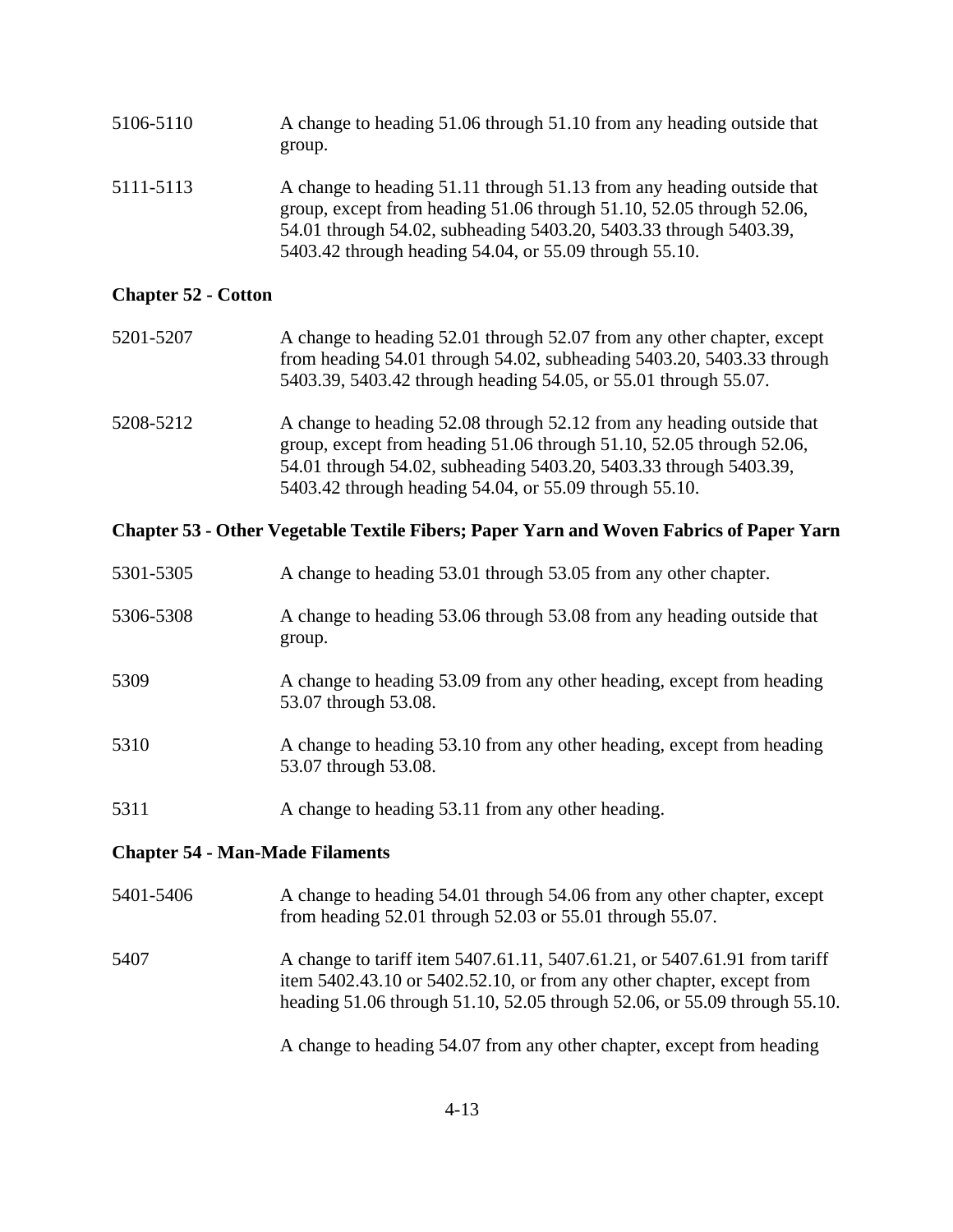51.06 through 51.10, 52.05 through 52.06, or 55.09 through 55.10.

5408 A change to heading 54.08 from subheading 5403.10, 5403.31 through 5403.32, 5403.41, or any other chapter, except from heading 51.06 through 51.10, 52.05 through 52.06, or 55.09 through 55.10.

## **Chapter 55 - Man-Made Staple Fibers**

- 5501-5507 A change to heading 55.01 through 55.07 from any other chapter except from heading 52.01 through 52.03 or 54.01 through 54.02, subheading 5403.20, 5403.33 through 5403.39, or 5403.42 through heading 54.05.
- 5508-5511 A change to heading 55.08 through 55.11 from any heading outside that group, except from heading 52.01 through 52.03, 54.01 through 54.02, subheading 5403.20, 5403.33 through 5403.39, 5403.42 through heading 54.05, 55.01 through subheading 5503.20, 5503.40 through 5503.90, or heading 55.05 through 55.16.
- 5512-5516 A change to heading 55.12 through 55.16 from any heading outside that group, except from heading 51.06 through 51.10, 52.05 through 52.06, 54.01 through 54.02, subheading 5403.20, 5403.33 through 5403.39, 5403.42 through heading 54.04, or 55.09 through 55.10.

## **Chapter 56 - Wadding, Felt and Nonwovens; Special Yarns; Twine, Cordage, Ropes and Cables and Articles Thereof**

5601-5609 A change to heading 56.01 through 56.09 from any other chapter, except from heading 51.06 through 51.13, 52.04 through 52.12, 53.07 through 53.08, or 53.10 through 53.11, or Chapter 54 through 55.

## **Chapter 57 - Carpets and Other Textile Floor Coverings**

5701-5705 A change to heading 57.01 through 57.05 from any other chapter, except from heading 51.06 through 51.13, 52.04 through 52.12, 53.08, or 53.11, Chapter 54, or heading 55.08 through 55.16.

## **Chapter 58 - Special Woven Fabrics; Tufted Textile Fabrics; Lace; Tapestries; Trimmings; Embroidery**

5801-5811 A change to heading 58.01 through 58.11 from any other chapter, except from heading 51.06 through 51.13, 52.04 through 52.12, 53.07 through 53.08, or 53.10 through 53.11, or Chapter 54 through 55.

## **Chapter 59 - Impregnated, Coated, Covered or Laminated Textile Fabrics; Textile Articles**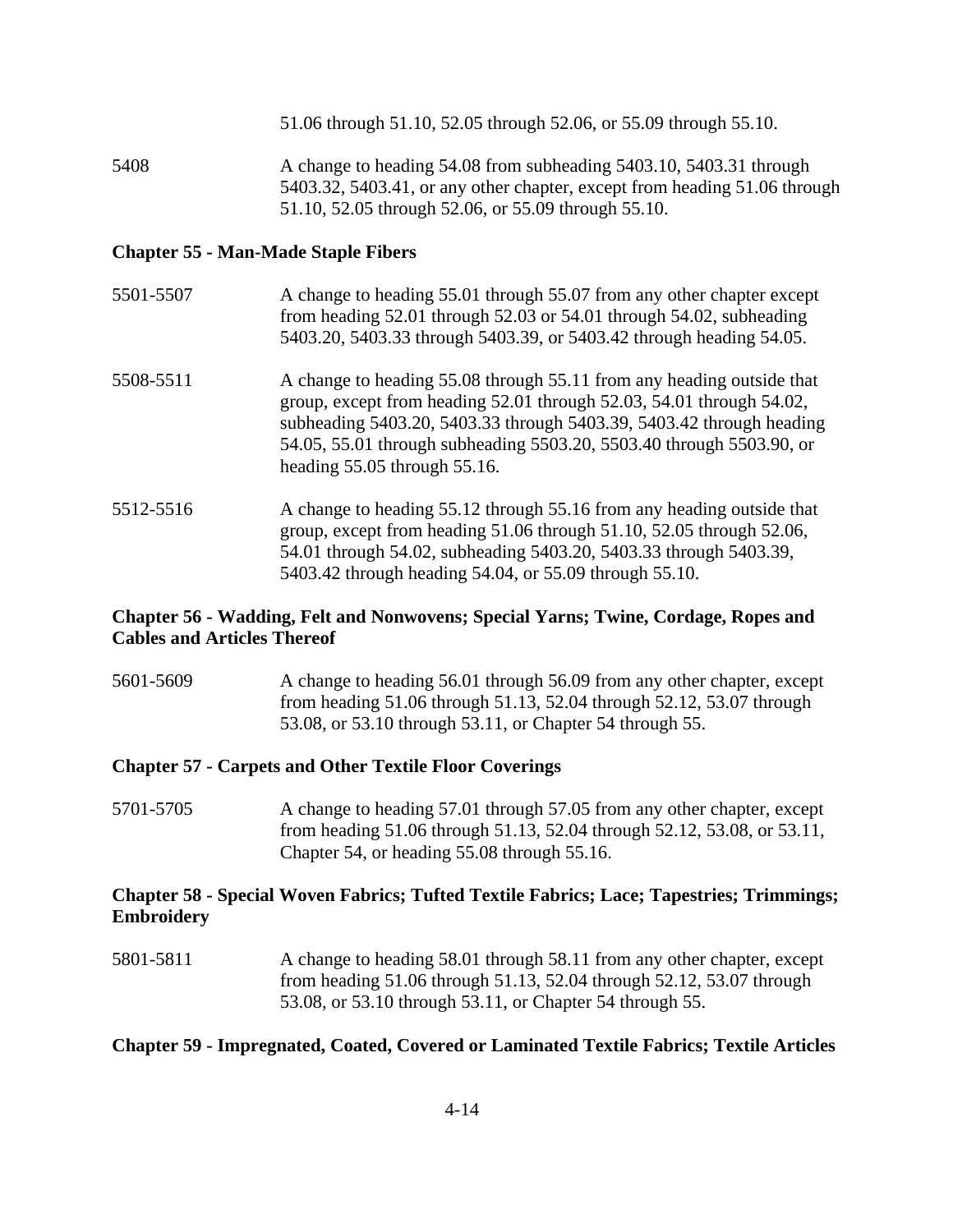#### **of a Kind Suitable For Industrial Use**

| 5901      | A change to heading 59.01 from any other chapter, except from heading<br>51.11 through 51.13, 52.08 through 52.12, 53.10 through 53.11, 54.07<br>through 54.08, or 55.12 through 55.16.               |
|-----------|-------------------------------------------------------------------------------------------------------------------------------------------------------------------------------------------------------|
| 5902      | A change to heading 59.02 from any other heading, except from heading<br>51.06 through 51.13, 52.04 through 52.12, or 53.06 through 53.11, or<br>Chapter 54 through 55.                               |
| 5903-5908 | A change to heading 59.03 through 59.08 from any other chapter, except<br>from heading 51.11 through 51.13, 52.08 through 52.12, 53.10 through<br>53.11, 54.07 through 54.08, or 55.12 through 55.16. |
| 5909      | A change to heading 59.09 from any other chapter, except from heading<br>51.11 through 51.13, 52.08 through 52.12, or 53.10 through 53.11, Chapter<br>54, or heading 55.12 through 55.16.             |
| 5910      | A change to heading 59.10 from any other heading, except from heading<br>51.06 through 51.13, 52.04 through 52.12, 53.07 through 53.08, or 53.10<br>through 53.11, or Chapter 54 through 55.          |
| 5911      | A change to heading 59.11 from any other chapter, except from heading<br>51.11 through 51.13, 52.08 through 52.12, 53.10 through 53.11, 54.07<br>through 54.08, or 55.12 through 55.16.               |

## **Chapter 60 - Knitted or Crocheted Fabrics**

6001-6006 A change to heading 60.01 through 60.06 from any other chapter, except from heading 51.06 through 51.13, Chapter 52, heading 53.07 through 53.08, or 53.10 through 53.11, 54.01 through 54.02, subheading 5403.20, 5403.33 through 5403.39, 5403.42 through heading 54.08, heading 55.01 through subheading 5503.20, 5503.40 through 5503.90, or heading 55.05 through 55.16.

## **Chapter 61 - Articles of Apparel and Clothing Accessories, Knitted or Crocheted**

Chapter Rule 1: *Except for fabrics classified in 5408.22.10, 5408.23.11, 5408.23.21, or 5408.24.10, the fabrics identified in the following sub-headings and headings, when used as visible lining material in certain men's and women's suits, suit-type jackets, skirts, overcoats, carcoats, anoraks, windbreakers, and similar articles, must be wholly formed and finished in the territory of one or both of the Parties:*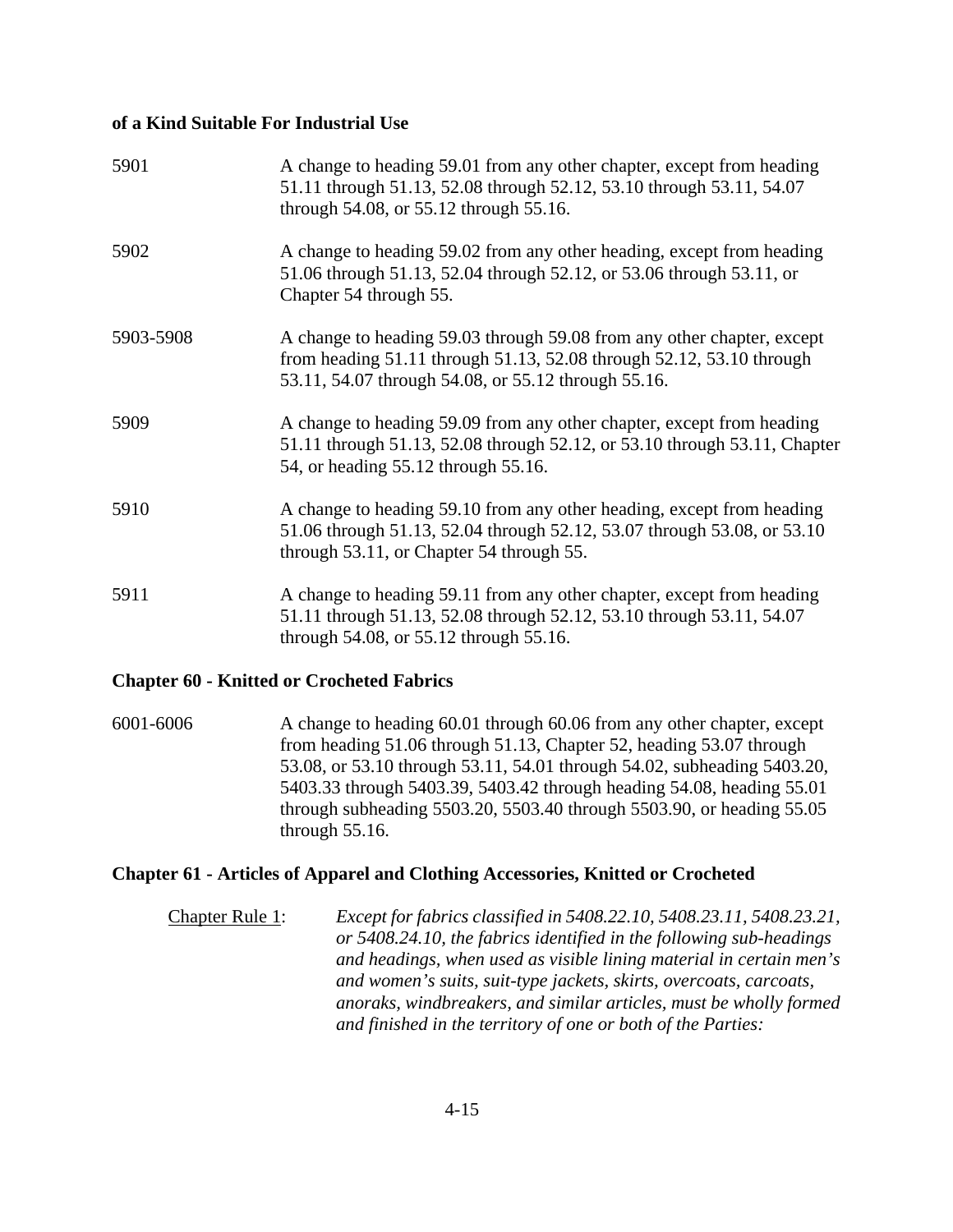| 5111 through 5112, 5208.31 through 5208.59, 5209.31 through |
|-------------------------------------------------------------|
| 5209.59, 5210.31 through 5210.59, 5211.31 through 5211.59,  |
| 5212.13 through 5212.15, 5212.23 through 5212.25, 5407.42   |
| through 5407.44, 5407.52 through 5407.54, 5407.61, 5407.72  |
| through 5407.74, 5407.82 through 5407.84, 5407.92 through   |
| 5407.94, 5408.22 through 5408.24, 5408.32 through 5408.34,  |
| 5512.19, 5512.29, 5512.99, 5513.21 through 5513.49, 5514.21 |
| through 5515.99, 5516.12 through 5516.14, 5516.22 through   |
| 5516.24, 5516.32 through 5516.34, 5516.42 through 5516.44,  |
| 5516.92 through 5516.94, 6001.10, 6001.92, 6005.31 through  |
| 6005.44, or 6006.10 through 6006.44.                        |
|                                                             |

Chapter Rule 2: *For purposes of determining whether a good covered by this Chapter is an originating good, the rule applicable to that good shall only apply to the component that determines the tariff classification of the good and such component must satisfy the tariff change requirements set out in the rule for that good. If the rule requires that the good must also satisfy the tariff change requirements for visible lining fabrics listed in Chapter Rule 1 to this Chapter, such requirement shall only apply to the visible lining fabric in the main body of the garment, excluding sleeves, which covers the largest surface area, and shall not apply to removable linings*.

6101.10-6101.30 A change to subheading 6101.10 through 6101.30 from any other chapter, except from heading 51.06 through 51.13, 52.04 through 52.12, 53.07 through 53.08, 53.10 through 53.11, 54.01 through 54.02, subheading 5403.20, 5403.33 through 5403.39, 5403.42 through heading 54.08, or heading 55.08 through 55.16, or 60.01 through 60.06, provided that:

- (a) the good is both cut (or knit to shape) and sewn or otherwise assembled in the territory of one or both of the Parties, and
- (b) any visible lining material used in the apparel article satisfies the requirements of Chapter Rule 1 for Chapter 61.
- 6101.90 A change to subheading 6101.90 from any other chapter, except from heading 51.06 through 51.13, 52.04 through 52.12, 53.07 through 53.08, or 53.10 through 53.11, 54.01 through 54.02, subheading 5403.20, 5403.33 through 5403.39, 5403.42 through heading 54.08, or heading 55.08 through 55.16, or 60.01 through 60.06, provided that the good is both cut (or knit to shape) and sewn or otherwise assembled in the territory of one or both of the Parties.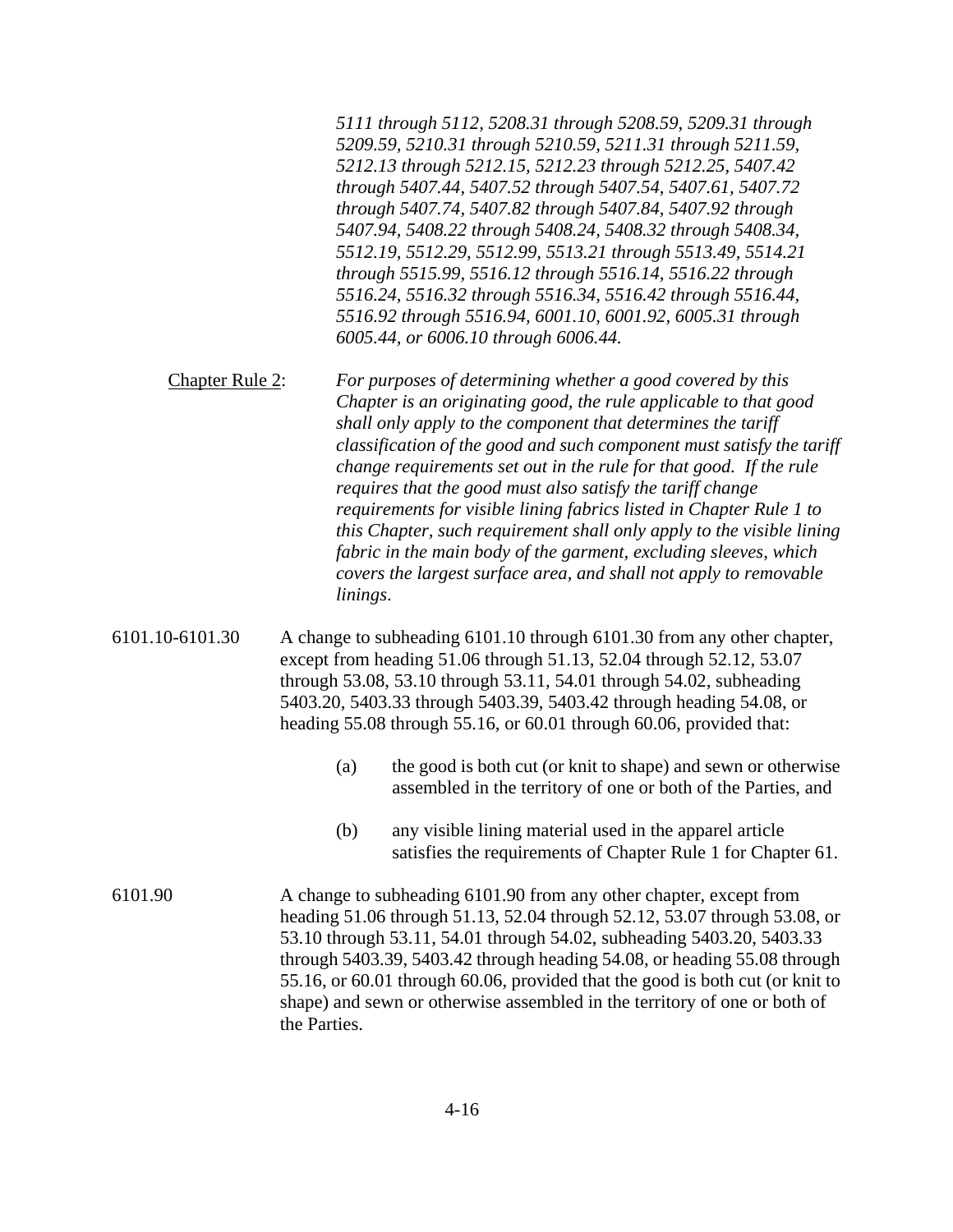| 6102.10-6102.30 | A change to subheading 6102.10 through 6102.30 from any other chapter,<br>except from heading 51.06 through 51.13, 52.04 through 52.12, 53.07<br>through 53.08, or 53.10 through 53.11, 54.01 through 54.02, subheading<br>5403.20, 5403.33 through 5403.39, 5403.42 through heading 54.08, or<br>heading 55.08 through 55.16, or 60.01 through 60.06, provided that:                                                                                                                                |  |
|-----------------|------------------------------------------------------------------------------------------------------------------------------------------------------------------------------------------------------------------------------------------------------------------------------------------------------------------------------------------------------------------------------------------------------------------------------------------------------------------------------------------------------|--|
|                 | (a)<br>the good is both cut (or knit to shape) and sewn or otherwise<br>assembled in the territory of one or both of the Parties, and                                                                                                                                                                                                                                                                                                                                                                |  |
|                 | any visible lining material used in the apparel article<br>(b)<br>satisfies the requirements of Chapter Rule 1 for Chapter 61.                                                                                                                                                                                                                                                                                                                                                                       |  |
| 6102.90         | A change to subheading 6102.90 from any other chapter, except from<br>heading 51.06 through 51.13, 52.04 through 52.12, 53.07 through 53.08, or<br>53.10 through 53.11, 54.01 through 54.02, subheading 5403.20, 5403.33<br>through 5403.39, 5403.42 through heading 54.08, or heading 55.08 through<br>55.16 or 60.01 through 60.06, provided that the good is both cut (or knit to<br>shape) and sewn or otherwise assembled in the territory of one or both of<br>the Parties.                    |  |
| 6103.11-6103.12 | A change to subheading 6103.11 through 6103.12 from any other chapter,<br>except from heading 51.06 through 51.13, 52.04 through 52.12, 53.07<br>through 53.08, or 53.10 through 53.11, 54.01 through 54.02, subheading<br>5403.20, 5403.33 through 5403.39, 5403.42 through heading 54.08, or<br>heading 55.08 through 55.16, or 60.01 through 60.06, provided that:                                                                                                                                |  |
|                 | the good is both cut (or knit to shape) and sewn or otherwise<br>(a)<br>assembled in the territory of one or both of the Parties, and                                                                                                                                                                                                                                                                                                                                                                |  |
|                 | (b)<br>any visible lining material used in the apparel article<br>satisfies the requirements of Chapter Rule 1 for Chapter 61.                                                                                                                                                                                                                                                                                                                                                                       |  |
| 6103.19         | A change to tariff item 6103.19.60 or 6103.19.90 from any other chapter,<br>except from heading 51.06 through 51.13, 52.04 through 52.12, 53.07<br>through 53.08, or 53.10 through 53.11, 54.01 through 54.02, subheading<br>5403.20, 5403.33 through 5403.39, 5403.42 through heading 54.08, or<br>heading 55.08 through 55.16, or 60.01 through 60.06, provided that the<br>good is both cut (or knit to shape) and sewn or otherwise assembled in the<br>territory of one or both of the Parties. |  |
|                 | A change to subheading 6103.19 from any other chapter, except from<br>heading 51.06 through 51.13, 52.04 through 52.12, 53.07 through 53.08, or<br>53.10 through 53.11, 54.01 through 54.02, subheading 5403.20, 5403.33<br>through 5403.39, 5403.42 through heading 54.08, or heading 55.08 through                                                                                                                                                                                                 |  |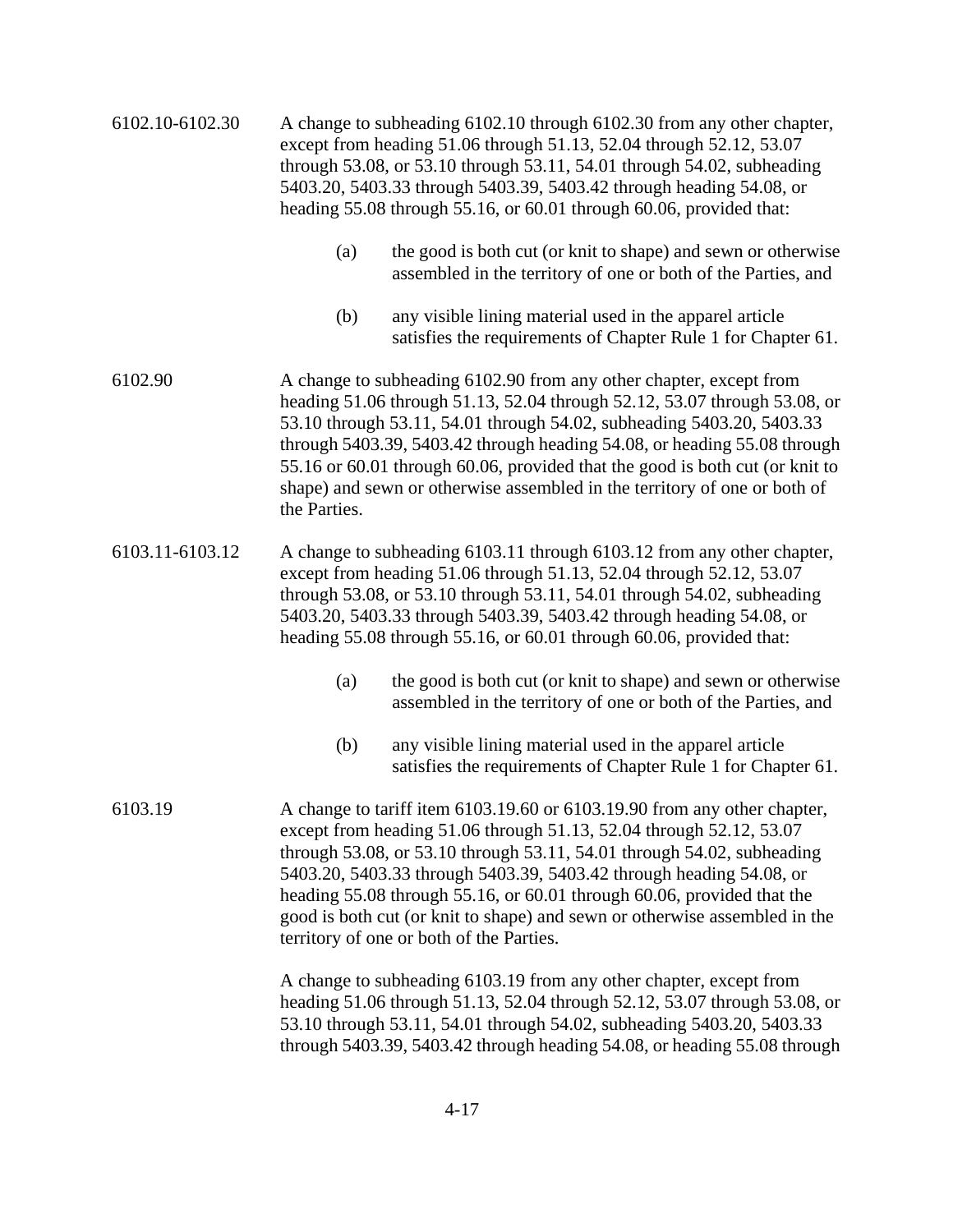|                 |     | 55.16, or 60.01 through 60.06, provided that:                                                                                                                                                                                                                                                                                                                                                                                                                                                        |
|-----------------|-----|------------------------------------------------------------------------------------------------------------------------------------------------------------------------------------------------------------------------------------------------------------------------------------------------------------------------------------------------------------------------------------------------------------------------------------------------------------------------------------------------------|
|                 | (a) | the good is both cut (or knit to shape) and sewn or otherwise<br>assembled in the territory of one or both of the Parties, and                                                                                                                                                                                                                                                                                                                                                                       |
|                 | (b) | any visible lining material used in the apparel article<br>satisfies the requirements of Chapter Rule 1 for Chapter 61.                                                                                                                                                                                                                                                                                                                                                                              |
| 6103.21-6103.29 |     | A change to subheading 6103.21 through 6103.29 from any other chapter,<br>except from heading 51.06 through 51.13, 52.04 through 52.12, 53.07<br>through 53.08, or 53.10 through 53.11, 54.01 through 54.02, subheading<br>5403.20, 5403.33 through 5403.39, 5403.42 through heading 54.08, or<br>heading 55.08 through 55.16, or 60.01 through 60.06, provided that:                                                                                                                                |
|                 | (a) | the good is both cut (or knit to shape) and sewn or otherwise<br>assembled in the territory of one or both of the Parties, and                                                                                                                                                                                                                                                                                                                                                                       |
|                 | (b) | with respect to a garment described in heading 61.01 or a<br>jacket or a blazer described in heading 61.03, of wool, fine<br>animal hair, cotton, or man-made fibers, imported as part of<br>an ensemble of these subheadings, any visible lining<br>material used in the apparel article satisfies the requirements<br>of Chapter Rule 1 for Chapter 61.                                                                                                                                            |
| 6103.31-6103.33 |     | A change to subheading 6103.31 through 6103.33 from any other chapter,<br>except from heading 51.06 through 51.13, 52.04 through 52.12, 53.07<br>through 53.08, or 53.10 through 53.11, 54.01 through 54.02, subheading<br>5403.20, 5403.33 through 5403.39, 5403.42 through heading 54.08, or<br>heading 55.08 through 55.16, or 60.01 through 60.06, provided that:                                                                                                                                |
|                 | (a) | the good is both cut (or knit to shape) and sewn or otherwise<br>assembled in the territory of one or both of the Parties, and                                                                                                                                                                                                                                                                                                                                                                       |
|                 | (b) | any visible lining material used in the apparel article<br>satisfies the requirements of Chapter Rule 1 for Chapter 61.                                                                                                                                                                                                                                                                                                                                                                              |
| 6103.39         |     | A change to tariff item 6103.39.40 or 6103.39.80 from any other chapter,<br>except from heading 51.06 through 51.13, 52.04 through 52.12, 53.07<br>through 53.08, or 53.10 through 53.11, 54.01 through 54.02, subheading<br>5403.20, 5403.33 through 5403.39, 5403.42 through heading 54.08, or<br>heading 55.08 through 55.16, or 60.01 through 60.06, provided that the<br>good is both cut (or knit to shape) and sewn or otherwise assembled in the<br>territory of one or both of the Parties. |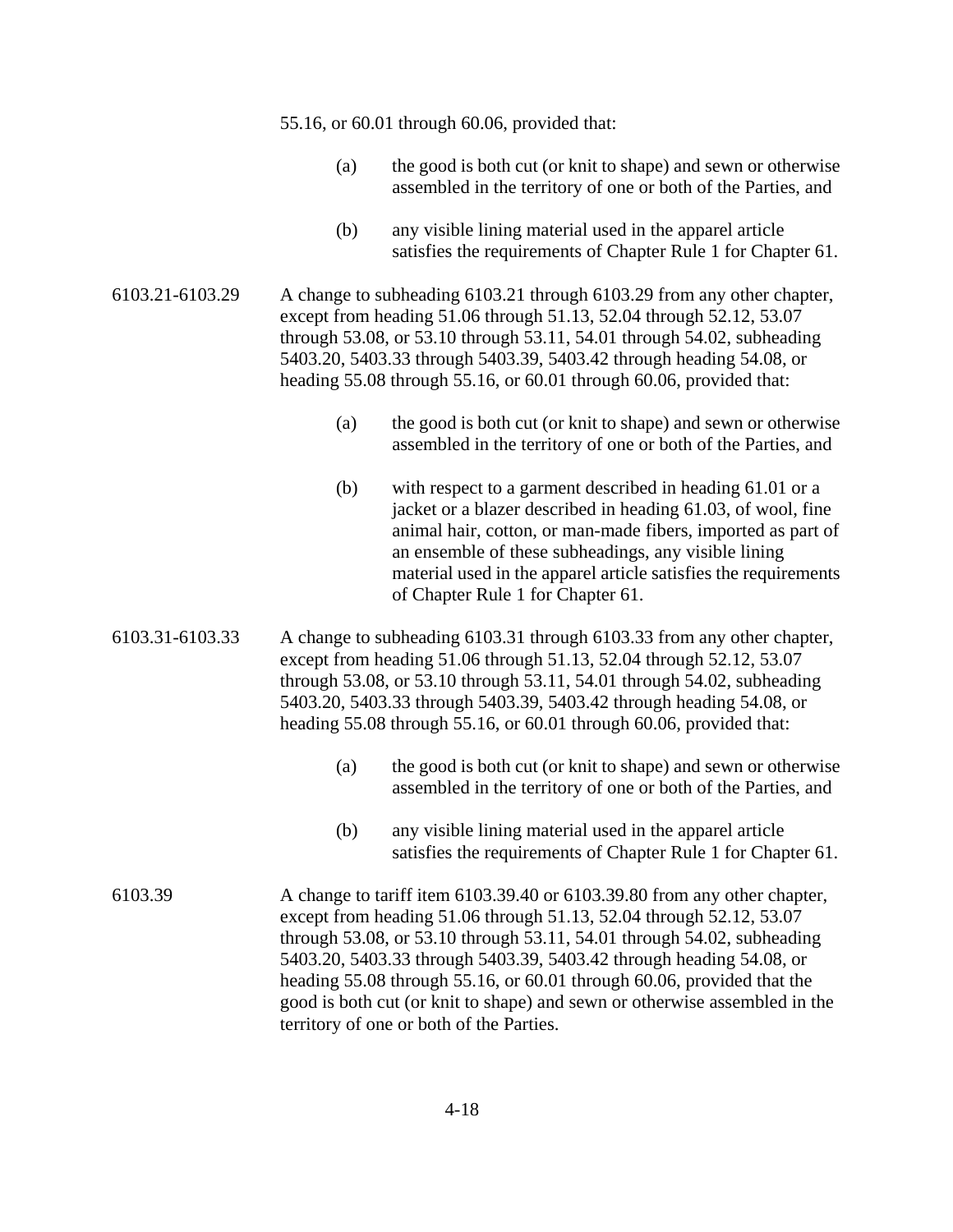A change to subheading 6103.39 from any other chapter, except from heading 51.06 through 51.13, 52.04 through 52.12, 53.07 through 53.08, or 53.10 through 53.11, 54.01 through 54.02, subheading 5403.20, 5403.33 through 5403.39, 5403.42 through heading 54.08, or heading 55.08 through 55.16, or 60.01 through 60.06, provided that:

- (a) the good is both cut (or knit to shape) and sewn or otherwise assembled in the territory of one or both of the Parties, and
- (b) any visible lining material used in the apparel article satisfies the requirements of Chapter Rule 1 for Chapter 61.
- 6103.41-6103.49 A change to subheading 6103.41 through 6103.49 from any other chapter, except from heading 51.06 through 51.13, 52.04 through 52.12, 53.07 through 53.08, or 53.10 through 53.11, 54.01 through 54.02, subheading 5403.20, 5403.33 through 5403.39, 5403.42 through heading 54.08, or heading 55.08 through 55.16, or 60.01 through 60.06, provided that the good is both cut (or knit to shape) and sewn or otherwise assembled in the territory of one or both of the Parties.
- 6104.11-6104.13 A change to subheading 6104.11 through 6104.13 from any other chapter, except from heading 51.06 through 51.13, 52.04 through 52.12, 53.07 through 53.08, or 53.10 through 53.11, 54.01 through 54.02, subheading 5403.20, 5403.33 through 5403.39, 5403.42 through heading 54.08, or heading 55.08 through 55.16, or 60.01 through 60.06, provided that:
	- (a) the good is both cut (or knit to shape) and sewn or otherwise assembled in the territory of one or both of the Parties, and
	- (b) any visible lining material used in the apparel article satisfies the requirements of Chapter Rule 1 for Chapter 61.
- 6104.19 A change in tariff item 6104.19.40 or 6104.19.80 from any other chapter, except from heading 51.06 through 51.13, 52.04 through 52.12, 53.07 through 53.08, or 53.10 through 53.11, 54.01 through 54.02, subheading 5403.20, 5403.33 through 5403.39, 5403.42 through heading 54.08, or heading 55.08 through 55.16, or 60.01 through 60.06, provided that the good is both cut (or knit to shape) and sewn or otherwise assembled in the territory of one or both of the Parties.

 A change to subheading 6104.19 from any other chapter, except from heading 51.06 through 51.13, 52.04 through 52.12, 53.07 through 53.08, or 53.10 through 53.11, 54.01 through 54.02, subheading 5403.20, 5403.33 through 5403.39, 5403.42 through heading 54.08, or heading 55.08 through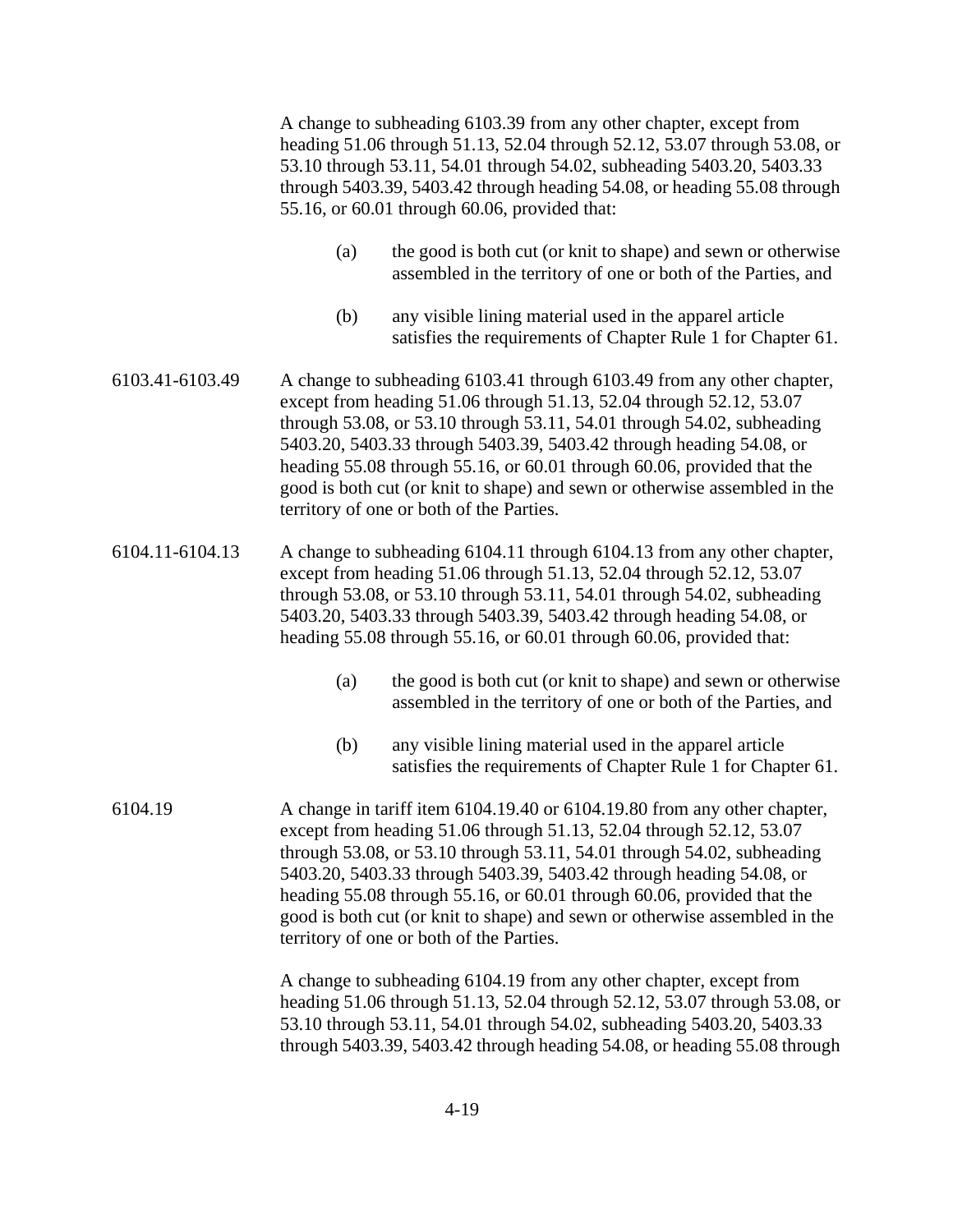|                 | 55.16, or 60.01 through 60.06, provided that:                                                                                                                                                                           |                                                                                                                                                                                                                                                                                                                                                                                                   |  |
|-----------------|-------------------------------------------------------------------------------------------------------------------------------------------------------------------------------------------------------------------------|---------------------------------------------------------------------------------------------------------------------------------------------------------------------------------------------------------------------------------------------------------------------------------------------------------------------------------------------------------------------------------------------------|--|
|                 | (a)                                                                                                                                                                                                                     | the good is both cut (or knit to shape) and sewn or otherwise<br>assembled in the territory of one or both of the Parties, and                                                                                                                                                                                                                                                                    |  |
|                 | (b)                                                                                                                                                                                                                     | any visible lining material used in the apparel satisfies the<br>requirements of Chapter Rule 1 for Chapter 61.                                                                                                                                                                                                                                                                                   |  |
| 6104.21-6104.29 |                                                                                                                                                                                                                         | A change to subheading 6104.21 through 6104.29 from any other chapter,<br>except from heading 51.06 through 51.13, 52.04 through 52.12, 53.07<br>through 53.08, or 53.10 through 53.11, 54.01 through 54.02, subheading<br>5403.20, 5403.33 through 5403.39, 5403.42 through heading 54.08, or<br>heading 55.08 through 55.16, or 60.01 through 60.06, provided that:                             |  |
|                 | (a)                                                                                                                                                                                                                     | the good is both cut (or knit to shape) and sewn or otherwise<br>assembled in the territory of one or both of the Parties, and                                                                                                                                                                                                                                                                    |  |
|                 | (b)                                                                                                                                                                                                                     | with respect to a garment described in heading 61.02, a<br>jacket or a blazer described in heading 61.04, or a skirt<br>described in heading 61.04, of wool, fine animal hair, cotton,<br>or man-made fibers, imported as part of an ensemble of<br>these subheadings, any visible lining material used in the<br>apparel article satisfies the requirements of Chapter Rule 1<br>for Chapter 61. |  |
| 6104.31         |                                                                                                                                                                                                                         | A change to subheading 6104.31 from any other chapter, except from<br>heading 51.06 through 51.13, 52.04 through 52.12, 53.07 through 53.08, or<br>53.10 through 53.11, 54.01 through 54.02, subheading 5403.20, 5403.33<br>through 5403.39, 5403.42 through heading 54.08, or heading 55.08 through<br>55.16, or 60.01 through 60.06, provided that:                                             |  |
|                 | (a)                                                                                                                                                                                                                     | the good is both cut (or knit to shape) and sewn or otherwise<br>assembled in the territory of one or both of the Parties, and                                                                                                                                                                                                                                                                    |  |
|                 | (b)                                                                                                                                                                                                                     | any visible lining material used in the apparel article<br>satisfies the requirements of Chapter Rule 1 for Chapter 61.                                                                                                                                                                                                                                                                           |  |
| 6104.33-6104.39 | A change to subheading 6104.33 through 6104.39 from any other chapter,<br>provided that the good is both cut (or knit to shape) and sewn or otherwise<br>assembled in the territory of one or both of the Parties.      |                                                                                                                                                                                                                                                                                                                                                                                                   |  |
| 6104.41-6104.49 | A change to subheading 6104.41 through 6104.49 from any other chapter,<br>except from heading 51.06 through 51.13, 52.04 through 52.12, 53.07<br>through 53.08, or 53.10 through 53.11, 54.01 through 54.02, subheading |                                                                                                                                                                                                                                                                                                                                                                                                   |  |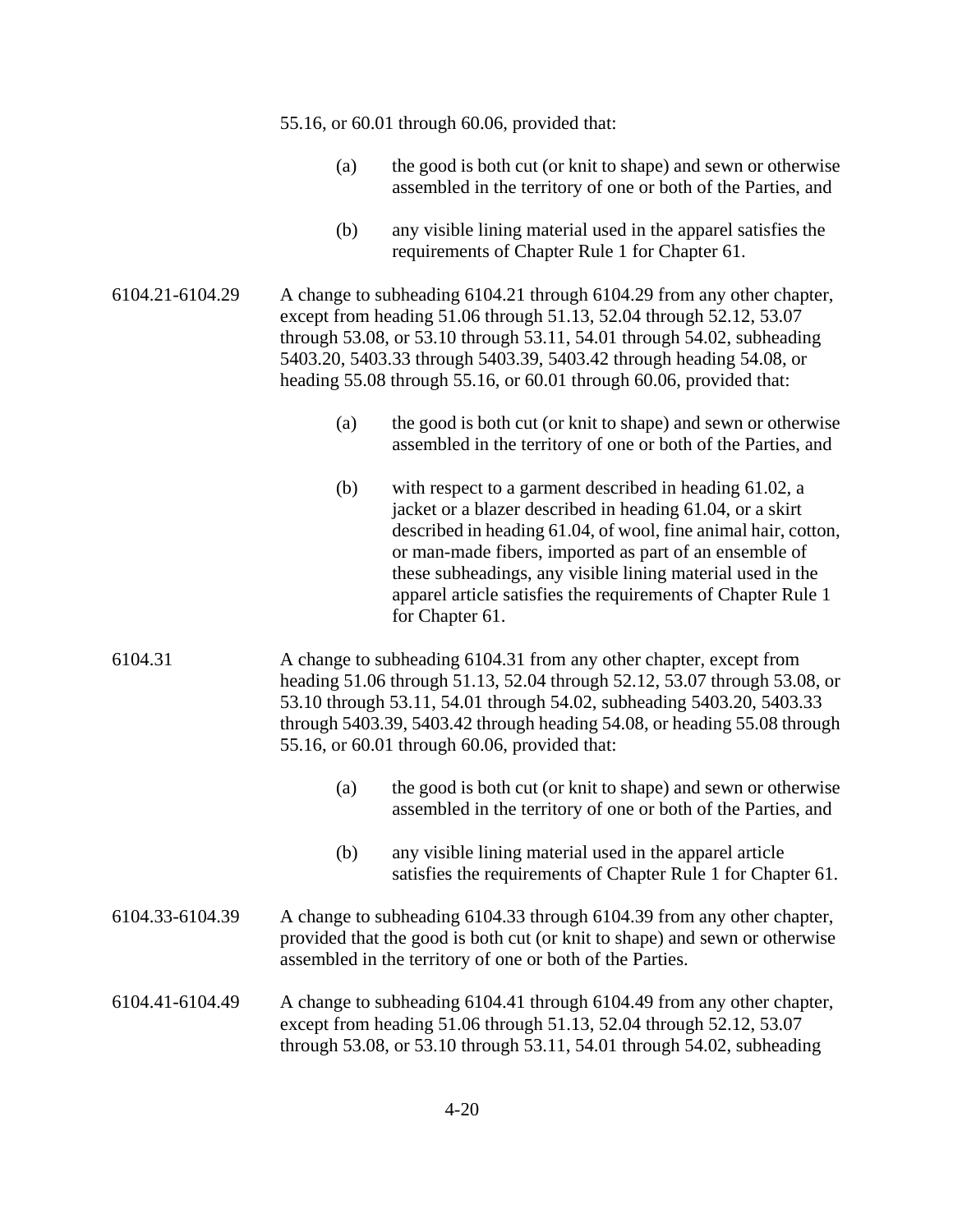|                 | 5403.20, 5403.33 through 5403.39, 5403.42 through heading 54.08, or<br>heading 55.08 through 55.16, or 60.01 through 60.06, provided that the<br>good is both cut (or knit to shape) and sewn or otherwise assembled in the<br>territory of one or both of the Parties.                                                                                                                                                                                                                              |  |  |
|-----------------|------------------------------------------------------------------------------------------------------------------------------------------------------------------------------------------------------------------------------------------------------------------------------------------------------------------------------------------------------------------------------------------------------------------------------------------------------------------------------------------------------|--|--|
| 6104.51-6104.53 | A change to subheading 6104.51 through 6104.53 from any other chapter,<br>except from heading 51.06 through 51.13, 52.04 through 52.12, 53.07<br>through 53.08, or 53.10 through 53.11, 54.01 through 54.02, subheading<br>5403.20, 5403.33 through 5403.39, 5403.42 through heading 54.08, or<br>heading 55.08 through 55.16, or 60.01 through 60.06, provided that:                                                                                                                                |  |  |
|                 | (a)<br>the good is both cut (or knit to shape) and sewn or otherwise<br>assembled in the territory of one or both of the Parties, and                                                                                                                                                                                                                                                                                                                                                                |  |  |
|                 | any visible lining material used in the apparel article<br>(b)<br>satisfies the requirements of Chapter Rule 1 for Chapter 61.                                                                                                                                                                                                                                                                                                                                                                       |  |  |
| 6104.59         | A change to tariff item 6104.59.40 or 6104.59.80 from any other chapter,<br>except from heading 51.06 through 51.13, 52.04 through 52.12, 53.07<br>through 53.08, or 53.10 through 53.11, 54.01 through 54.02, subheading<br>5403.20, 5403.33 through 5403.39, 5403.42 through heading 54.08, or<br>heading 55.08 through 55.16, or 60.01 through 60.06, provided that the<br>good is both cut (or knit to shape) and sewn or otherwise assembled in the<br>territory of one or both of the Parties. |  |  |
|                 | A change to subheading 6104.59 from any other chapter, except from<br>heading 51.06 through 51.13, 52.04 through 52.12, 53.07 through 53.08, or<br>53.10 through 53.11, 54.01 through 54.02, subheading 5403.20, 5403.33<br>through 5403.39, 5403.42 through heading 54.08, or heading 55.08 through<br>55.16, or 60.01 through 60.06, provided that:                                                                                                                                                |  |  |
|                 | the good is both cut (or knit to shape) and sewn or otherwise<br>(a)<br>assembled in the territory of one or both of the Parties, and                                                                                                                                                                                                                                                                                                                                                                |  |  |
|                 | any visible lining material used in the apparel article<br>(b)<br>satisfies the requirements of Chapter Rule 1 for Chapter 61.                                                                                                                                                                                                                                                                                                                                                                       |  |  |
| 6104.61-6104.69 | A change to subheading 6104.61 through 6104.69 from any other chapter,<br>except from heading 51.06 through 51.13, 52.04 through 52.12, 53.07<br>through 53.08, or 53.10 through 53.11, 54.01 through 54.02, subheading<br>5403.20, 5403.33 through 5403.39, 5403.42 through heading 54.08, or<br>heading 55.08 through 55.16, or 60.01 through 60.06, provided that the<br>good is both cut (or knit to shape) and sewn or otherwise assembled in the<br>territory of one or both of the Parties.   |  |  |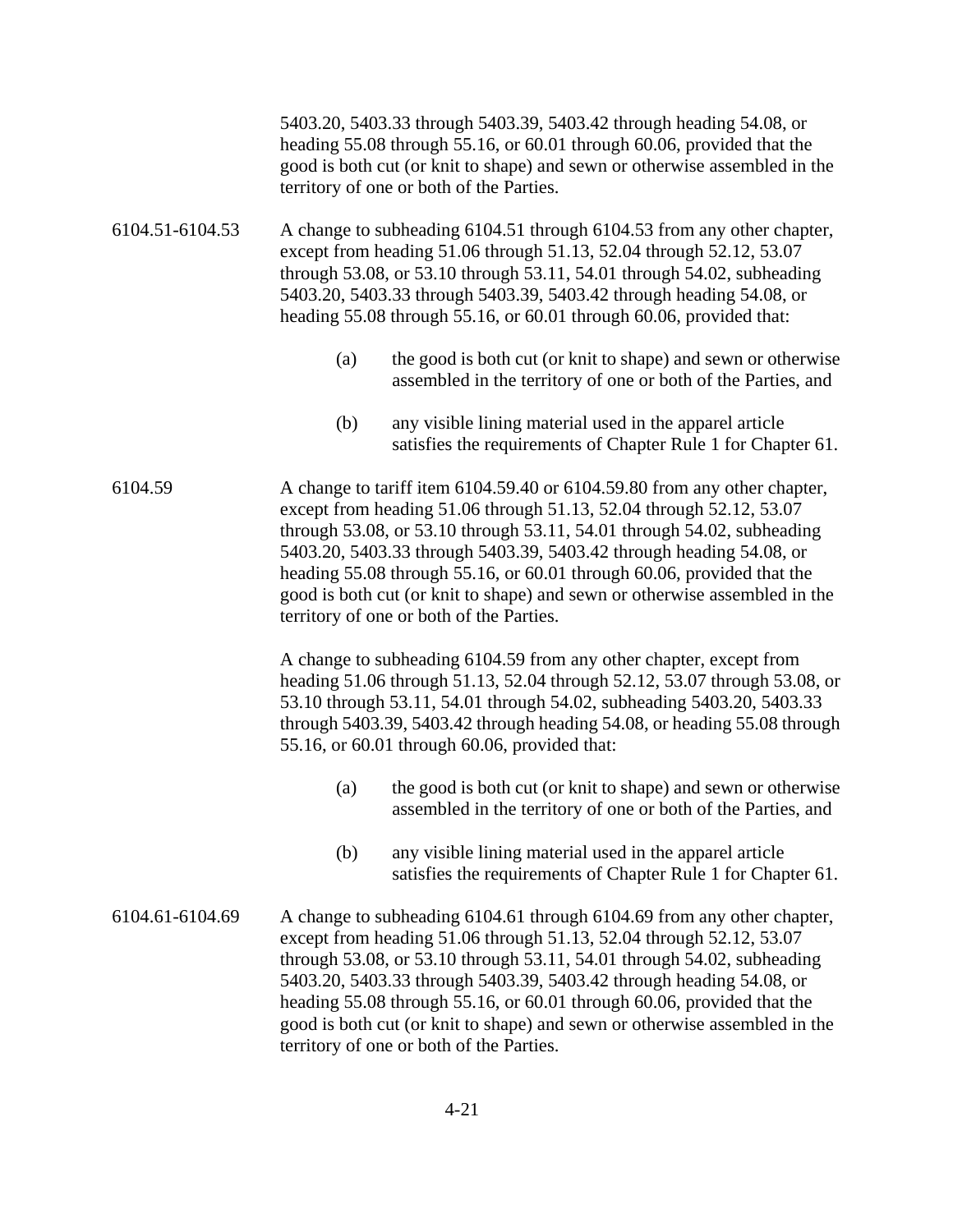| 6105-6106       | A change to heading 61.05 through 61.06 from any other chapter, except<br>from heading 51.06 through 51.13, 52.04 through 52.12, 53.07 through<br>53.08, or 53.10 through 53.11, 54.01 through 54.02, subheading 5403.20,<br>5403.33 through 5403.39, 5403.42 through heading 54.08, or heading 55.08<br>through 55.16, or 60.01 through 60.06, provided that the good is both cut<br>(or knit to shape) and sewn or otherwise assembled in the territory of one or<br>both of the Parties.        |                                                                                                                                                                                                                                                                                                                                                                                                                                                   |
|-----------------|----------------------------------------------------------------------------------------------------------------------------------------------------------------------------------------------------------------------------------------------------------------------------------------------------------------------------------------------------------------------------------------------------------------------------------------------------------------------------------------------------|---------------------------------------------------------------------------------------------------------------------------------------------------------------------------------------------------------------------------------------------------------------------------------------------------------------------------------------------------------------------------------------------------------------------------------------------------|
| 6107.11-6107.19 | A change to subheading 6107.11 through 6107.19 from any other chapter,<br>except from heading 51.06 through 51.13, 52.04 through 52.12, 53.07<br>through 53.08, or 53.10 through 53.11, 54.01 through 54.02, subheading<br>5403.20, 5403.33 through 5403.39, 5403.42 through heading 54.08, or<br>heading 55.08 through 55.16, or 60.01 through 60.06, provided that the<br>good is both cut (or knit to shape) and sewn or otherwise assembled in the<br>territory of one or both of the Parties. |                                                                                                                                                                                                                                                                                                                                                                                                                                                   |
| 6107.21         | A change to subheading 6107.21 from:                                                                                                                                                                                                                                                                                                                                                                                                                                                               |                                                                                                                                                                                                                                                                                                                                                                                                                                                   |
|                 | (a)                                                                                                                                                                                                                                                                                                                                                                                                                                                                                                | tariff item 6006.21.10, 6006.22.10, 6006.23.10, or<br>6006.24.10 provided that the good, exclusive of collar,<br>cuffs, waistband, or elastic, is wholly of such fabric and the<br>good is both cut and sewn or otherwise assembled in the<br>territory of one or both of the Parties, or                                                                                                                                                         |
|                 | (b)                                                                                                                                                                                                                                                                                                                                                                                                                                                                                                | any other chapter, except from heading 51.06 through 51.13,<br>52.04 through 52.12, 53.07 through 53.08, or 53.10 through<br>53.11, 54.01 through 54.02, subheading 5403.20, 5403.33<br>through 5403.39, 5403.42 through heading 54.08, or<br>heading 55.08 through 55.16, or 60.01 through 60.06,<br>provided that the good is both cut (or knit to shape) and sewn<br>or otherwise assembled in the territory of one or both of the<br>Parties. |
| 6107.22-6107.99 | A change to subheading 6107.22 through 6107.99 from any other chapter,<br>except from heading 51.06 through 51.13, 52.04 through 52.12, 53.07<br>through 53.08, or 53.10 through 53.11, 54.01 through 54.02, subheading<br>5403.20, 5403.33 through 5403.39, 5403.42 through heading 54.08, or<br>heading 55.08 through 55.16, or 60.01 through 60.06, provided that the<br>good is both cut (or knit to shape) and sewn or otherwise assembled in the<br>territory of one or both of the Parties. |                                                                                                                                                                                                                                                                                                                                                                                                                                                   |
| 6108.11-6108.19 | A change to subheading 6108.11 through 6108.19 from any other chapter,<br>except from heading 51.06 through 51.13, 52.04 through 52.12, 53.07                                                                                                                                                                                                                                                                                                                                                      |                                                                                                                                                                                                                                                                                                                                                                                                                                                   |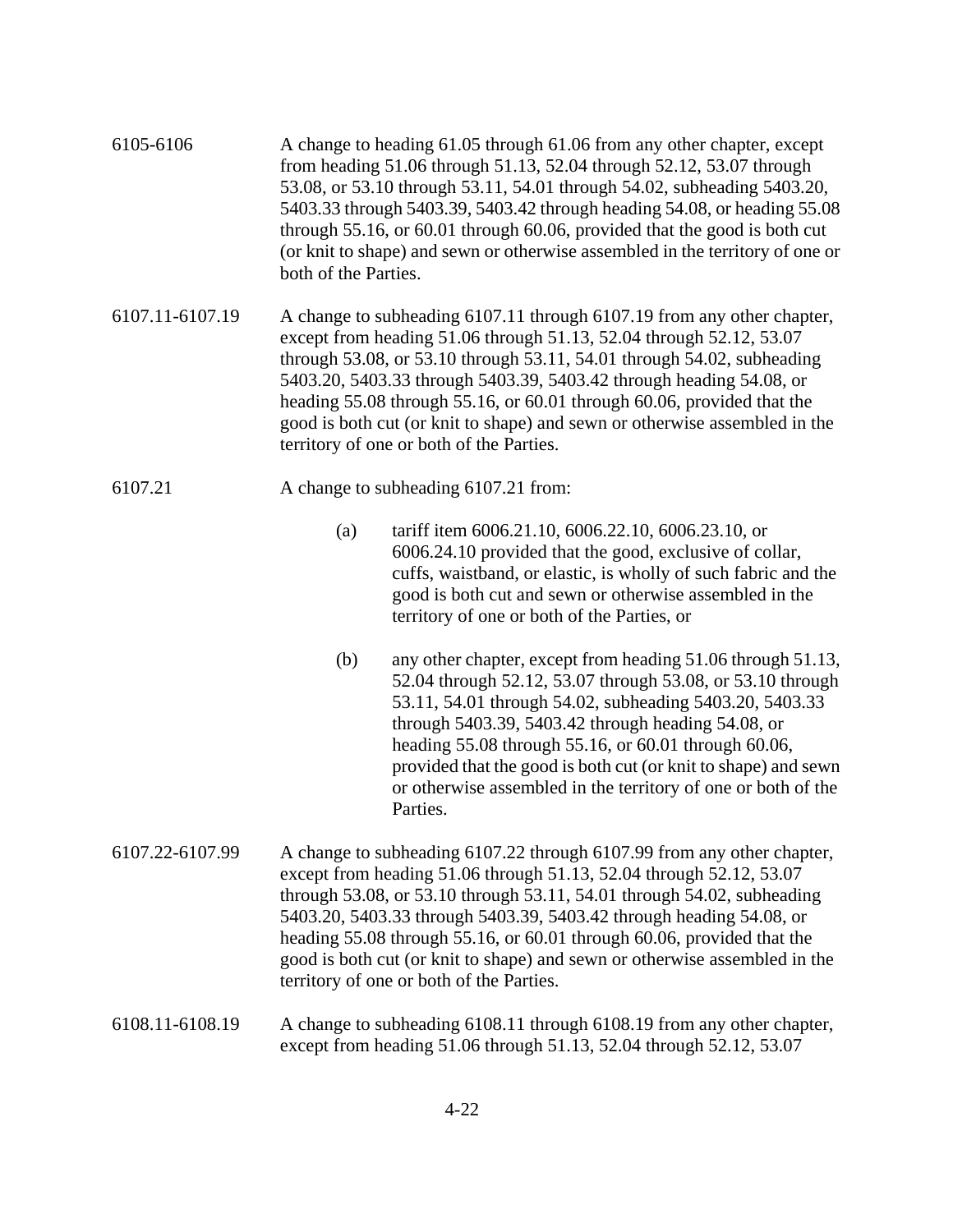through 53.08, or 53.10 through 53.11, 54.01 through 54.02, subheading 5403.20, 5403.33 through 5403.39, 5403.42 through heading 54.08, or heading 55.08 through 55.16, or 60.01 through 60.06, provided that the good is both cut (or knit to shape) and sewn or otherwise assembled in the territory of one or both of the Parties.

- 6108.21 A change to subheading 6108.21 from:
	- (a) tariff item 6006.21.10, 6006.22.10, 6006.23.10, or 6006.24.10 provided that the good, exclusive of waistband, elastic, or lace, is wholly of such fabric and the good is both cut and sewn or otherwise assembled in the territory of one or both of the Parties, or
	- (b) any other chapter, except from heading 51.06 through 51.13, 52.04 through 52.12, 53.07 through 53.08, or 53.10 through 53.11, 54.01 through 54.02, subheading 5403.20, 5403.33 through 5403.39, 5403.42 through heading 54.08, or heading 55.08 through 55.16, or 60.01 through 60.06, provided that the good is both cut (or knit to shape) and sewn or otherwise assembled in the territory of one or both of the Parties.
- 6108.22-6108.29 A change to subheading 6108.22 through 6108.29 from any other chapter, except from heading 51.06 through 51.13, 52.04 through 52.12, 53.07 through 53.08, or 53.10 through 53.11, 54.01 through 54.02, subheading 5403.20, 5403.33 through 5403.39, 5403.42 through heading 54.08, or heading 55.08 through 55.16, or 60.01 through 60.06, provided that the good is both cut (or knit to shape) and sewn or otherwise assembled in the territory of one or both of the Parties.

#### 6108.31 A change to subheading 6108.31 from:

- (a) tariff item 6006.21.10, 6006.22.10, 6006.23.10, or 6006.24.10 provided that the good, exclusive of collar, cuffs, waistband, elastic, or lace, is wholly of such fabric and the good is both cut and sewn or otherwise assembled in the territory of one or both of the Parties, or
- (b) any other chapter, except from heading 51.06 through 51.13, 52.04 through 52.12, 53.07 through 53.08, or 53.10 through 53.11, 54.01 through 54.02, subheading 5403.20, 5403.33 through 5403.39, 5403.42 through heading 54.08, or heading 55.08 through 55.16, or 60.01 through 60.06,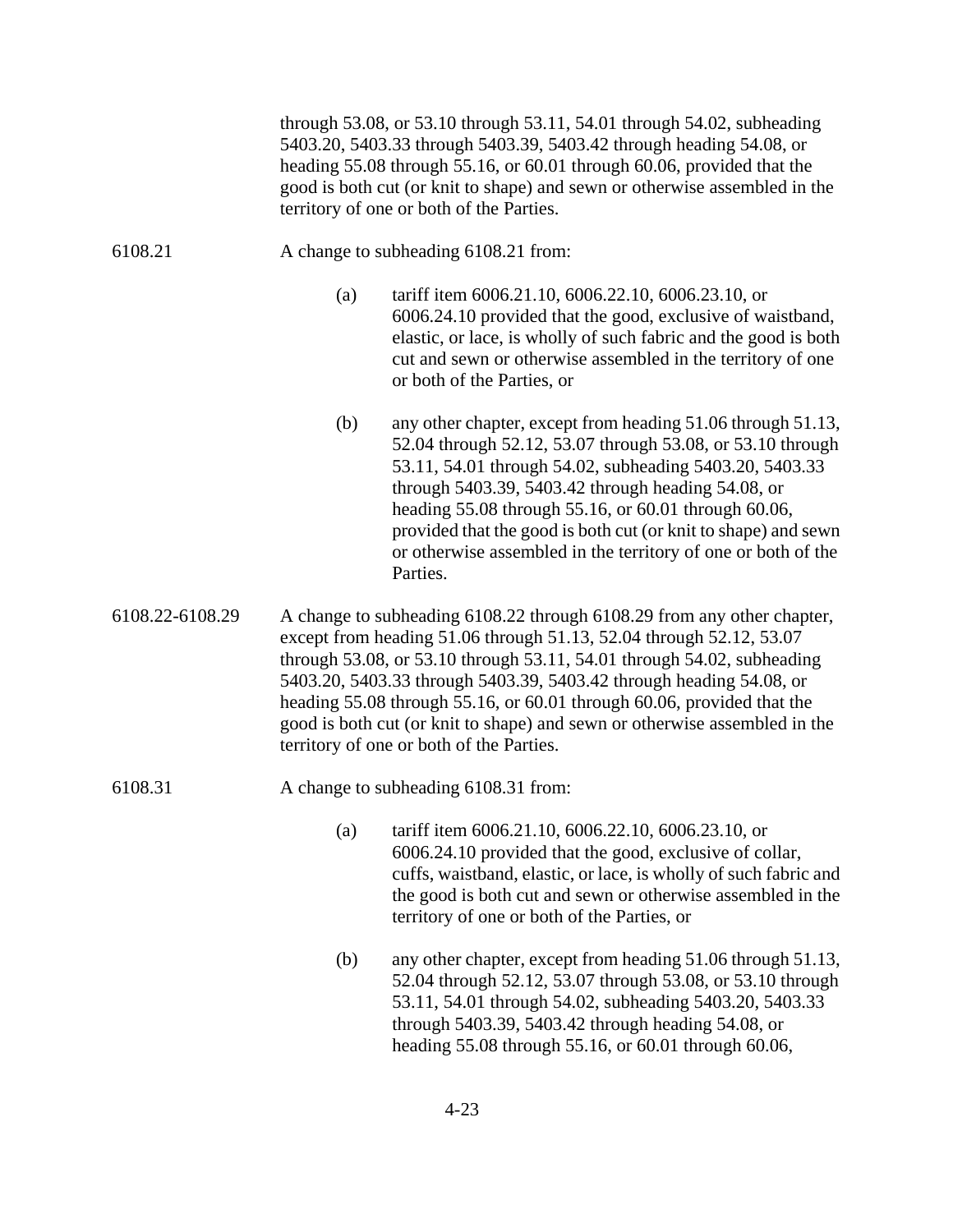provided that the good is both cut (or knit to shape) and sewn or otherwise assembled in the territory of one or both of the Parties.

- 6108.32-6108.99 A change to subheading 6108.32 through 6108.99 from any other chapter, except from heading 51.06 through 51.13, 52.04 through 52.12, 53.07 through 53.08, or 53.10 through 53.11, 54.01 through 54.02, subheading 5403.20, 5403.33 through 5403.39, 5403.42 through heading 54.08, or heading 55.08 through 55.16, or 60.01 through 60.06, provided that the good is both cut (or knit to shape) and sewn or otherwise assembled in the territory of one or both of the Parties.
- 6109-6111 A change to heading 61.09 through 61.11 from any other chapter, except from heading 51.06 through 51.13, 52.04 through 52.12, 53.07 through 53.08, or 53.10 through 53.11, 54.01 through 54.02, subheading 5403.20, 5403.33 through 5403.39, 5403.42 through heading 54.08, or heading 55.08 through 55.16, or 60.01 through 60.06, provided that the good is both cut (or knit to shape) and sewn or otherwise assembled in the territory of one or both of the Parties.
- 6112.11-6112.19 A change to subheading 6112.11 through 6112.19 from any other chapter, except from heading 51.06 through 51.13, 52.04 through 52.12, 53.07 through 53.08, or 53.10 through 53.11, 54.01 through 54.02, subheading 5403.20, 5403.33 through 5403.39, 5403.42 through heading 54.08, or heading 55.08 through 55.16, or 60.01 through 60.06, provided that the good is both cut (or knit to shape) and sewn or otherwise assembled in the territory of one or both of the Parties.
- 6112.20 A change to subheading 6112.20 from any other chapter, except from heading 51.06 through 51.13, 52.04 through 52.12, 53.07 through 53.08, or 53.10 through 53.11, 54.01 through 54.02, subheading 5403.20, 5403.33 through 5403.39, 5403.42 through heading 54.08, or heading 55.08 through 55.16, or 60.01 through 60.06, provided that:
	- (a) the good is both cut (or knit to shape) and sewn or otherwise assembled in the territory of one or both of the Parties, and
	- (b) with respect to a garment described in heading 61.01, 61.02, 62.01, or 62.02, of wool, fine animal hair, cotton, or man-made fibers, imported as part of a ski-suit of this subheading, any visible lining material used in the apparel article satisfies the requirements of Chapter Rule 1 for Chapter 61.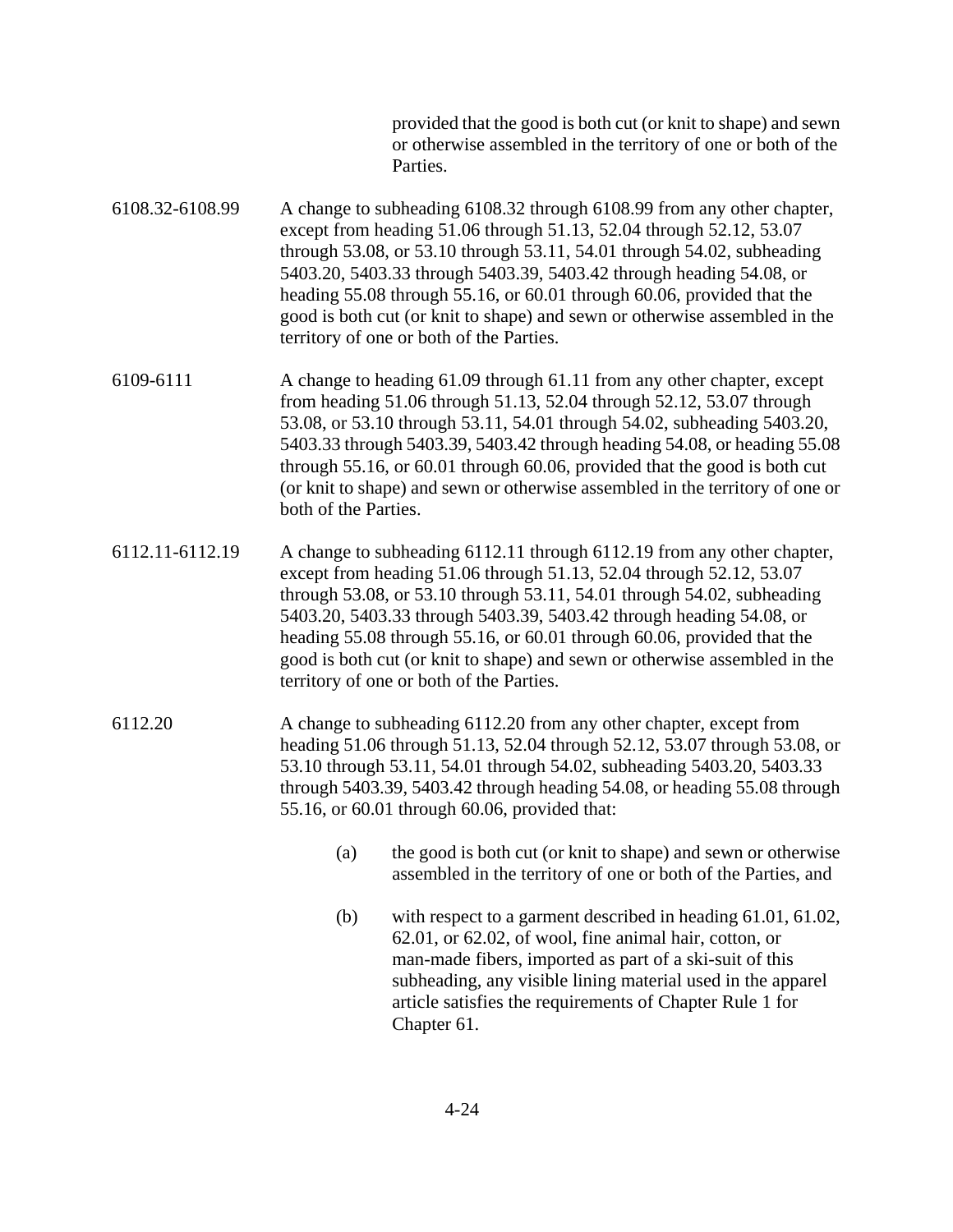- 6112.31-6112.49 A change to subheading 6112.31 through 6112.49 from any other chapter, except from heading 51.06 through 51.13, 52.04 through 52.12, 53.07 through 53.08, or 53.10 through 53.11, 54.01 through 54.02, subheading 5403.20, 5403.33 through 5403.39, 5403.42 through heading 54.08, or heading 55.08 through 55.16, or 60.01 through 60.06, provided that the good is both cut (or knit to shape) and sewn or otherwise assembled in the territory of one or both of the Parties.
- 6113-6117 A change to heading 61.13 through 61.17 from any other chapter, except from heading 51.06 through 51.13, 52.04 through 52.12, 53.07 through 53.08, or 53.10 through 53.11, 54.01 through 54.02, subheading 5403.20, 5403.33 through 5403.39, 5403.42 through heading 54.08, or heading 55.08 through 55.16, or 60.01 through 60.06, provided that the good is both cut (or knit to shape) and sewn or otherwise assembled in the territory of one or both of the Parties.

#### **Chapter 62 - Articles of Apparel and Clothing Accessories, Not Knitted or Crocheted**

Chapter Rule 1: *Except for fabrics classified in 5408.22.10, 5408.23.11, 5408.23.21, or 5408.24.10, the fabrics identified in the following sub-headings and headings, when used as visible lining material in certain men's and women's suits, suit-type jackets, skirts, overcoats, carcoats, anoraks, windbreakers, and similar articles, must be wholly formed and finished in the territory of one or both of the Parties:* 

> *5111 through 5112, 5208.31 through 5208.59, 5209.31 through 5209.59, 5210.31 through 5210.59, 5211.31 through 5211.59, 5212.13 through 5212.15, 5212.23 through 5212.25, 5407.42 through 5407.44, 5407.52 through 5407.54, 5407.61, 5407.72 through 5407.74, 5407.82 through 5407.84, 5407.92 through 5407.94, 5408.22 through 5408.24, 5408.32 through 5408.34, 5512.19, 5512.29, 5512.99, 5513.21 through 5513.49, 5514.21 through 5515.99, 5516.12 through 5516.14, 5516.22 through 5516.24, 5516.32 through 5516.34, 5516.42 through 5516.44, 5516.92 through 5516.94, 6001.10, 6001.92, 6005.31 through 6005.44, or 6006.10 through 6006.44.*

- Chapter Rule 2: *Apparel goods of this Chapter shall be considered to originate if they are both cut and sewn or otherwise assembled in the territory of one or both of the Parties and if the fabric of the outer shell, exclusive of collars or cuffs, is wholly of one or more of the following:*
	- *(a) Velveteen fabrics of subheading 5801.23, containing 85 per*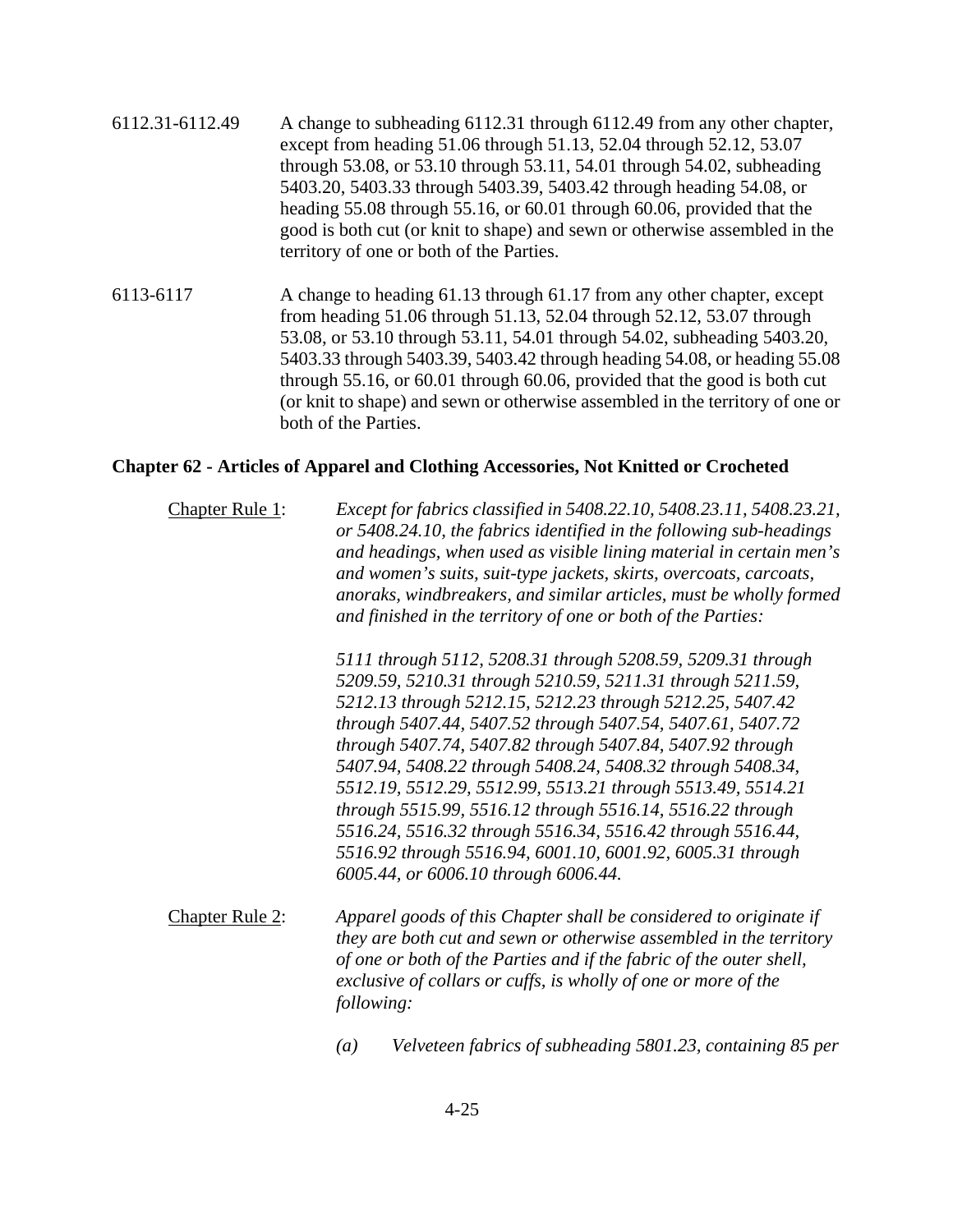*cent or more by weight of cotton;* 

- *(b) Corduroy fabrics of subheading 5801.22, containing 85 per cent or more by weight of cotton and containing more than 7.5 wales per centimeter;*
- *(c) Fabrics of subheading 5111.11 or 5111.19, if hand-woven, with a loom width of less than 76 cm, woven in the United Kingdom in accordance with the rules and regulations of the Harris Tweed Association, Ltd., and so certified by the Association;*
- *(d) Fabrics of subheading 5112.30, weighing not more than 340 grams per square meter, containing wool, not less than 20 per cent by weight of fine animal hair and not less than 15 per cent by weight of man-made staple fibers; or*
- *(e) Batiste fabrics of subheading 5513.11 or 5513.21, of square construction, of single yarns exceeding 76 metric count, containing between 60 and 70 warp ends and filling picks per square centimeter, of a weight not exceeding 110 grams per square meter.*
- Chapter Rule 3: *For purposes of determining whether a good covered by this Chapter is an originating good, the rule applicable to that good shall only apply to the component that determines the tariff classification of the good and such component must satisfy the tariff change requirements set out in the rule for that good. If the rule requires that the good must also satisfy the tariff change requirements for visible lining fabrics listed in Chapter Rule 1 to this Chapter, such requirement shall only apply to the visible lining fabric in the main body of the garment, excluding sleeves, which covers the largest surface area, and shall not apply to removable linings.*
- 6201.11-6201.13 A change to subheading 6201.11 through 6201.13 from any other chapter, except from heading 51.06 through 51.13, 52.04 through 52.12, 53.07 through 53.08, or 53.10 through 53.11, 54.01 through 54.02, subheading 5403.20, 5403.33 through 5403.39, 5403.42 through heading 54.08, or heading 55.08 through 55.16, 58.01 through 58.02, or 60.01 through 60.06, provided that:
	- (a) the good is both cut and sewn or otherwise assembled in the territory of one or both of the Parties, and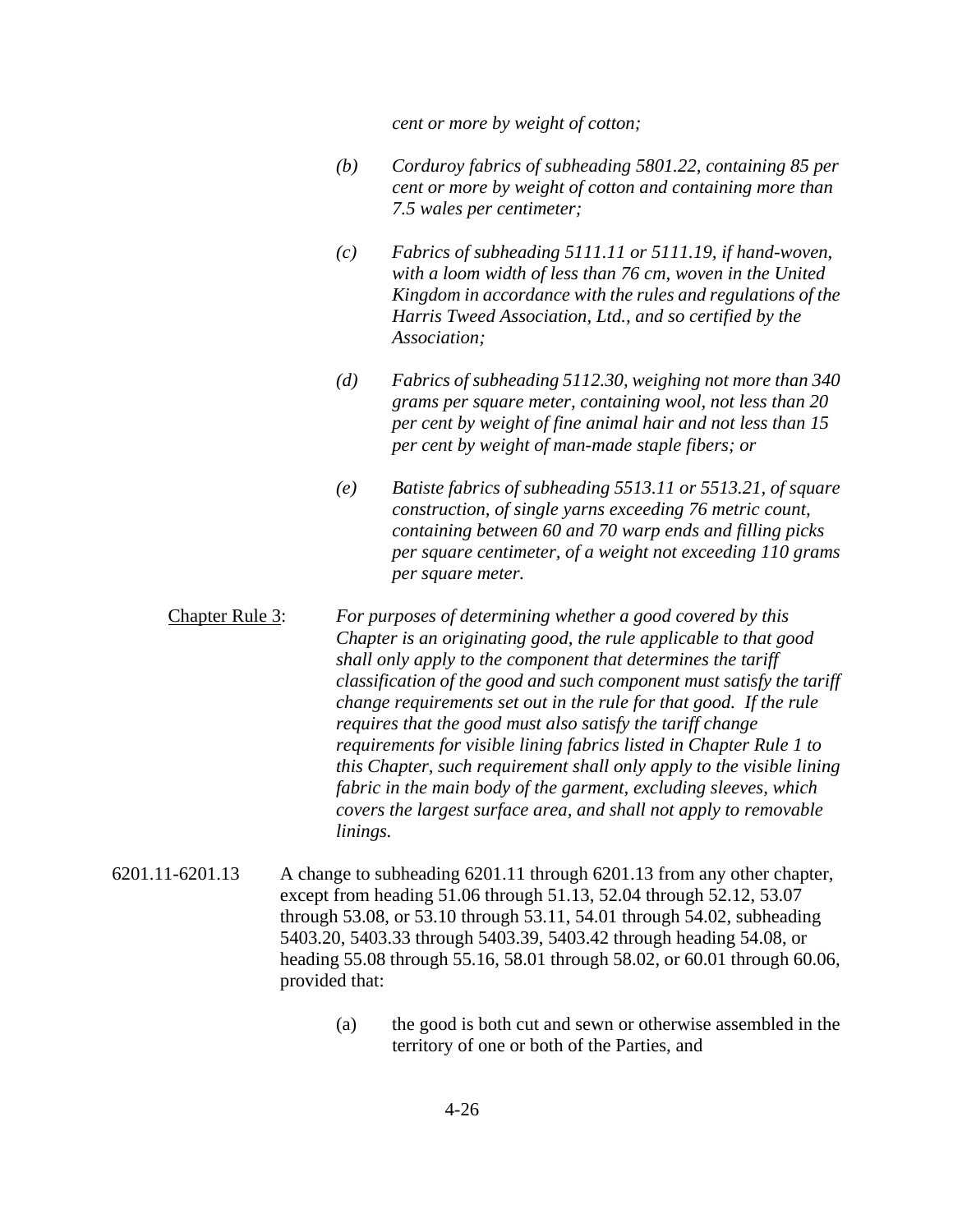- (b) any visible lining material used in the apparel article satisfies the requirements of Chapter Rule 1 for Chapter 62.
- 6201.19 A change to subheading 6201.19 from any other chapter, except from heading 51.06 through 51.13, 52.04 through 52.12, 53.07 through 53.08, or 53.10 through 53.11, 54.01 through 54.02, subheading 5403.20, 5403.33 through 5403.39, 5403.42 through heading 54.08, or heading 55.08 through 55.16, 58.01 through 58.02, or 60.01 through 60.06, provided that the good is both cut and sewn or otherwise assembled in the territory of one or both of the Parties.
- 6201.91-6201.93 A change to subheading 6201.91 through 6201.93 from any other chapter, except from heading 51.06 through 51.13, 52.04 through 52.12, 53.07 through 53.08, or 53.10 through 53.11, 54.01 through 54.02, subheading 5403.20, 5403.33 through 5403.39, 5403.42 through heading 54.08, or heading 55.08 through 55.16, 58.01 through 58.02, or 60.01 through 60.06, provided that:
	- (a) the good is both cut and sewn or otherwise assembled in the territory of one or both of the Parties, and
	- (b) any visible lining material used in the apparel article satisfies the requirements of Chapter Rule 1 for Chapter 62.
- 6201.99 A change to subheading 6201.99 from any other chapter, except from heading 51.06 through 51.13, 52.04 through 52.12, 53.07 through 53.08, or 53.10 through 53.11, 54.01 through 54.02, subheading 5403.20, 5403.33 through 5403.39, 5403.42 through heading 54.08, or heading 55.08 through 55.16, 58.01 through 58.02, or 60.01 through 60.06, provided that the good is both cut and sewn or otherwise assembled in the territory of one or both of the Parties.
- 6202.11-6202.13 A change to subheading 6202.11 through 6202.13 from any other chapter, except from heading 51.06 through 51.13, 52.04 through 52.12, 53.07 through 53.08, or 53.10 through 53.11, 54.01 through 54.02, subheading 5403.20, 5403.33 through 5403.39, 5403.42 through heading 54.08, or heading 55.08 through 55.16, 58.01 through 58.02, or 60.01 through 60.06, provided that:
	- (a) the good is both cut and sewn or otherwise assembled in the territory of one or both of the Parties, and
	- (b) any visible lining material used in the apparel article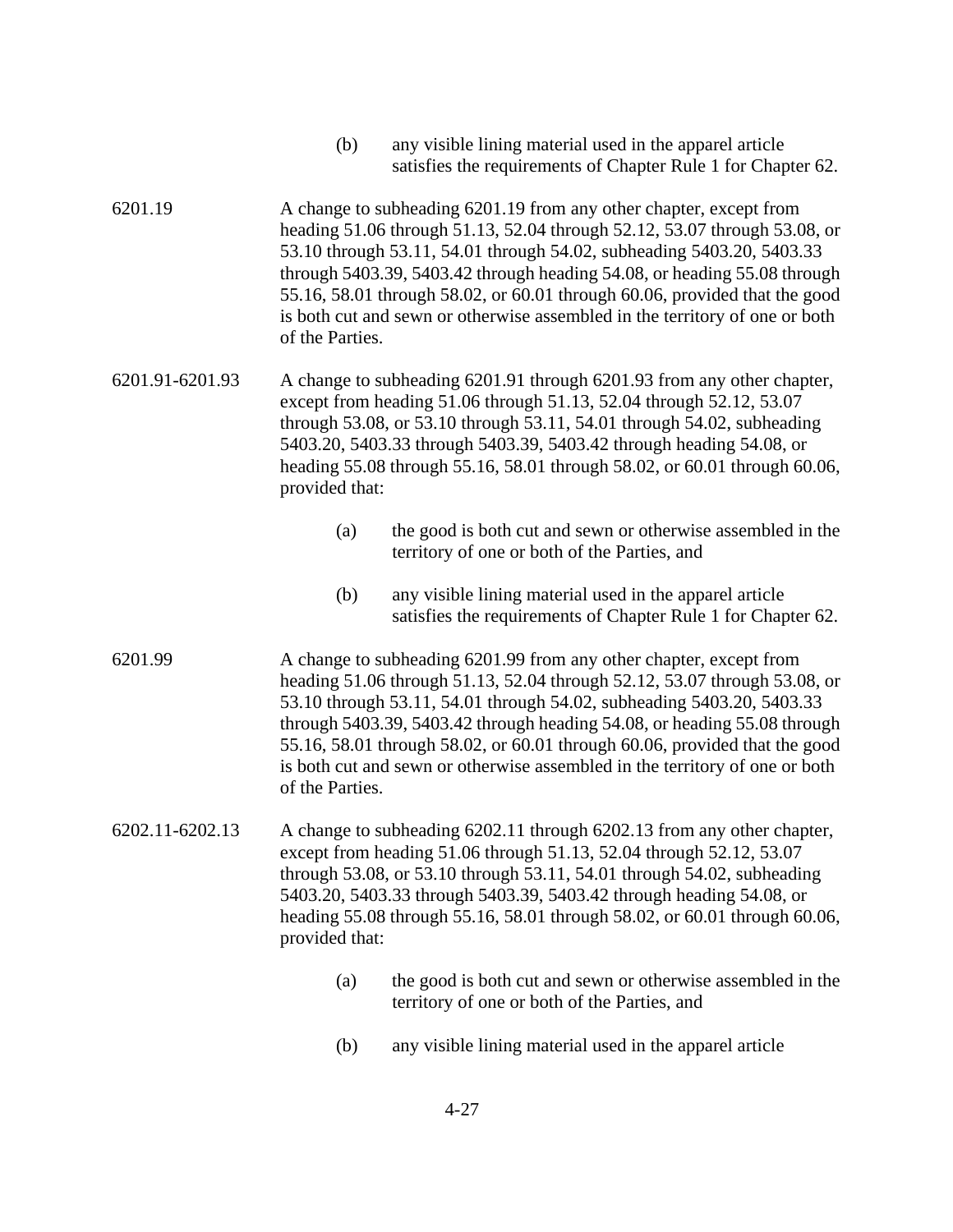|                 |                                                                                                                                                                                                                                                                                                                                                                                               | satisfies the requirements of Chapter Rule 1 for Chapter 62.                                                                                                                                                                                                                                                                                                                                                                                                      |
|-----------------|-----------------------------------------------------------------------------------------------------------------------------------------------------------------------------------------------------------------------------------------------------------------------------------------------------------------------------------------------------------------------------------------------|-------------------------------------------------------------------------------------------------------------------------------------------------------------------------------------------------------------------------------------------------------------------------------------------------------------------------------------------------------------------------------------------------------------------------------------------------------------------|
| 6202.19         | of the Parties.                                                                                                                                                                                                                                                                                                                                                                               | A change to subheading 6202.19 from any other chapter, except from<br>heading 51.06 through 51.13, 52.04 through 52.12, 53.07 through 53.08, or<br>53.10 through 53.11, 54.01 through 54.02, subheading 5403.20, 5403.33<br>through 5403.39, 5403.42 through heading 54.08, or heading 55.08 through<br>55.16, 58.01 through 58.02, or 60.01 through 60.06, provided that the good<br>is both cut and sewn or otherwise assembled in the territory of one or both |
| 6202.91-6202.93 | A change to subheading 6202.91 through 6202.93 from any other chapter,<br>except from heading 51.06 through 51.13, 52.04 through 52.12, 53.07<br>through 53.08, or 53.10 through 53.11, 54.01 through 54.02, subheading<br>5403.20, 5403.33 through 5403.39, 5403.42 through heading 54.08, or<br>heading 55.08 through 55.16, 58.01 through 58.02, or 60.01 through 60.06,<br>provided that: |                                                                                                                                                                                                                                                                                                                                                                                                                                                                   |
|                 | (a)                                                                                                                                                                                                                                                                                                                                                                                           | the good is both cut and sewn or otherwise assembled in the<br>territory of one or both of the Parties, and                                                                                                                                                                                                                                                                                                                                                       |
|                 | (b)                                                                                                                                                                                                                                                                                                                                                                                           | any visible lining material used in the apparel article<br>satisfies the requirements of Chapter Rule 1 for Chapter 62.                                                                                                                                                                                                                                                                                                                                           |
| 6202.99         | of the Parties.                                                                                                                                                                                                                                                                                                                                                                               | A change to subheading 6202.99 from any other chapter, except from<br>heading 51.06 through 51.13, 52.04 through 52.12, 53.07 through 53.08, or<br>53.10 through 53.11, 54.01 through 54.02, subheading 5403.20, 5403.33<br>through 5403.39, 5403.42 through heading 54.08, or heading 55.08 through<br>55.16, 58.01 through 58.02, or 60.01 through 60.06, provided that the good<br>is both cut and sewn or otherwise assembled in the territory of one or both |
| 6203.11-6203.12 | A change to subheading 6203.11 through 6203.12 from any other chapter,<br>except from heading 51.06 through 51.13, 52.04 through 52.12, 53.07<br>through 53.08, or 53.10 through 53.11, 54.01 through 54.02, subheading<br>5403.20, 5403.33 through 5403.39, 5403.42 through heading 54.08, or<br>heading 55.08 through 55.16, 58.01 through 58.02, or 60.01 through 60.06,<br>provided that: |                                                                                                                                                                                                                                                                                                                                                                                                                                                                   |
|                 | (a)                                                                                                                                                                                                                                                                                                                                                                                           | the good is both cut and sewn or otherwise assembled in the<br>territory of one or both of the Parties, and                                                                                                                                                                                                                                                                                                                                                       |
|                 | (b)                                                                                                                                                                                                                                                                                                                                                                                           | any visible lining material used in the apparel satisfies the<br>requirements of Chapter Rule 1 for Chapter 62.                                                                                                                                                                                                                                                                                                                                                   |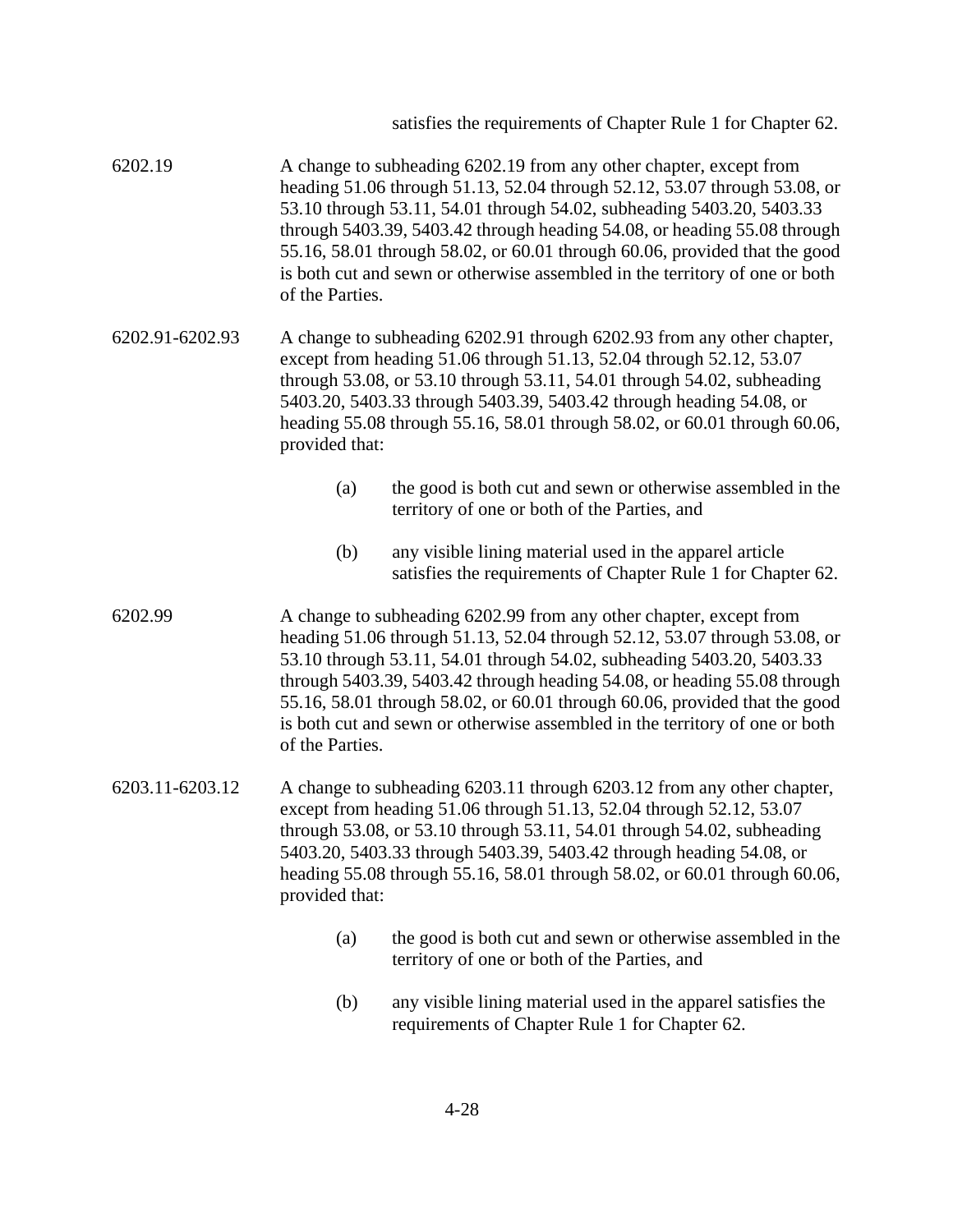| 6203.19         | A change to tariff item 6203.19.50 or 6203.19.90 from any other chapter,<br>except from heading 51.06 through 51.13, 52.04 through 52.12, 53.07<br>through 53.08, or 53.10 through 53.11, 54.01 through 54.02, subheading<br>5403.20, 5403.33 through 5403.39, 5403.42 through heading 54.08, or<br>heading 55.08 through 55.16, 58.01 through 58.02, or 60.01 through 60.06,<br>provided that the good is both cut and sewn or otherwise assembled in the<br>territory of one or both of the Parties.<br>A change to subheading 6203.19 from any other chapter, except from<br>heading 51.06 through 51.13, 52.04 through 52.12, 53.07 through 53.08, or<br>53.10 through 53.11, 54.01 through 54.02, subheading 5403.20, 5403.33<br>through 5403.39, 5403.42 through heading 54.08, or heading 55.08 through<br>55.16, 58.01 through 58.02, or 60.01 through 60.06, provided that: |                                                                                                                                                                                                                                                                                                                                                                             |  |
|-----------------|--------------------------------------------------------------------------------------------------------------------------------------------------------------------------------------------------------------------------------------------------------------------------------------------------------------------------------------------------------------------------------------------------------------------------------------------------------------------------------------------------------------------------------------------------------------------------------------------------------------------------------------------------------------------------------------------------------------------------------------------------------------------------------------------------------------------------------------------------------------------------------------|-----------------------------------------------------------------------------------------------------------------------------------------------------------------------------------------------------------------------------------------------------------------------------------------------------------------------------------------------------------------------------|--|
|                 |                                                                                                                                                                                                                                                                                                                                                                                                                                                                                                                                                                                                                                                                                                                                                                                                                                                                                      |                                                                                                                                                                                                                                                                                                                                                                             |  |
|                 | (a)                                                                                                                                                                                                                                                                                                                                                                                                                                                                                                                                                                                                                                                                                                                                                                                                                                                                                  | the good is both cut and sewn or otherwise assembled in the<br>territory of one or both of the Parties, and                                                                                                                                                                                                                                                                 |  |
|                 | (b)                                                                                                                                                                                                                                                                                                                                                                                                                                                                                                                                                                                                                                                                                                                                                                                                                                                                                  | any visible lining material used in the apparel satisfies the<br>requirements of Chapter Rule 1 for Chapter 62.                                                                                                                                                                                                                                                             |  |
| 6203.21-6203.29 | A change to subheading 6203.21 through 6203.29 from any other chapter,<br>except from heading 51.06 through 51.13, 52.04 through 52.12, 53.07<br>through 53.08, or 53.10 through 53.11, 54.01 through 54.02, subheading<br>5403.20, 5403.33 through 5403.39, 5403.42 through heading 54.08, or<br>heading 55.08 through 55.16, 58.01 through 58.02, or 60.01 through 60.06,<br>provided that:                                                                                                                                                                                                                                                                                                                                                                                                                                                                                        |                                                                                                                                                                                                                                                                                                                                                                             |  |
|                 | (a)                                                                                                                                                                                                                                                                                                                                                                                                                                                                                                                                                                                                                                                                                                                                                                                                                                                                                  | the good is both cut and sewn or otherwise assembled in the<br>territory of one or both of the Parties, and                                                                                                                                                                                                                                                                 |  |
|                 | (b)                                                                                                                                                                                                                                                                                                                                                                                                                                                                                                                                                                                                                                                                                                                                                                                                                                                                                  | with respect to a garment described in heading 62.01 or a<br>jacket or a blazer described in heading 62.03, of wool, fine<br>animal hair, cotton, or man-made fibers, imported as part of<br>an ensemble of these subheadings, any visible lining<br>material used in the apparel article satisfies the requirements<br>of Chapter Rule 1 for Chapter 62.                   |  |
| 6203.31-6203.33 | provided that:                                                                                                                                                                                                                                                                                                                                                                                                                                                                                                                                                                                                                                                                                                                                                                                                                                                                       | A change to subheading 6203.31 through 6203.33 from any other chapter,<br>except from heading 51.06 through 51.13, 52.04 through 52.12, 53.07<br>through 53.08, or 53.10 through 53.11, 54.01 through 54.02, subheading<br>5403.20, 5403.33 through 5403.39, 5403.42 through heading 54.08, or<br>heading 55.08 through 55.16, 58.01 through 58.02, or 60.01 through 60.06, |  |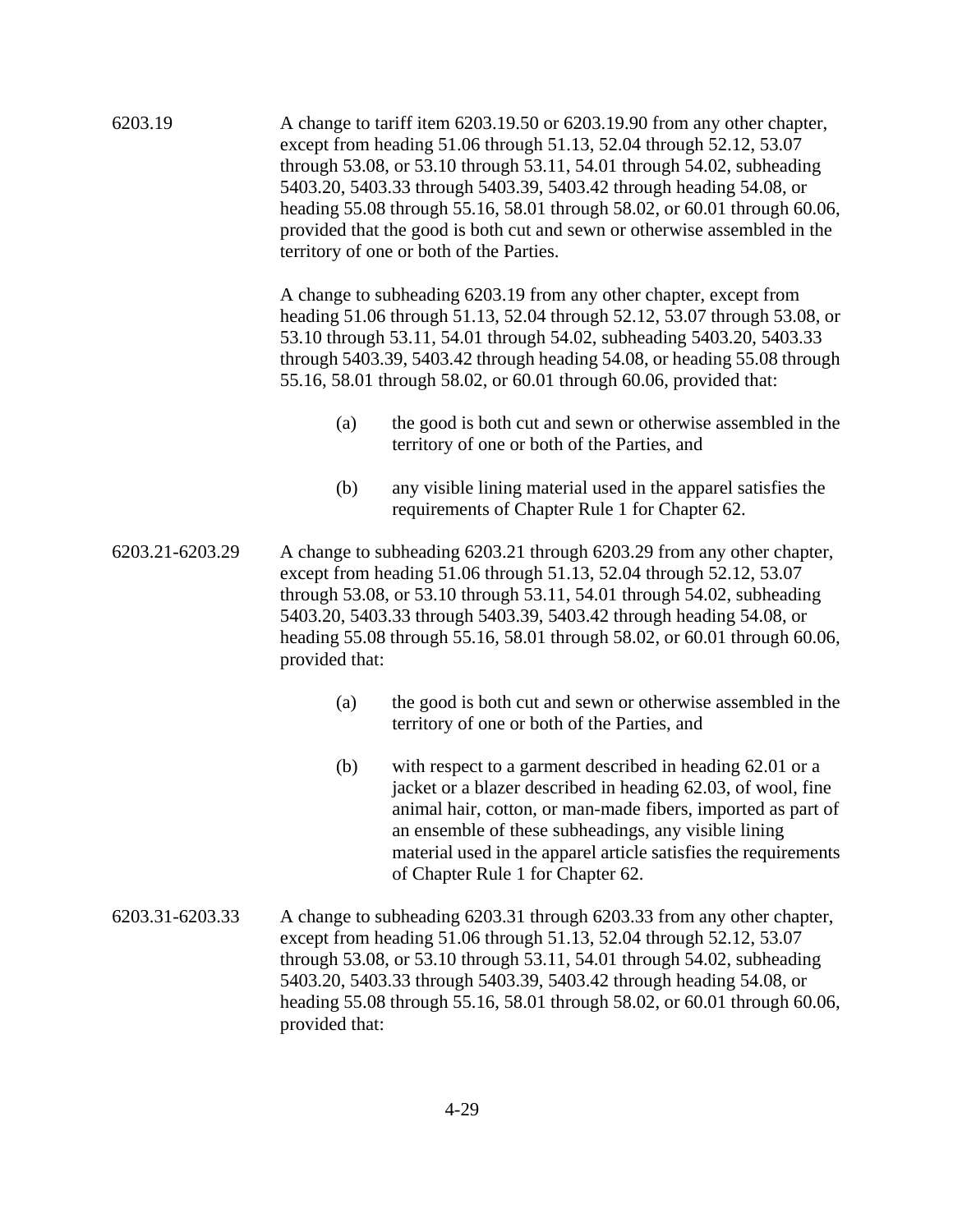- (a) the good is both cut and sewn or otherwise assembled in the territory of one or both of the Parties, and
- (b) any visible lining material used in the apparel satisfies the requirements of Chapter Rule 1 for Chapter 62.

6203.39 A change to tariff item 6203.39.50 or 6203.39.90 from any other chapter, except from heading 51.06 through 51.13, 52.04 through 52.12, 53.07 through 53.08, or 53.10 through 53.11, 54.01 through 54.02, subheading 5403.20, 5403.33 through 5403.39, 5403.42 through heading 54.08, or heading 55.08 through 55.16, 58.01 through 58.02, or 60.01 through 60.06, provided that the good is both cut and sewn or otherwise assembled in the territory of one or both of the Parties.

> A change to subheading 6203.39 from any other chapter, except from heading 51.06 through 51.13, 52.04 through 52.12, 53.07 through 53.08, or 53.10 through 53.11, 54.01 through 54.02, subheading 5403.20, 5403.33 through 5403.39, 5403.42 through heading 54.08, or heading 55.08 through 55.16, 58.01 through 58.02, or 60.01 through 60.06, provided that:

- (a) the good is both cut and sewn or otherwise assembled in the territory of one or both of the Parties, and
- (b) any visible lining material used in the apparel article satisfies the requirements of Chapter Rule 1 for Chapter 62.
- 6203.41-6203.49 A change to subheading 6203.41 through 6203.49 from any other chapter, except from heading 51.06 through 51.13, 52.04 through 52.12, 53.07 through 53.08, or 53.10 through 53.11, 54.01 through 54.02, subheading 5403.20, 5403.33 through 5403.39, 5403.42 through heading 54.08, or heading 55.08 through 55.16, 58.01 through 58.02, or 60.01 through 60.06, provided that the good is both cut and sewn or otherwise assembled in the territory of one or both of the Parties.
- 6204.11-6204.13 A change to subheading 6204.11 through 6204.13 from any other chapter, except from heading 51.06 through 51.13, 52.04 through 52.12, 53.07 through 53.08, or 53.10 through 53.11, 54.01 through 54.02, subheading 5403.20, 5403.33 through 5403.39, 5403.42 through heading 54.08, or heading 55.08 through 55.16, 58.01 through 58.02, or 60.01 through 60.06, provided that:
	- (a) the good is both cut and sewn or otherwise assembled in the territory of one or both of the Parties, and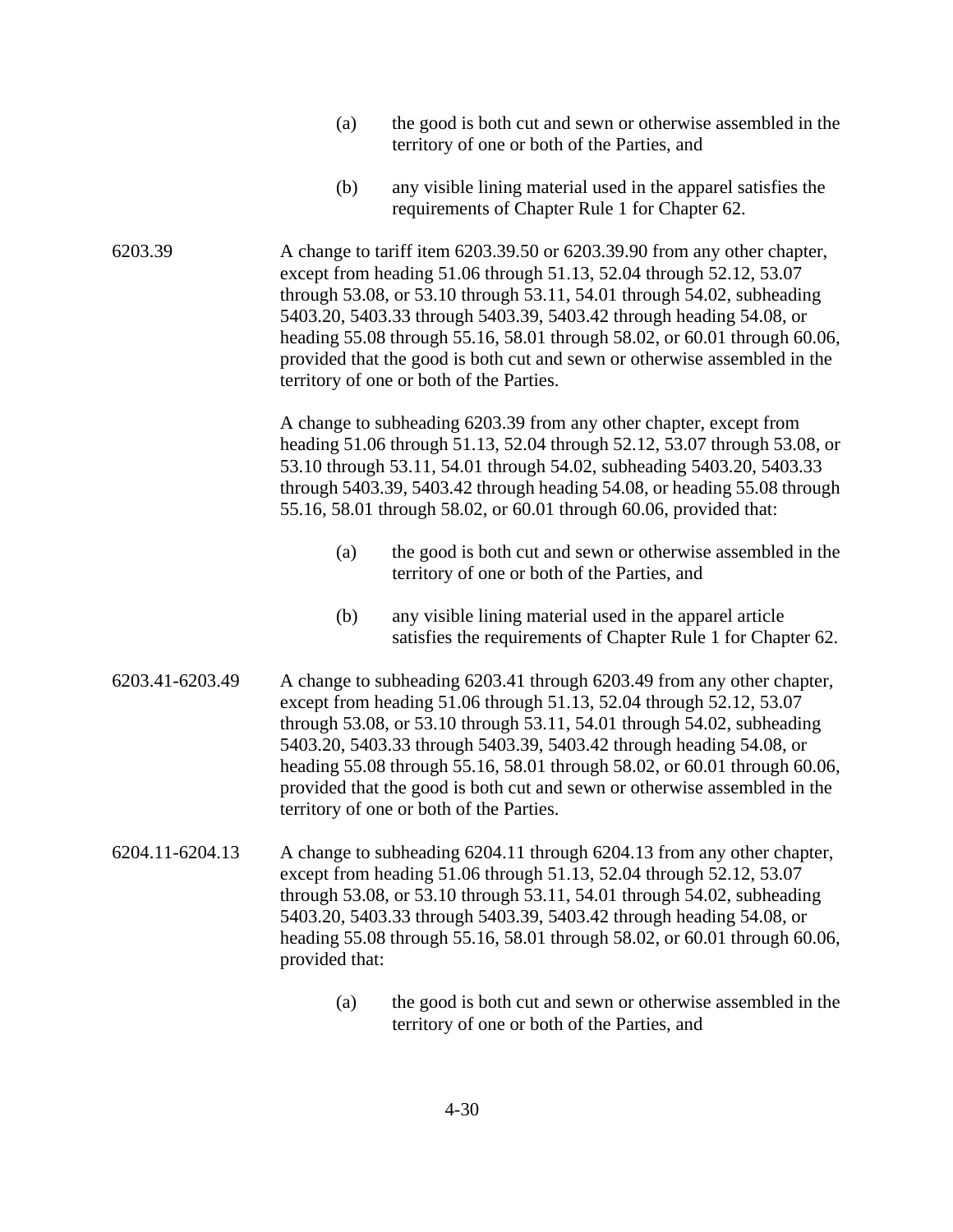| (b) | any visible lining material used in the apparel article      |
|-----|--------------------------------------------------------------|
|     | satisfies the requirements of Chapter Rule 1 for Chapter 62. |

6204.19 A change to tariff item 6204.19.40 or 6204.19.80 from any other chapter, except from heading 51.06 through 51.13, 52.04 through 52.12, 53.07 through 53.08, or 53.10 through 53.11, 54.01 through 54.02, subheading 5403.20, 5403.33 through 5403.39, 5403.42 through heading 54.08, or heading 55.08 through 55.16, 58.01 through 58.02, or 60.01 through 60.06, provided that the good is both cut and sewn or otherwise assembled in the territory of one or both of the Parties.

> A change to subheading 6204.19 from any other chapter, except from heading 51.06 through 51.13, 52.04 through 52.12, 53.07 through 53.08, or 53.10 through 53.11, 54.01 through 54.02, subheading 5403.20, 5403.33 through 5403.39, 5403.42 through heading 54.08, or heading 55.08 through 55.16, 58.01 through 58.02, or 60.01 through 60.06, provided that:

- (a) the good is both cut and sewn or otherwise assembled in the territory of one or both of the Parties, and
- (b) any visible lining material used in the apparel article satisfies the requirements of Chapter Rule 1 for Chapter 62.
- 6204.21-6204.29 A change to subheading 6204.21 through 6204.29 from any other chapter, except from heading 51.06 through 51.13, 52.04 through 52.12, 53.07 through 53.08, or 53.10 through 53.11, 54.01 through 54.02, subheading 5403.20, 5403.33 through 5403.39, 5403.42 through heading 54.08, or heading 55.08 through 55.16, 58.01 through 58.02, or 60.01 through 60.06, provided that:
	- (a) the good is both cut and sewn or otherwise assembled in the territory of one or both of the Parties, and
	- (b) with respect to a garment described in heading 62.02, a jacket or a blazer described in heading 62.04, or a skirt described in heading 62.04, of wool, fine animal hair, cotton, or man-made fibers, imported as part of an ensemble of these subheadings, any visible lining material used in the apparel article satisfies the requirements of Chapter Rule 1 for Chapter 62.
- 6204.31-6204.33 A change to subheading 6204.31 through 6204.33 from any other chapter, except from heading 51.06 through 51.13, 52.04 through 52.12, 53.07 through 53.08, or 53.10 through 53.11, 54.01 through 54.02, subheading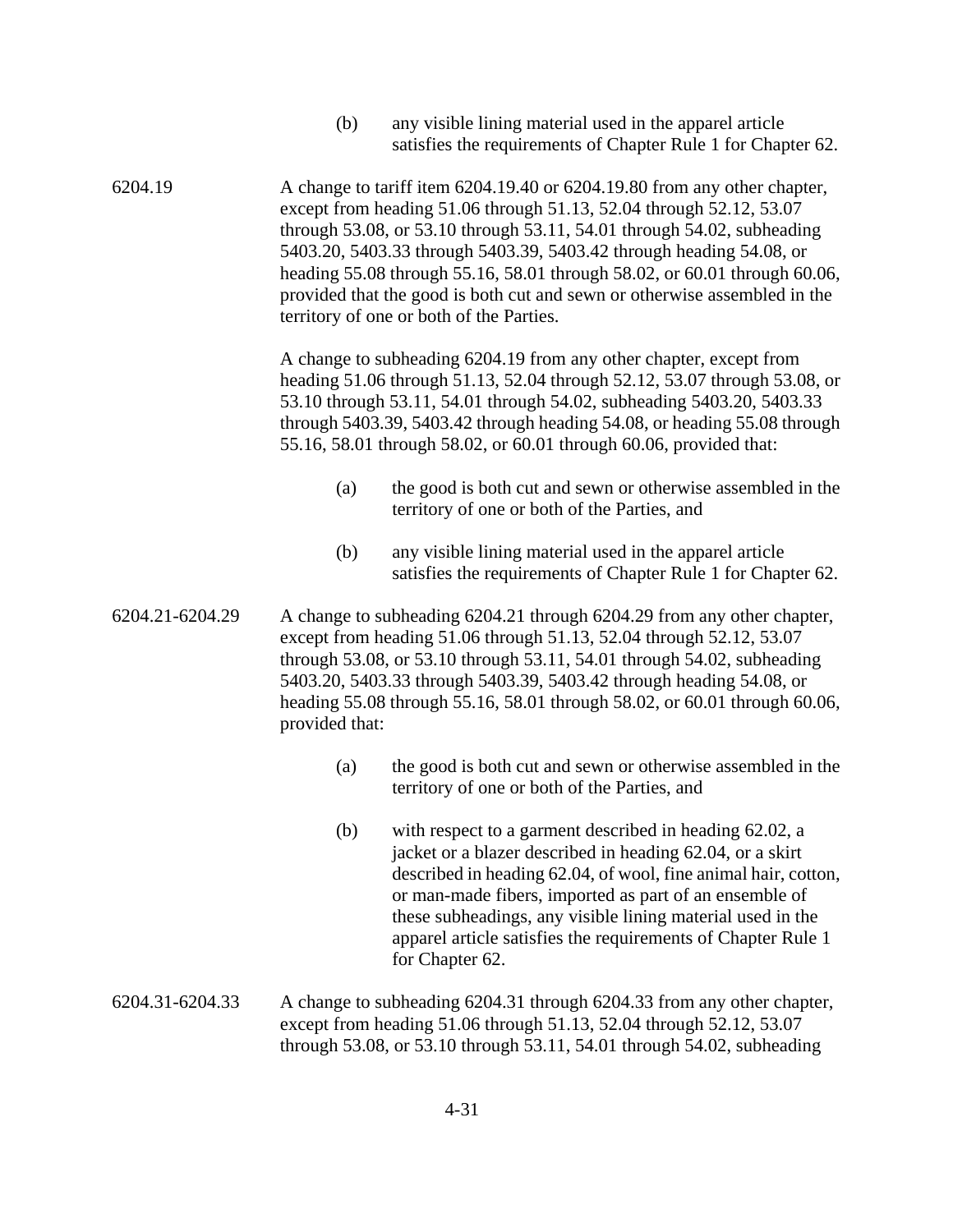|                 | provided that:                                                                                                                                                                                                                                                                                                                                                                                                                                                                                         | 5403.20, 5403.33 through 5403.39, 5403.42 through heading 54.08, or<br>heading 55.08 through 55.16, 58.01 through 58.02, or 60.01 through 60.06,                                                                                                                                                                                                                            |
|-----------------|--------------------------------------------------------------------------------------------------------------------------------------------------------------------------------------------------------------------------------------------------------------------------------------------------------------------------------------------------------------------------------------------------------------------------------------------------------------------------------------------------------|-----------------------------------------------------------------------------------------------------------------------------------------------------------------------------------------------------------------------------------------------------------------------------------------------------------------------------------------------------------------------------|
|                 | (a)                                                                                                                                                                                                                                                                                                                                                                                                                                                                                                    | the good is both cut and sewn or otherwise assembled in the<br>territory of one or both of the Parties, and                                                                                                                                                                                                                                                                 |
|                 | (b)                                                                                                                                                                                                                                                                                                                                                                                                                                                                                                    | any visible lining material used in the apparel article<br>satisfies the requirements of Chapter Rule 1 for Chapter 62.                                                                                                                                                                                                                                                     |
| 6204.39         | A change to tariff item 6204.39.60 or 6204.39.80 from any other chapter,<br>except from heading 51.06 through 51.13, 52.04 through 52.12, 53.07<br>through 53.08, or 53.10 through 53.11, 54.01 through 54.02, subheading<br>5403.20, 5403.33 through 5403.39, 5403.42 through heading 54.08, or<br>heading 55.08 through 55.16, 58.01 through 58.02, or 60.01 through 60.06,<br>provided that the good is both cut and sewn or otherwise assembled in the<br>territory of one or both of the Parties. |                                                                                                                                                                                                                                                                                                                                                                             |
|                 |                                                                                                                                                                                                                                                                                                                                                                                                                                                                                                        | A change to subheading 6204.39 from any other chapter, except from<br>heading 51.06 through 51.13, 52.04 through 52.12, 53.07 through 53.08, or<br>53.10 through 53.11, 54.01 through 54.02, subheading 5403.20, 5403.33<br>through 5403.39, 5403.42 through heading 54.08, or heading 55.08 through<br>55.16, 58.01 through 58.02, or 60.01 through 60.06, provided that:  |
|                 | (a)                                                                                                                                                                                                                                                                                                                                                                                                                                                                                                    | the good is both cut and sewn or otherwise assembled in the<br>territory of one or both of the Parties, and                                                                                                                                                                                                                                                                 |
|                 | (b)                                                                                                                                                                                                                                                                                                                                                                                                                                                                                                    | any visible lining material used in the apparel article<br>satisfies the requirements of Chapter Rule 1 for Chapter 62.                                                                                                                                                                                                                                                     |
| 6204.41-6204.49 | A change to subheading 6204.41 through 6204.49 from any other chapter,<br>except from heading 51.06 through 51.13, 52.04 through 52.12, 53.07<br>through 53.08, or 53.10 through 53.11, 54.01 through 54.02, subheading<br>5403.20, 5403.33 through 5403.39, 5403.42 through heading 54.08, or<br>heading 55.08 through 55.16, 58.01 through 58.02, or 60.01 through 60.06,<br>provided that the good is both cut and sewn or otherwise assembled in the<br>territory of one or both of the Parties.   |                                                                                                                                                                                                                                                                                                                                                                             |
| 6204.51-6204.53 | provided that:                                                                                                                                                                                                                                                                                                                                                                                                                                                                                         | A change to subheading 6204.51 through 6204.53 from any other chapter,<br>except from heading 51.06 through 51.13, 52.04 through 52.12, 53.07<br>through 53.08, or 53.10 through 53.11, 54.01 through 54.02, subheading<br>5403.20, 5403.33 through 5403.39, 5403.42 through heading 54.08, or<br>heading 55.08 through 55.16, 58.01 through 58.02, or 60.01 through 60.06, |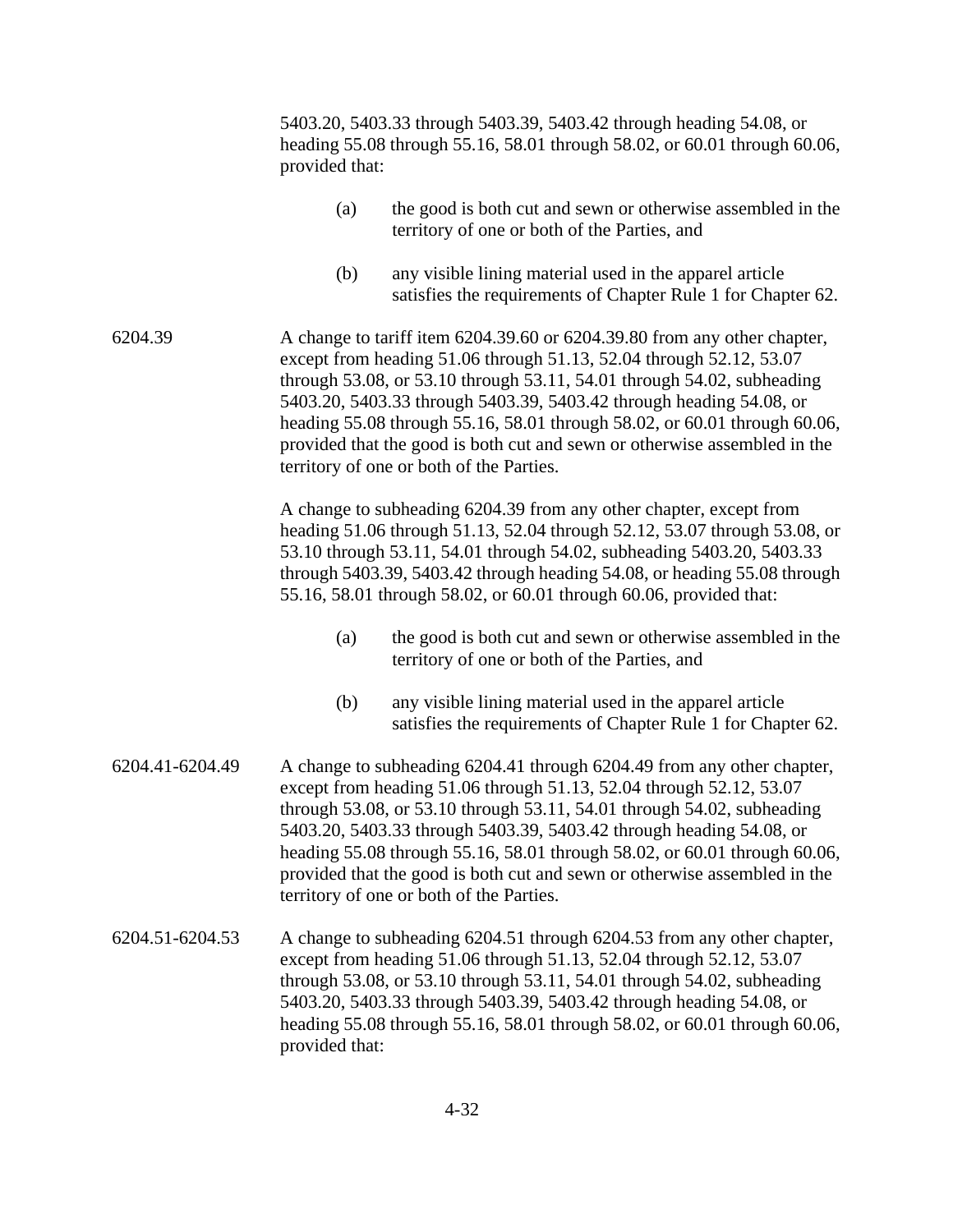| (a) | the good is both cut and sewn or otherwise assembled in the |
|-----|-------------------------------------------------------------|
|     | territory of one or both of the Parties, and                |

(b) any visible lining material used in the apparel article satisfies the requirements of Chapter Rule 1 for Chapter 62.

6204.59 A change to tariff item 6204.59.40 from any other chapter, except from heading 51.06 through 51.13, 52.04 through 52.12, 53.07 through 53.08, or 53.10 through 53.11, 54.01 through 54.02, subheading 5403.20, 5403.33 through 5403.39, 5403.42 through heading 54.08, or heading 55.08 through 55.16, 58.01 through 58.02, or 60.01 through 60.06, provided that the good is both cut and sewn or otherwise assembled in the territory of one or both of the Parties.

> A change to subheading 6204.59 from any other chapter, except from heading 51.06 through 51.13, 52.04 through 52.12, 53.07 through 53.08, or 53.10 through 53.11, 54.01 through 54.02, subheading 5403.20, 5403.33 through 5403.39, 5403.42 through heading 54.08, or heading 55.08 through 55.16, 58.01 through 58.02, or 60.01 through 60.06, provided that:

- (a) the good is both cut and sewn or otherwise assembled in the territory of one or both of the Parties, and
- (b) any visible lining material used in the apparel article satisfies the requirements of Chapter Rule 1 for Chapter 62.
- 6204.61-6204.69 A change to subheading 6204.61 through 6204.69 from any other chapter, except from heading 51.06 through 51.13, 52.04 through 52.12, 53.07 through 53.08, or 53.10 through 53.11, 54.01 through 54.02, subheading 5403.20, 5403.33 through 5403.39, 5403.42 through heading 54.08, or heading 55.08 through 55.16, 58.01 through 58.02, or 60.01 through 60.06, provided that the good is both cut and sewn or otherwise assembled in the territory of one or both of the Parties.
- 6205.10 A change to subheading 6205.10 from any other chapter, except from heading 51.06 through 51.13, 52.04 through 52.12, 53.07 through 53.08, or 53.10 through 53.11, 54.01 through 54.02, subheading 5403.20, 5403.33 through 5403.39, 5403.42 through heading 54.08, or heading 55.08 through 55.16, 58.01 through 58.02, or 60.01 through 60.06, provided that the good is both cut and sewn or otherwise assembled in the territory of one or both of the Parties.

6205.20-6205.30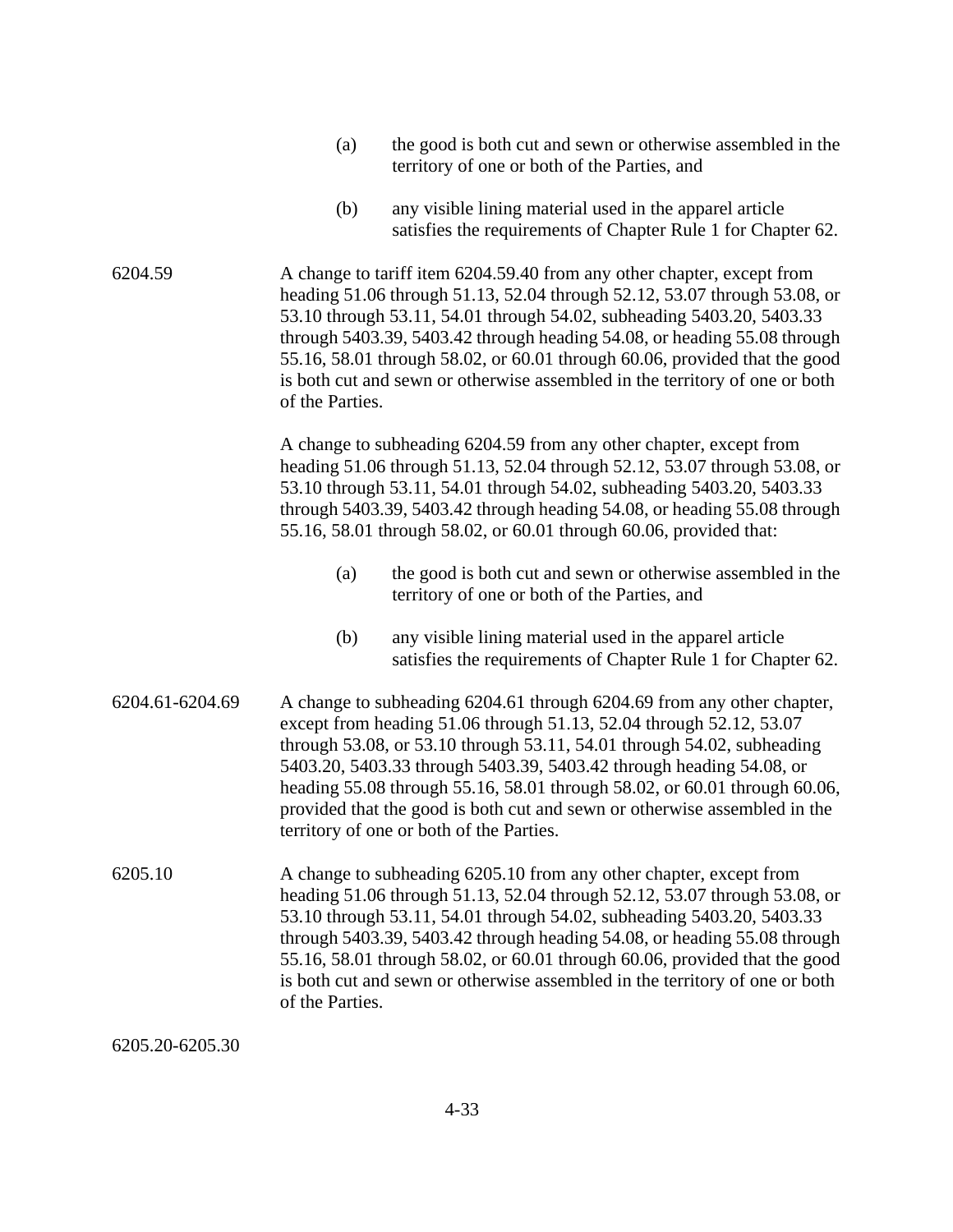Subheading Rule: *Men's or boys' shirts of cotton or man-made fibers shall be considered to originate if they are both cut and assembled in the territory of one or both of the Parties and if the fabric of the outer shell, exclusive of collars or cuffs, is wholly of one or more of the following:*

- *(a) Fabrics of subheading 5208.21, 5208.22, 5208.29, 5208.31, 5208.32, 5208.39, 5208.41, 5208.42, 5208.49, 5208.51, 5208.52 or 5208.59, of average yarn number exceeding 135 metric;*
- *(b) Fabrics of subheading 5513.11 or 5513.21, not of square construction, containing more than 70 warp ends and filling picks per square centimeter, of average yarn number exceeding 70 metric;*
- *(c) Fabrics of subheading 5210.21 or 5210.31, not of square construction, containing more than 70 warp ends and filling picks per square centimeter, of average yarn number exceeding 70 metric;*
- *(d) Fabrics of subheading 5208.22 or 5208.32, not of square construction, containing more than 75 warp ends and filling picks per square centimeter, of average yarn number exceeding 65 metric;*
- *(e) Fabrics of subheading 5407.81, 5407.82 or 5407.83, weighing less than 170 grams per square meter, having a dobby weave created by a dobby attachment;*
- *(f) Fabrics of subheading 5208.42 or 5208.49, not of square construction, containing more than 85 warp ends and filling picks per square centimeter, of average yarn number exceeding 85 metric;*
- *(g) Fabrics of subheading 5208.51, of square construction, containing more than 75 warp ends and filling picks per square centimeter, made with single yarns, of average yarn number 95 or greater metric;*
- *(h) Fabrics of subheading 5208.41, of square construction, with a gingham pattern, containing more than 85 warp ends and filling picks per square centimeter, made with single yarns,*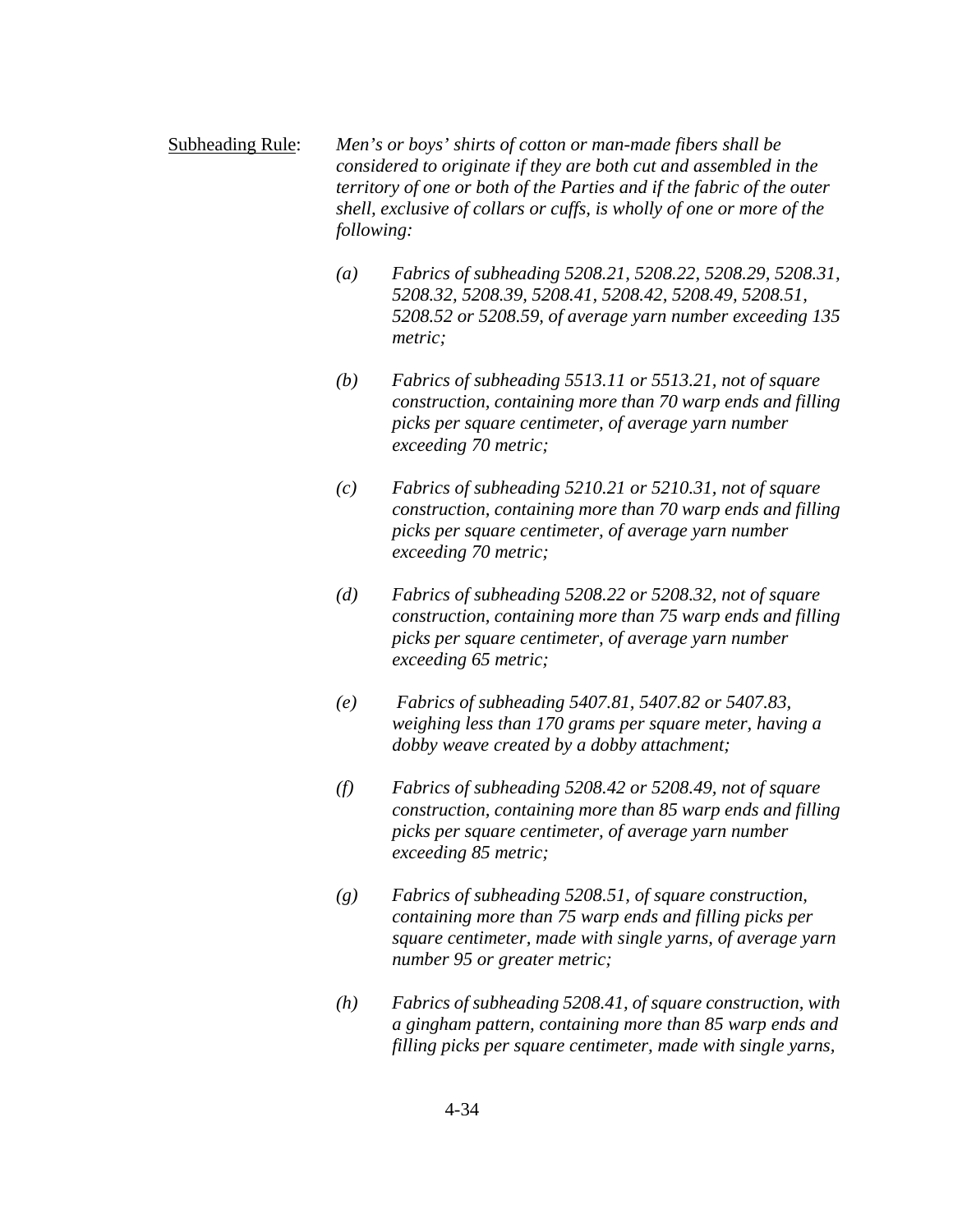|                 |                         | of average yarn number 95 or greater metric, and<br>characterized by a check effect produced by the variation in<br>color of the yarns in the warp and filling; or                                                                                                                                                                                                                                                                                                                                                        |
|-----------------|-------------------------|---------------------------------------------------------------------------------------------------------------------------------------------------------------------------------------------------------------------------------------------------------------------------------------------------------------------------------------------------------------------------------------------------------------------------------------------------------------------------------------------------------------------------|
|                 | (i)                     | Fabrics of subheading 5208.41, with the warp colored with<br>vegetable dyes, and the filling yarns white or colored with<br>vegetable dyes, of average yarn number greater than 65<br>metric.                                                                                                                                                                                                                                                                                                                             |
| 6205.20-6205.30 |                         | A change to subheading 6205.20 through 6205.30 from any other chapter,<br>except from heading 51.06 through 51.13, 52.04 through 52.12, 53.07<br>through 53.08, or 53.10 through 53.11, 54.01 through 54.02, subheading<br>5403.20, 5403.33 through 5403.39, 5403.42 through heading 54.08, or<br>heading 55.08 through 55.09, 55.11 through 55.16, 58.01 through 58.02, or<br>60.01 through 60.06, provided that the good is both cut and sewn or<br>otherwise assembled in the territory of one or both of the Parties. |
| 6205.90         | of the Parties.         | A change to subheading 6205.90 from any other chapter, except from<br>heading 51.06 through 51.13, 52.04 through 52.12, 53.07 through 53.08, or<br>53.10 through 53.11, 54.01 through 54.02, subheading 5403.20, 5403.33<br>through 5403.39, 5403.42 through heading 54.08, or heading 55.08 through<br>55.16, 58.01 through 58.02, or 60.01 through 60.06, provided that the good<br>is both cut and sewn or otherwise assembled in the territory of one or both                                                         |
| 6206-6210       | or both of the Parties. | A change to heading 62.06 through 62.10 from any other chapter, except<br>from heading 51.06 through 51.13, 52.04 through 52.12, 53.07 through<br>53.08, or 53.10 through 53.11, 54.01 through 54.02, subheading 5403.20,<br>5403.33 through 5403.39, 5403.42 through heading 54.08, or heading 55.08<br>through 55.16, 58.01 through 58.02, or 60.01 through 60.06, provided that<br>the good is both cut and sewn or otherwise assembled in the territory of one                                                        |
| 6211.11-6211.12 |                         | A change to subheading 6211.11 through 6211.12 from any other chapter,<br>except from heading 51.06 through 51.13, 52.04 through 52.12, 53.07<br>through 53.08, or 53.10 through 53.11, 54.01 through 54.02, subheading<br>5403.20, 5403.33 through 5403.39, 5403.42 through heading 54.08, or<br>heading 55.08 through 55.16, 58.01 through 58.02, or 60.01 through 60.06,<br>provided that the good is both cut and sewn or otherwise assembled in the<br>territory of one or both of the Parties.                      |
| 6211.20         |                         | A change to subheading 6211.20 from any other chapter, except from<br>heading 51.06 through 51.13, 52.04 through 52.12, 53.07 through 53.08, or<br>53.10 through 53.11, 54.01 through 54.02, subheading 5403.20, 5403.33                                                                                                                                                                                                                                                                                                  |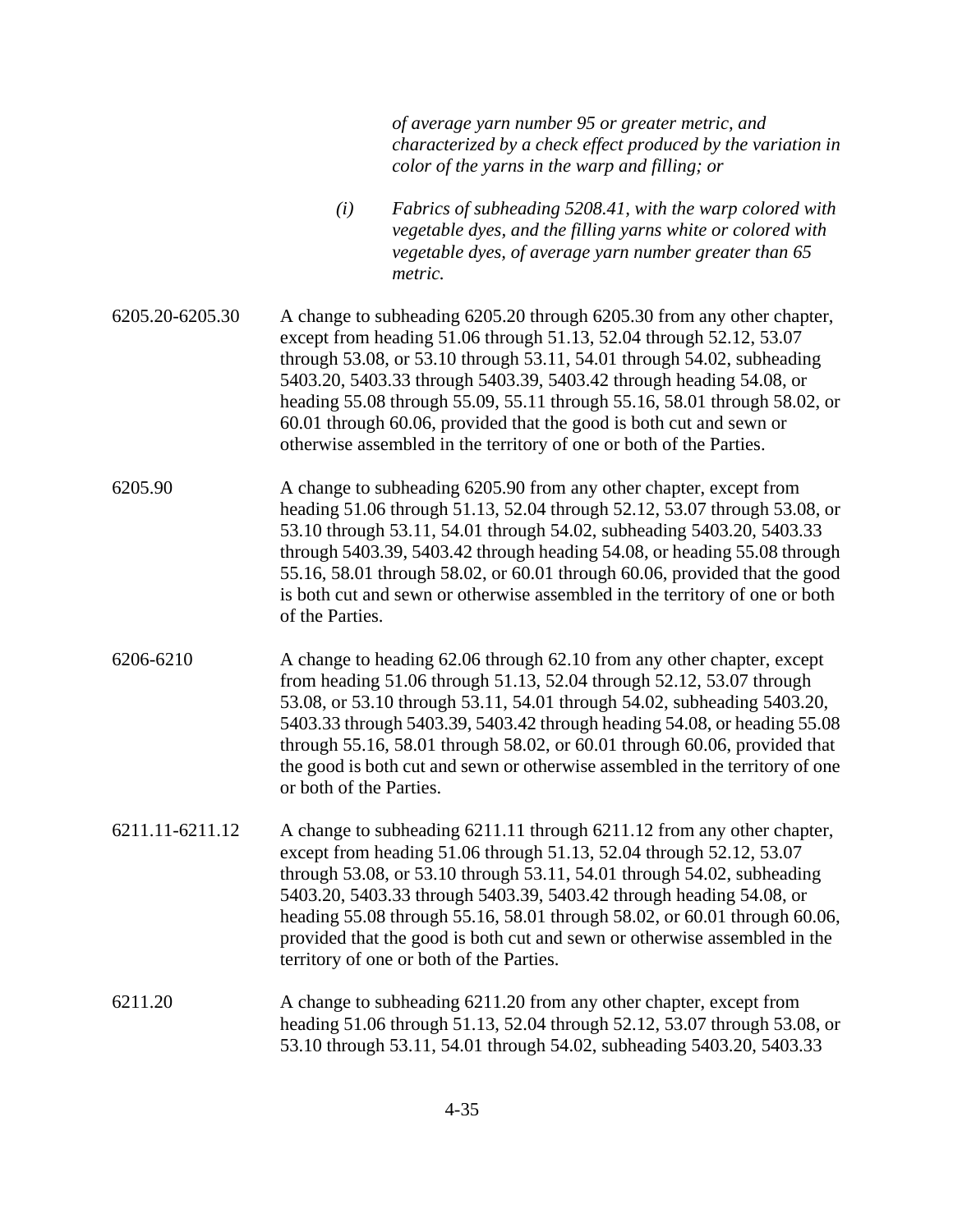through 5403.39, 5403.42 through heading 54.08, or heading 55.08 through 55.16, 58.01 through 58.02, or 60.01 through 60.06, provided that:

- (a) the good is both cut and sewn or otherwise assembled in the territory of one or both of the Parties, and
- (b) with respect to a garment described in heading 61.01, 61.02, 62.01, or 62.02, of wool, fine animal hair, cotton, or man-made fibers, imported as part of a ski-suit of this subheading, any visible lining material used in the apparel article satisfies the requirements of Chapter Rule 1 for Chapter 62.
- 6211.31-6211.49 A change to subheading 6211.31 through 6211.49 from any other chapter, except from heading 51.06 through 51.13, 52.04 through 52.12, 53.07 through 53.08, or 53.10 through 53.11, 54.01 through 54.02, subheading 5403.20, 5403.33 through 5403.39, 5403.42 through heading 54.08, or heading 55.08 through 55.16, 58.01 through 58.02, or 60.01 through 60.06, provided that the good is both cut and sewn or otherwise assembled in the territory of one or both of the Parties.
- 6212 A change to heading 62.12 from any other chapter, except from heading 51.06 through 51.13, 52.04 through 52.12, 53.07 through 53.08, or 53.10 through 53.11, 54.01 through 54.02, subheading 5403.20, 5403.33 through 5403.39, 5403.42 through heading 54.08, or heading 55.08 through 55.16, 58.01 through 58.02, or 60.01 through 60.06, provided that the good is both cut (or knit to shape) and sewn or otherwise assembled in the territory of one or both of the Parties.
- 6213-6217 A change to heading 62.13 through 62.17 from any other chapter, except from heading 51.06 through 51.13, 52.04 through 52.12, 53.07 through 53.08, or 53.10 through 53.11, 54.01 through 54.02, subheading 5403.20, 5403.33 through 5403.39, 5403.42 through heading 54.08, or heading 55.08 through 55.16, 58.01 through 58.02, or 60.01 through 60.06, provided that the good is both cut and sewn or otherwise assembled in the territory of one or both of the Parties.

## **Chapter 63 - Other Made Up Textile Articles; Sets; Worn Clothing and Worn Textile Articles; Rags**

Chapter Rule 1: *For purposes of determining whether a good covered by this Chapter is an originating good, the rule applicable to that good shall only apply to the component that determines the tariff classification of the good and such component must satisfy the tariff*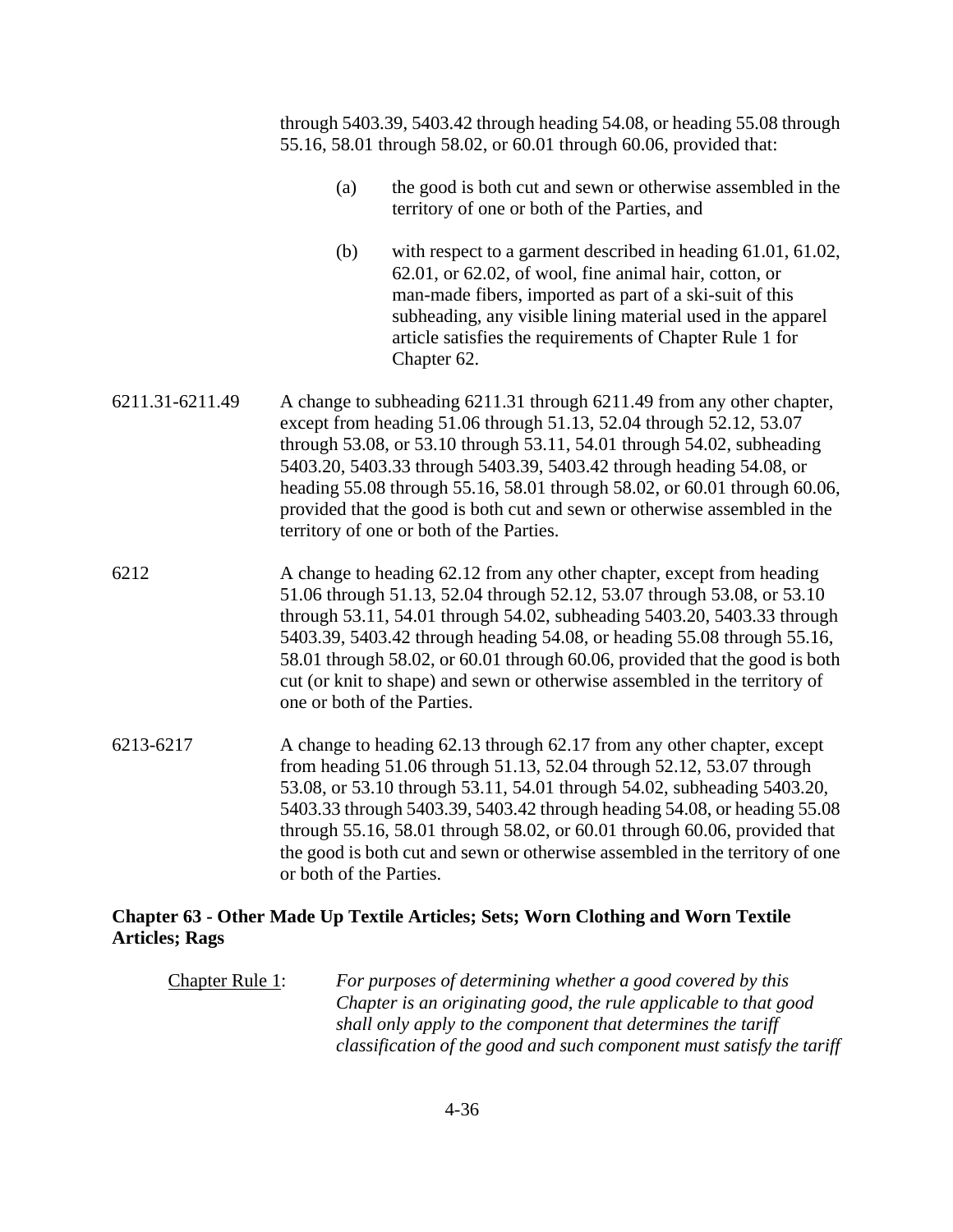|           | change requirements set out in the rule for that good.                                                                                                                                                                                                                                                                                                                                                                                                                                                                                                |
|-----------|-------------------------------------------------------------------------------------------------------------------------------------------------------------------------------------------------------------------------------------------------------------------------------------------------------------------------------------------------------------------------------------------------------------------------------------------------------------------------------------------------------------------------------------------------------|
| 6301-6302 | A change to heading 63.01 through 63.02 from any other chapter, except<br>from heading 51.06 through 51.13, 52.04 through 52.12, 53.07 through<br>53.08, or 53.10 through 53.11, 54.01 through 54.02, subheading 5403.20,<br>5403.33 through 5403.39, 5403.42 through heading 54.08, or heading 55.08<br>through 55.16, 58.01 through 58.02, or 60.01 through 60.06, provided that<br>the good is both cut (or knit to shape) and sewn or otherwise assembled in<br>the territory of one or both of the Parties.                                      |
| 6303      | A change to tariff item 6303.92.10 from tariff item 5402.43.10 or<br>5402.52.10 or any other chapter, except from heading 51.06 through 51.13,<br>5204 through 52.12, 53.07 through 53.08, or 53.10 through 53.11, 54.01<br>through 54.02, subheading 5403.20, 5403.33 through 5403.39, 5403.42<br>through heading 54.08, or heading 55.08 through 55.16, 58.01 through<br>58.02, or 60.01 through 60.06, provided that the good is both cut (or knit to<br>shape) and sewn or otherwise assembled in the territory of one or both of<br>the Parties. |
|           | A change to heading 63.03 from any other chapter, except from heading<br>51.06 through 51.13, 52.04 through 52.12, 53.07 through 53.08, or 53.10<br>through 53.11, 54.01 through 54.02, subheading 5403.20, 5403.33 through<br>5403.39, 5403.42 through heading 54.08, or heading 55.08 through 55.16,<br>58.01 through 58.02, or 60.01 through 60.06, provided that the good is both<br>cut (or knit to shape) and sewn or otherwise assembled in the territory of<br>one or both of the Parties.                                                    |
| 6304-6308 | A change to heading 63.04 through 63.08 from any other chapter, except<br>from heading 51.06 through 51.13, 52.04 through 52.12, 53.07 through<br>53.08, or 53.10 through 53.11, 54.01 through 54.02, subheading 5403.20,<br>5403.33 through 5403.39, 5403.42 through heading 54.08, or heading 55.08<br>through 55.16, 58.01 through 58.02, or 60.01 through 60.06, provided that<br>the good is both cut (or knit to shape) and sewn or otherwise assembled in<br>the territory of one or both of the Parties.                                      |
| 6309      | A change to 63.09 from any other heading.                                                                                                                                                                                                                                                                                                                                                                                                                                                                                                             |
| 6310      | A change to heading 63.10 from any other chapter, except from heading<br>51.06 through 51.13, 52.04 through 52.12, 53.07 through 53.08, or 53.10<br>through 53.11, 54.01 through 54.02, subheading 5403.20, 5403.33 through<br>5403.39, 5403.42 through heading 54.08, or heading 55.08 through 55.16,<br>58.01 through 58.02, or 60.01 through 60.06, provided that the good is both<br>cut (or knit to shape) and sewn or otherwise assembled in the territory of<br>one or both of the Parties.                                                    |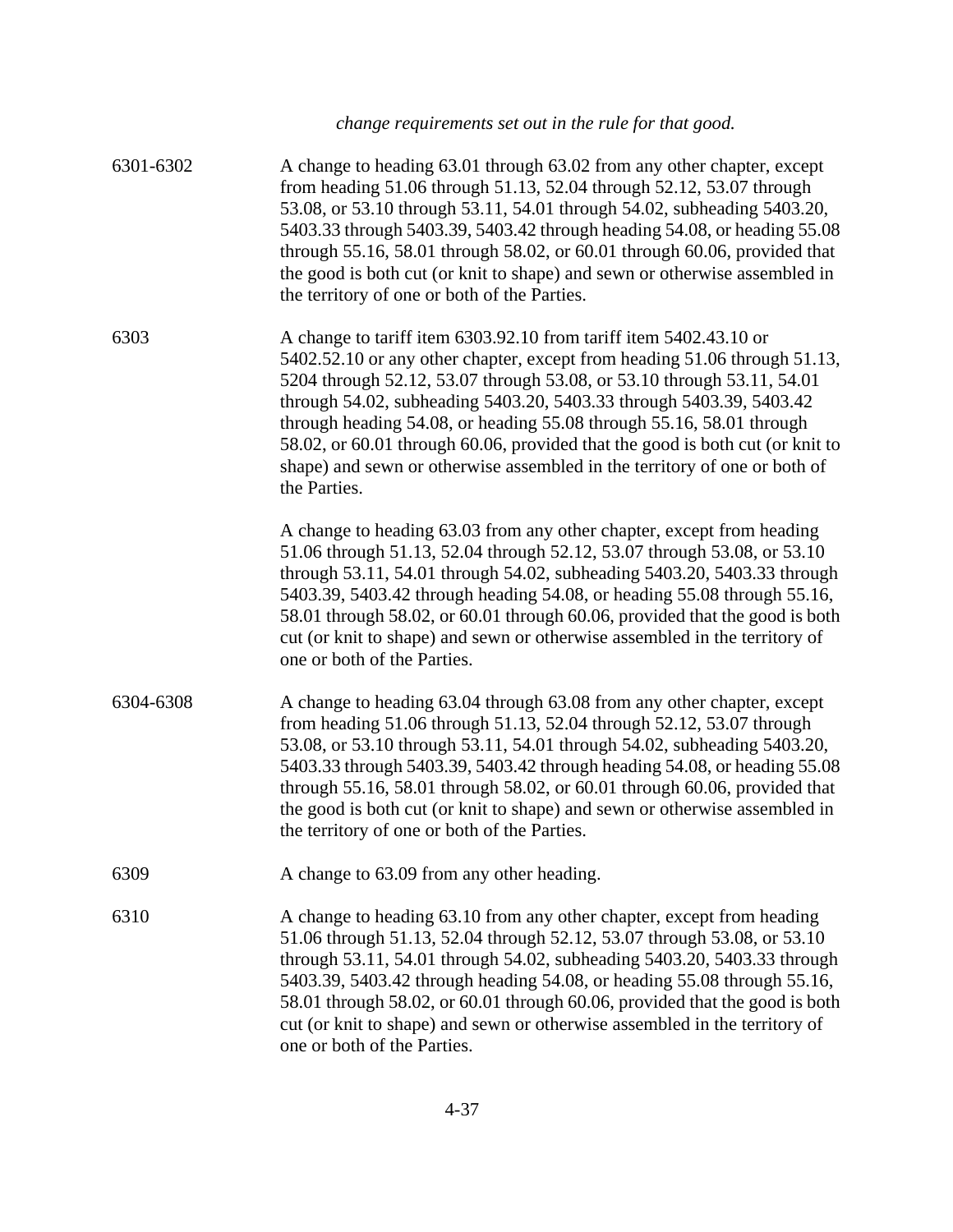## **Chapter 70 - Glass Fiber Rovings and Yarns**

7019 A change to heading 70.19 from any other heading, except from heading 70.07 through 70.20.

# **Chapter 94 - Comforters**

9404.90 A change to subheading 9404.90 from any other chapter, except from heading 50.07, 51.11 through 51.13, 52.08 through 52.12, 53.09 through 53.11, 54.07 through 54.08, 55.12 through 55.16, or subheading 6307.90.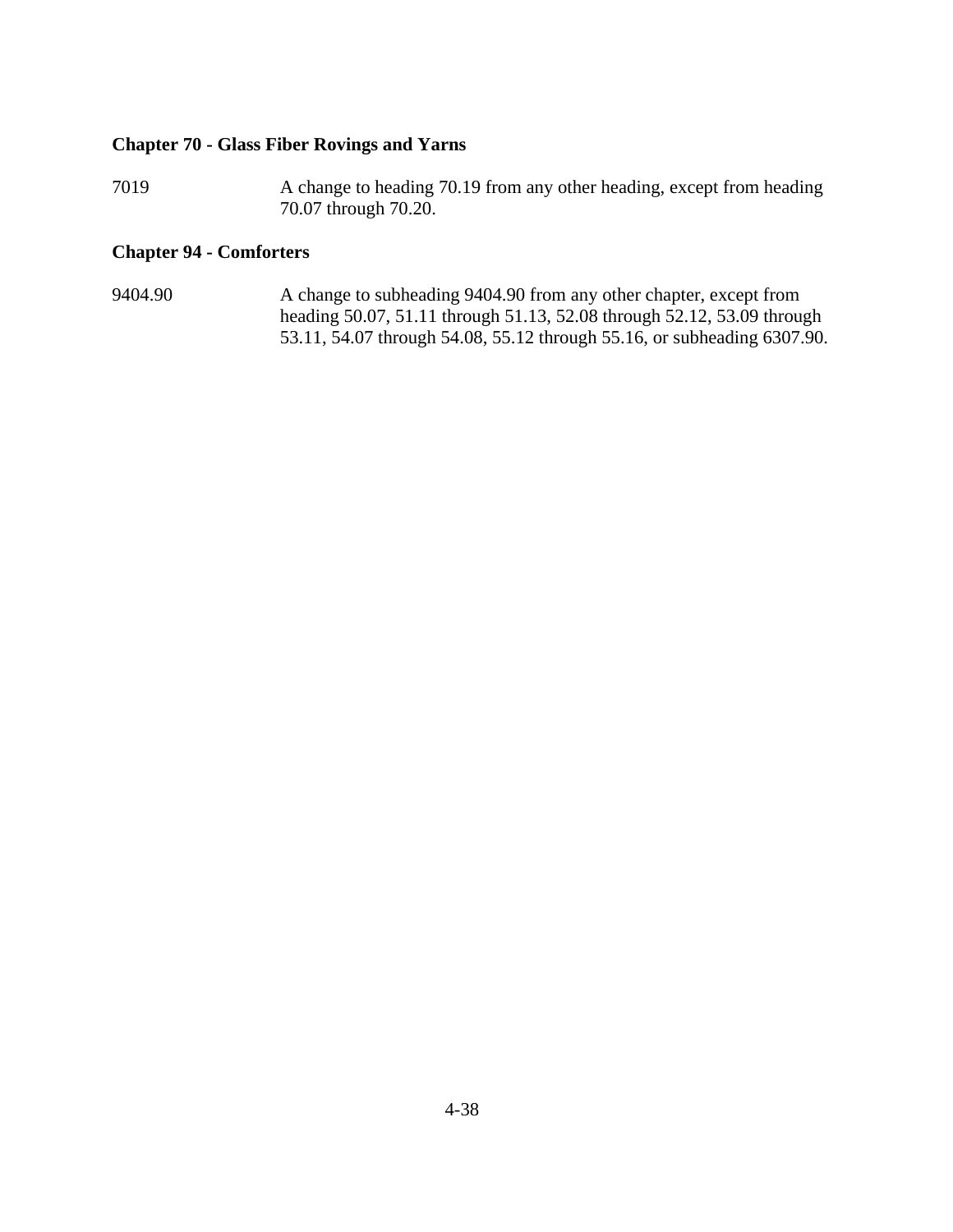## **Annex 4-B**

# **FIBERS, YARNS, AND FABRICS NOT AVAILABLE IN COMMERCIAL QUANTITIES**

1. Within 30 business days of the date it receives a request from an interested entity, an importing Party shall add a fiber, yarn, or fabric to its list in Appendix 4-B-1, if it determines, based on information supplied by interested entities, that the fiber, yarn, or fabric is not available in commercial quantities in a timely manner in its territory, or if no interested entity objects to the request.

2. If there is insufficient information to make the determination in paragraph 1, the importing Party may extend the period within which it must make that determination by no more than 30 business days, in order to meet with interested entities to substantiate the information.

- 3. The importing Party shall deny the request if it:
	- (a) determines that the fiber, yarn, or fabric is available in commercial quantities in a timely manner in its territory; or
	- (b) does not make the determination in paragraph 1 within 30 business days of the expiration of the period within which it must make that determination, as specified in paragraph 1 or 2.

4. Within 30 business days of the date it receives a request from an interested entity, an importing Party that has added a fiber, yarn, or fabric to its list in Appendix 4-B-1 pursuant to paragraph 1 may delete the fiber, yarn, or fabric from its list if it determines, based on information supplied by interested entities, that the fiber, yarn, or fabric is available in commercial quantities in a timely manner in its territory. The deletion shall not take effect until six months after the date the importing Party publishes its determination.

- 5. (a) Subject to subparagraph (b), an importing Party shall accord preferential tariff treatment to a good provided for in HS Chapter 51, 52, 54, 55, 58, or 60 that satisfies the requirements of Rule 1 of Section XI of Annex 4-A.
	- (b) An importing Party shall apply the treatment provided for in subparagraph (a) to goods imported into its territory up to a quantity of 100 million square meter equivalents in each of the first five calendar years in which this Agreement is in force.
- 6. (a) Subject to subparagraph (b), an importing Party shall accord preferential tariff treatment to a good provided for in HS Chapter 61 or 62 that satisfies the requirements of Rule 2 or 3 of Section XI of Annex 4-A.
	- (b) An importing Party shall apply the treatment provided for in subparagraph (a) to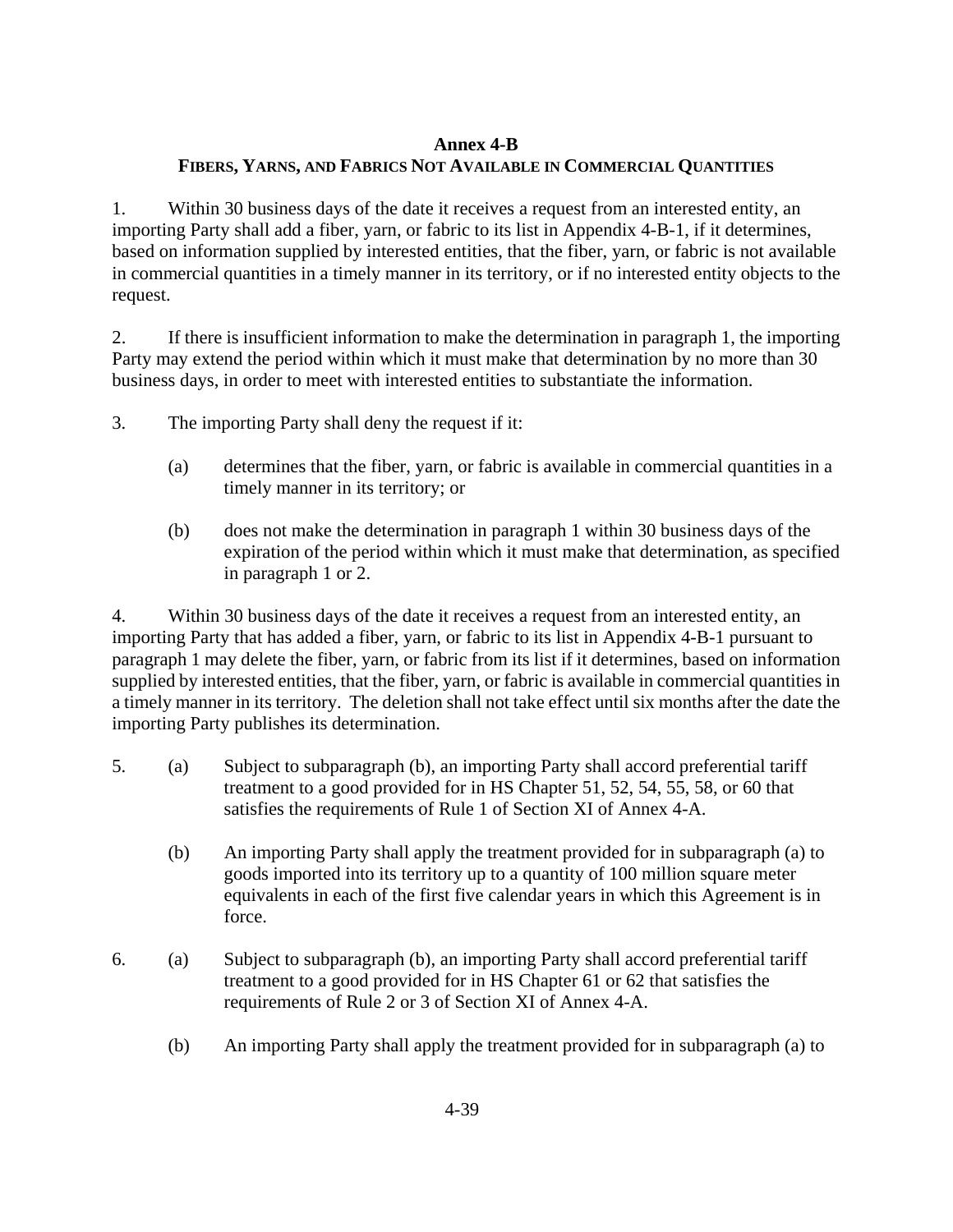goods imported into its territory up to a quantity of 100 million square meter equivalents in each of the first five calendar years in which this Agreement is in force.

7. To determine the quantity of square meter equivalents that is charged against the annual quantities set out in paragraph 5 or 6, the importing Party shall apply the conversion factors listed in, or utilize a methodology based on, the *Correlation: U.S. Textile and Apparel Category System with the Harmonized Tariff Schedule of the United States of America*, U.S. Department of Commerce, Office of Textiles and Apparel (2007), or successor publication.

8. If an importing Party determines that an exporter, producer, or other person in the exporting Party has engaged in conduct described in Article 4.3.5, the importing Party may deduct from the maximum quantities set out in paragraphs 5 and 6 a quantity of up to three times the quantity of goods involved in such conduct. The importing Party shall provide written notice to the exporting Party of its intent to invoke this paragraph, and shall set out its findings and conclusions on all pertinent issues of law and fact in its notice.

9. On the written request of the exporting Party, the importing Party shall require an importer claiming preferential tariff treatment for a good under this Annex to submit to the importing Party a certificate of eligibility, properly completed and signed by an authorized official of the exporting Party and presented at the time of importation of the good into the importing Party.

- 10. (a) On the request of a Party, the Parties shall consult on the implementation and operation of this Annex. The consultations shall commence within 30 days of delivery of the request.
	- (b) During the fifth calendar year in which this Agreement is in force, the Parties shall consult on the implementation and operation of this Annex, and shall consider whether to extend the period specified in paragraph 13 for the application of this Annex.

11. Promptly after the date this Agreement enters into force, each Party shall publish the procedures it will follow in considering requests under paragraphs 1 and 4.

12. For purposes of this Annex, **interested entity** means a Party, a potential or actual purchaser of a textile or apparel good, or a potential or actual supplier of a textile or apparel good.

13. Unless the Parties otherwise agree, this Annex shall cease to apply beginning on January 1 of the sixth calendar year in which this Agreement is in force.